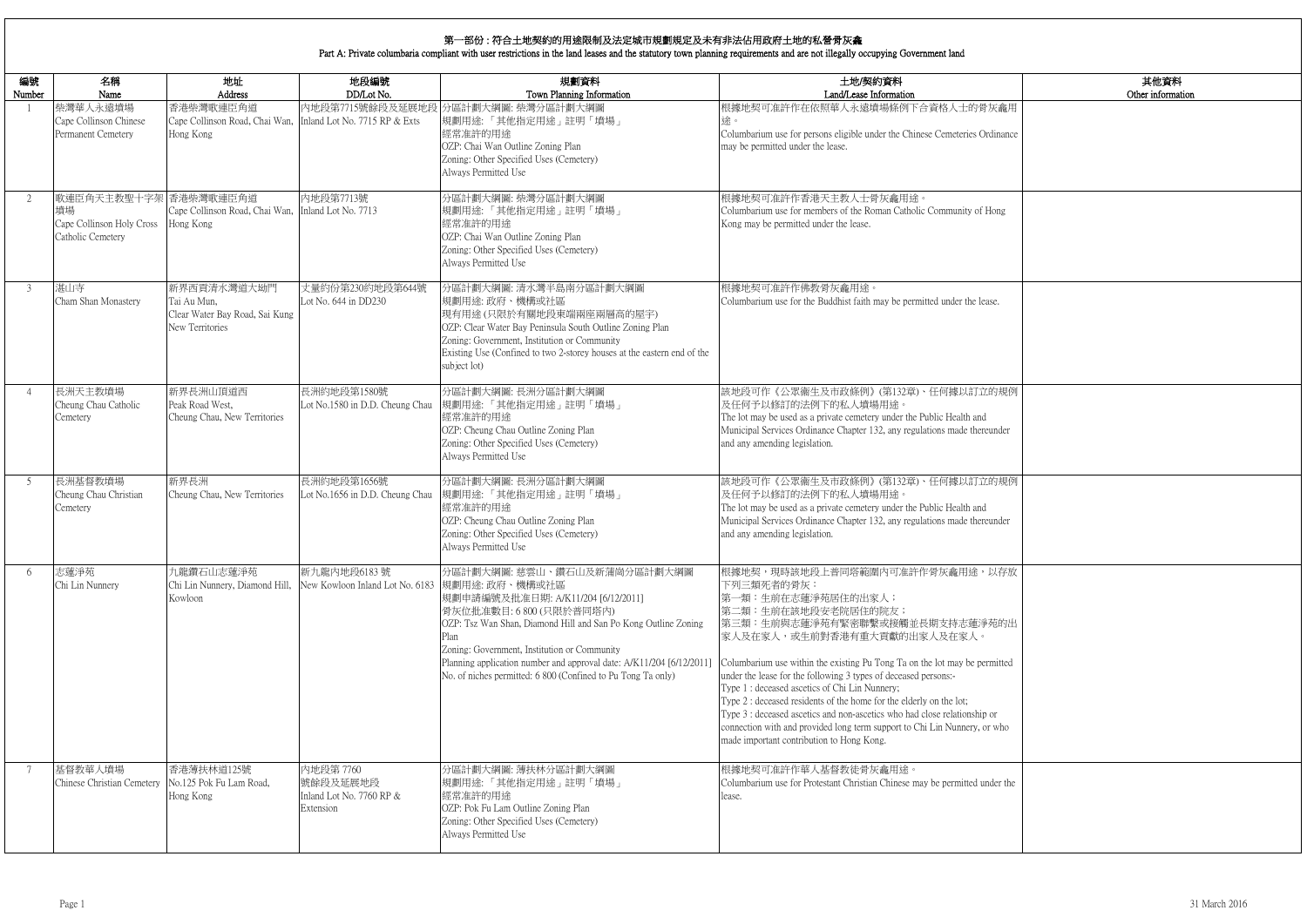|                              | 其他資料<br>Other information |
|------------------------------|---------------------------|
| 的規例                          |                           |
| the<br>ilations              |                           |
|                              |                           |
|                              |                           |
|                              |                           |
| 設施包<br>ase<br>ıry<br>netres. |                           |
| han                          |                           |
|                              |                           |
|                              |                           |
|                              |                           |
| ong may                      |                           |
| 龕用途<br>dinance               |                           |

# 第一部份 : 符合土地契約的用途限制及法定城市規劃規定及未有非法佔用政府土地的私營骨灰龕

Part A: Private columbaria compliant with user restrictions in the land leases and the statutory town planning requirements and are not illegally occupying Government land

| 編號<br>Number | 名稱<br>Name                                                         | 地址<br>Address                                                                     | 地段編號<br>DD/Lot No.                                  | 規劃資料<br>Town Planning Information                                                                                                                                                                                                                                                                                                                                                                                                                   | 土地/契約資料<br>Land/Lease Information                                                                                                                                                                                                                                                                      |
|--------------|--------------------------------------------------------------------|-----------------------------------------------------------------------------------|-----------------------------------------------------|-----------------------------------------------------------------------------------------------------------------------------------------------------------------------------------------------------------------------------------------------------------------------------------------------------------------------------------------------------------------------------------------------------------------------------------------------------|--------------------------------------------------------------------------------------------------------------------------------------------------------------------------------------------------------------------------------------------------------------------------------------------------------|
| 8            | 九龍基督教華人墳場<br>Chinese Christian Cemetery                            | 九龍聯合道<br>Junction Road, Kowloon                                                   | New Kowloon Inland Lot No. 5 &<br>Extension thereto | 新九龍內地段第5號及延展地段 分區計劃大綱圖: 橫頭磡及東頭分區計劃大綱圖<br> 規劃用途:「其他指定用途」註明「墳場」<br>經常准許的用途<br>OZP: Wang Tau Hom and Tung Tau Outline Zoning Plan<br>Zoning: Other Specified Uses (Cemetery)<br>Always Permitted Use                                                                                                                                                                                                                                                   | 該地段可作《公眾衞生及市政條例》(第132章)、任何據以訂立的規例<br>及任何予以修訂的法例下的私人華人基督教徒墳場用途。<br>The lot may be used as a private cemetery for Chinese Christians under the<br>Public Health and Municipal Services Ordinance Chapter 132, any regulations<br>made thereunder and any amending legislation.                           |
| 9            | 青松仙苑<br>Ching Chung Sin Yuen                                       | 新界屯門青新徑<br>Tsing San Path, Tuen Mun<br>New Territories                            | 屯門市段第253號餘段<br>Tuen Mun Town Lot No. 253RP          | 分區計劃大綱圖: 屯門分區計劃大綱圖<br>規劃用途:政府、機構或社區<br>規劃申請編號及批准日期: A/TM/329 [10/6/2005]<br>骨灰位批准數目: 113 000<br>OZP: Tuen Mun Outline Zoning Plan<br>Zoning: Government, Institution or Community<br>Planning application number and approval date: A/TM/329 [10/6/2005]<br>No. of niches permitted: 113 000                                                                                                                                                        | 根據地契可准許作骨灰龕用途。<br>Columbarium use may be permitted under the lease.                                                                                                                                                                                                                                    |
| 10           | 昭遠墳場<br>Chiu Yuen Cemetery                                         | 香港薄扶林摩星嶺道<br>Mount Davis Road, Pok Fu Lam,<br>Hong Kong                           | 內地段第 8122號<br>Inland Lot No.8122                    | 分區計劃大綱圖:堅尼地城及摩星嶺分區計劃大綱圖<br>規劃用途:「其他指定用途」註明「墳場」<br>經常准許的用途<br>OZP: Kennedy Town and Mount Davis Outline Zoning Plan<br>Zoning: Other Specified Uses (Cemetery)<br>Always Permitted Use                                                                                                                                                                                                                                                               | 根據地契可准許作本港歐亞裔人士骨灰龕用途。<br>Columbarium use for the Eurasian Community of Hong Kong may be<br>permitted under the lease.                                                                                                                                                                                  |
| 11           | 佛光寺<br>Fat Kwong Buddhist Temple Tai Chung Hau, Sai Kung           | 新界西貢大涌口<br>New Territories                                                        | 丈量約份第 217 約地段第 1145<br>Lot No. 1145 in DD 217       | 分區計劃大綱圖: 北港及沙角尾分區計劃大綱圖<br>規劃用途:農業、政府、機構或社區及綠化地帶<br>現有用途(只限於地契條款中所列明的樓面面積)<br>OZP: Pak Kong and Sha Kok Mei Outline Zoning Plan<br>Zoning: Agriculture, Government, Institution or Community and Green<br>Belt<br>Existing Use (Confined to the GFA specified under the lease)                                                                                                                                                                       | 根據地契可准許作為佛教骨灰龕用途。廟宇和其他附設的宗教設施包<br>括骨灰龕的總樓面面積不得超過 555 平方米。<br>Columbarium use for the Buddhist faith may be permitted under the lease<br>provided the total gross floor area for the temple, and such other ancillary<br>religious facilities including columbarium shall not exceed 555 square metres. |
| 12           | 思親公園<br><b>Filial Park</b>                                         | 新界屯門青山村楊青路<br>Yeung Tsing Road, Tsing Shan<br>Tsuen, Tuen Mun, New<br>Territories | 屯門市地段第462號<br>Tuen Mun Town Lot No. 462             | 分區計劃大綱圖:屯門分區計劃大綱圖<br>規劃用途:政府、機構或社區<br>規劃申請編號及批准日期:<br>A/TM/255 [28/01/2000]<br>A/TM/306 [10/10/2003]<br>A/TM/316 [04/05/2004]<br>A/TM/373 [18/07/2008]<br>骨灰位批准數目:5000<br>OZP: Tuen Mun Outline Zoning Plan<br>Zoning: Government, Institution or Community<br>Planning application number and approval date:<br>A/TM/255 [28/01/2000]<br>A/TM/306 [10/10/2003]<br>A/TM/316 [04/05/2004]<br>A/TM/373 [18/07/2008]<br>No. of niches permitted: 5 000 | 根據地契可准許作骨灰龕用途,提供不多於5000個骨灰龕位。<br>Columbarium use may be permitted under the lease provided no more than<br>5 000 niches shall be provided at the site.                                                                                                                                                 |
| 13           | 香港佛教墳場<br>Hong Kong Buddhist<br>Cemetery                           | 香港柴灣歌連臣角道<br>Cape Collinson Road, Chai Wan,<br>Hong Kong                          | 内地段第7755號餘段<br>Inland Lot No. 7755 RP               | 分區計劃大綱圖: 柴灣分區計劃大綱圖<br>規劃用途:「其他指定用途」註明「墳場」<br>經常准許的用途<br>OZP: Chai Wan Outline Zoning Plan<br>Zoning: Other Specified Uses (Cemetery)<br>Always Permitted Use                                                                                                                                                                                                                                                                                        | 根據地契可准許作本港佛教人士骨灰龕用途。<br>Columbarium use for members of the Buddhist Community of Hong Kong may<br>be permitted under the lease.                                                                                                                                                                        |
| 14           | 將軍澳華人永遠墳場<br>Junk Bay Chinese Permanent Tseung Kwan O,<br>Cemetery | 新界將軍澳<br>New Territories                                                          | 將軍澳市地段第3號<br>Junk Bay Town Lot No. 3                | 分區計劃大綱圖:將軍澳分區計劃大綱圖<br>規劃用途:「其他指定用途」註明「墳場」<br>經常准許的用途<br>OZP: Tseung Kwan O Outline Zoning Plan<br>Zoning: Other Specified Uses (Cemetery)<br>Always Permitted Use                                                                                                                                                                                                                                                                                   | 根據地契可准許作依照華人永遠墳場條例下合資格人士的骨灰龕用途<br>Columbarium use for persons eligible under the Chinese Cemeteries Ordinance<br>may be permitted under the lease.                                                                                                                                                     |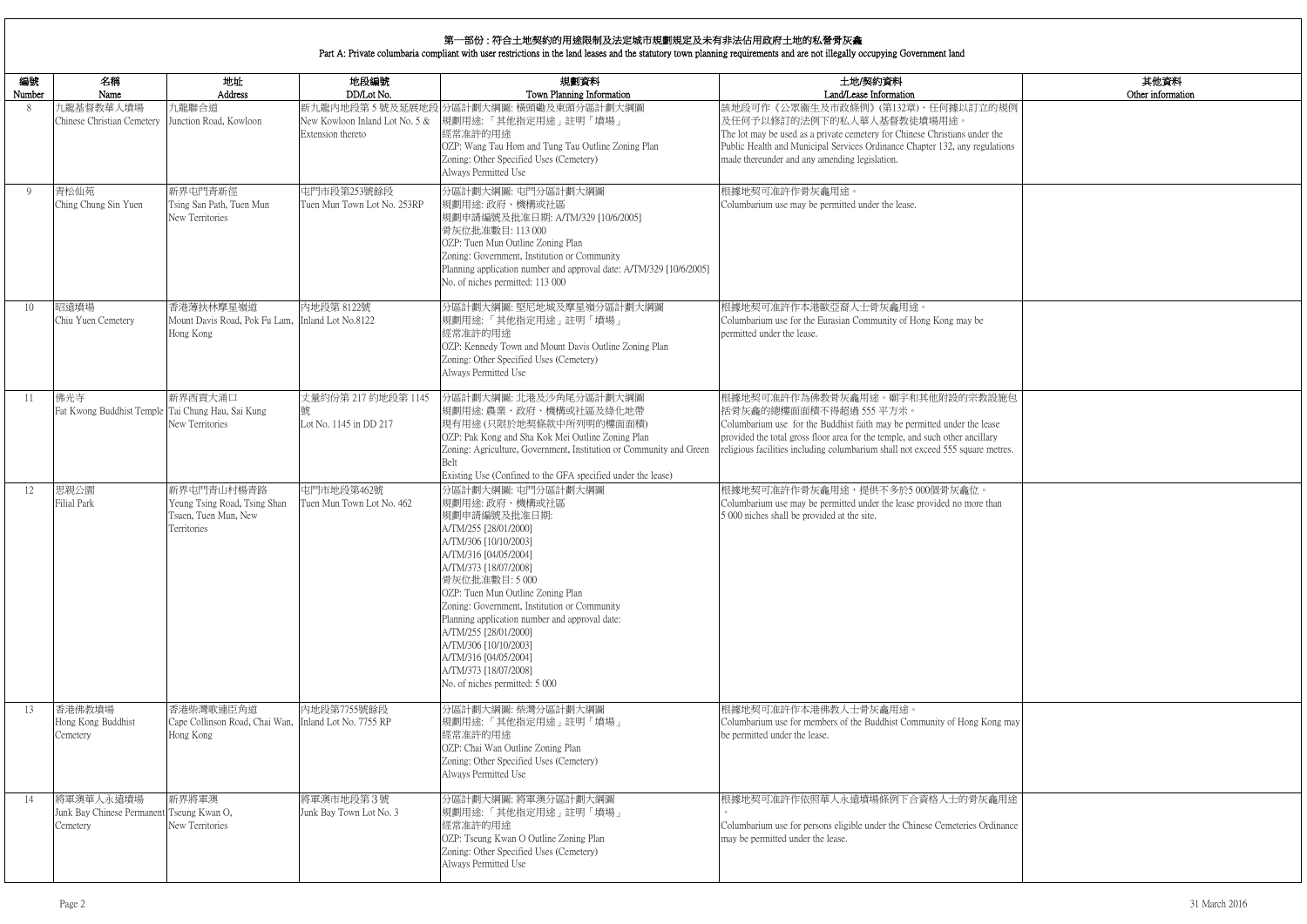|            | 其他資料                                                                                                                                                                                                  |
|------------|-------------------------------------------------------------------------------------------------------------------------------------------------------------------------------------------------------|
|            | Other information                                                                                                                                                                                     |
| nber of    |                                                                                                                                                                                                       |
|            |                                                                                                                                                                                                       |
| 位。不得       |                                                                                                                                                                                                       |
| y be<br>₿. |                                                                                                                                                                                                       |
|            |                                                                                                                                                                                                       |
|            |                                                                                                                                                                                                       |
| No new     |                                                                                                                                                                                                       |
|            |                                                                                                                                                                                                       |
|            |                                                                                                                                                                                                       |
|            | 於寺院主樓西南面,並離開主樓約40米的一座兩層高建築物須得<br>到規劃許可<br>規劃申請編號及申請日期: A/DPA/I-TOF/5 [9/2/2012]                                                                                                                       |
|            | 申請的骨灰位數目:1600<br>城規會於2013年10月18日拒絕該覆核申請<br>Planning Permission for another 2-storey building about 40m to the south                                                                                   |
|            | west of the main temple building is required.<br>Planning application number and date of application: A/DPA/I-TOF/5<br>[9/2/2012]<br>No. of niches under application: 1 600                           |
|            | On 18/10/2013, the TPB rejected the application on review.                                                                                                                                            |
|            | 於2樓(部分)及6樓(面向樓梯部分)的額外骨灰位須得到規劃許可<br>規劃申請編號及申請日期: A/NE-LYT/443[31/05/2011]<br>申請的骨灰位數目: 7689<br>申請人於2012年10月4日撤回規劃申請                                                                                    |
|            | Planning permission for additional niches on 2/F (Part) and 6/F (Portion<br>opposite the staircases) is required.<br>Planning application number and date of application: A/NE-LYT/443<br>[31/5/2011] |
|            | No. of niches under application: 7 689<br>Planning application withdrawn by the applicant on 4/10/2012.                                                                                               |
|            |                                                                                                                                                                                                       |
|            |                                                                                                                                                                                                       |

| 編號<br>Number | 名稱<br>Name                                                   | 地址<br>Address                                            | 地段編號<br>DD/Lot No.                                                                       | 規劃資料<br>Town Planning Information                                                                                                                                                                                                                                                                                                                                                                                                                                                                                                               | 土地/契約資料<br>Land/Lease Information                                                                                                                                                                    |
|--------------|--------------------------------------------------------------|----------------------------------------------------------|------------------------------------------------------------------------------------------|-------------------------------------------------------------------------------------------------------------------------------------------------------------------------------------------------------------------------------------------------------------------------------------------------------------------------------------------------------------------------------------------------------------------------------------------------------------------------------------------------------------------------------------------------|------------------------------------------------------------------------------------------------------------------------------------------------------------------------------------------------------|
| 15           | 觀宗寺<br>Kun Chung Temple                                      | 新界粉嶺置福圍十二號<br>Territories                                | 粉嶺上水市地段第187號<br>12 Chi Fuk Circuit, Fanling, New Fanling Sheung Shui Town Lot No.<br>187 | 分區計劃大綱圖:粉嶺/上水分區計劃大綱圖<br>分區計劃大綱圖所述土地用途: 政府、機構或社區<br>規劃申請編號及批准日期: A/FSS/195 [27/8/2010]<br>骨灰位批准數目:1000<br>OZP: Fanling/Sheung Shui OZP<br>Zoning: Government, Institution or Community<br>Planning application number and approval date: A/FSS/195-[27/8/2010]<br>No. of niches permitted: 1 000                                                                                                                                                                                                                                                 | 根據地契可准許作骨灰龕用途,提供不多於634個骨灰龕位。<br>Columbarium use may be permitted under the lease provided the number of<br>niches within the lot shall not exceed 634.                                               |
| 16           | 慈雲山觀音佛堂<br>Kwun Yum Temple Tsz Wan Shatin Pass Road,<br>Shan | 九龍慈雲山沙田坳道<br>Tsz Wan Shan, Kowloon                       | 測量約份第2約地段第1970號<br>Lot No. 1970 in Survey District 2                                     | 分區計劃大綱圖:慈雲山、鑽石山及新蒲崗分區計劃大綱圖<br>規劃用途:政府、機構或社區<br>規劃申請編號及批准日期: A/K11/81[8/2/1991]<br>骨灰位批准數目:9000<br>OZP: Tsz Wan Shan, Diamond Hill and San Po Kong Outline Zoning<br>Zoning: Government, Institution or Community<br>Planning application number and approval date: A/K11/81[8/2/1991]<br>No. of niches permitted: 9 000                                                                                                                                                                                                                         | 根據地契可准許在批地時(即1976年9月16日)已存在的骨灰龕位。不得<br>新建骨灰龕位。<br>The niches existing at the time of the land grant (i.e. 16.9.1976) may be<br>permitted under the lease. No new niches are allowed under the lease. |
| 17           | 羅漢寺<br>Lo Hon Monastery                                      | 新界東涌石門甲<br>Shek Mun Kap, Tung Chung<br>New Territories   | 東涌丈量約份第1約地段第3003<br>號<br>Lot No. 3003 in D.D. 1 Tung Chung 在發展審批地區圖涵蓋範圍下                 | 分區計劃大綱圖: 東涌谷分區計劃大綱圖<br>規劃用途:政府、機構或社區<br>現有用途<br>(只限於寺院主樓東面,並離開主樓約35米的一座兩層高建築物)<br>OZP: Tung Chung Valley Outline Zoning Plan<br>Zoning: Government, Institution or Community<br>Covered by Development Permission Area Plan<br>Existing Use (Confined to a 2-storey building located about 35m to the<br>immediate east of the main temple building)                                                                                                                                                                                            | 根據地契可准許現時的佛教骨灰龕。不得新建骨灰龕位。<br>The existing columbarium for the Buddhist faith may be permitted. No new<br>niches are allowed under the lease.                                                         |
| 18           | 龍巖寺<br>Lung Ngam Monastery                                   | 新界大嶼山大澳道<br>Tai O Road, Lantau Island<br>New Territories | 7號<br>Lot No. 47 in D.D. 313, Lantau                                                     | 大嶼山丈量約份第313約地段第4 分區計劃大綱圖: 大澳邊緣分區計劃大綱圖<br>規劃用途: 政府、機構或社區<br>在發展審批地區圖涵蓋範圍下<br>現有用途<br>(只限於寺院主樓西南面,並離開主樓約25米的一座兩層高建築<br>OZP: Tai O Fringe Outline Zoning Plan<br>Zoning: Government, Institution or Community<br>Covered by Development Permission Area Plan<br>Existing Use (Confined to a 2-storey building located about 25m to the<br>immediate southwest of the main temple building)                                                                                                                                                         | 根據地契可准許作骨灰龕用途。<br>Columbarium use may be permitted under the lease.                                                                                                                                  |
| 19           | 龍山寺<br>Lung Shan Temple                                      | 新界粉嶺布格仔路<br>Po Kak Tsai Road, Fanling<br>New Territories | 丈量約份第85約地段第652號<br>Lot No. 652 in DD 85                                                  | 分區計劃大綱圖: 龍躍頭及軍地南分區計劃大綱圖<br>規劃用途: 綠化地帶<br>規劃申請編號及批准日期:<br>A/NE-LYT/370[30/11/2007]<br>A/NE-LYT/526[21/2/2014]<br>骨灰位批准數目: 17 632<br>(只限於3樓(部分)、4樓(部分)、5樓(部分)及6樓(較接近樓梯部分<br>及南面部分))<br>OZP: Lung Yeuk Tau and Kwan Tei South Outline Zoning Plan<br>Zoning: Green Belt<br>Planning application number and approval date:<br>A/NE-LYT/370[30/11/2007]<br>A/NE-LYT/526[21/2/2014]<br>No. of niches permitted: 17 632 (confined to 3/F (Part), 4/F (Part), 5/F<br>(Part) and 6/F (Portion located closer to the staircase and Southern<br>Portions)) | 根據地契可准許作骨灰龕用途。<br>Columbarium use may be permitted under the lease.                                                                                                                                  |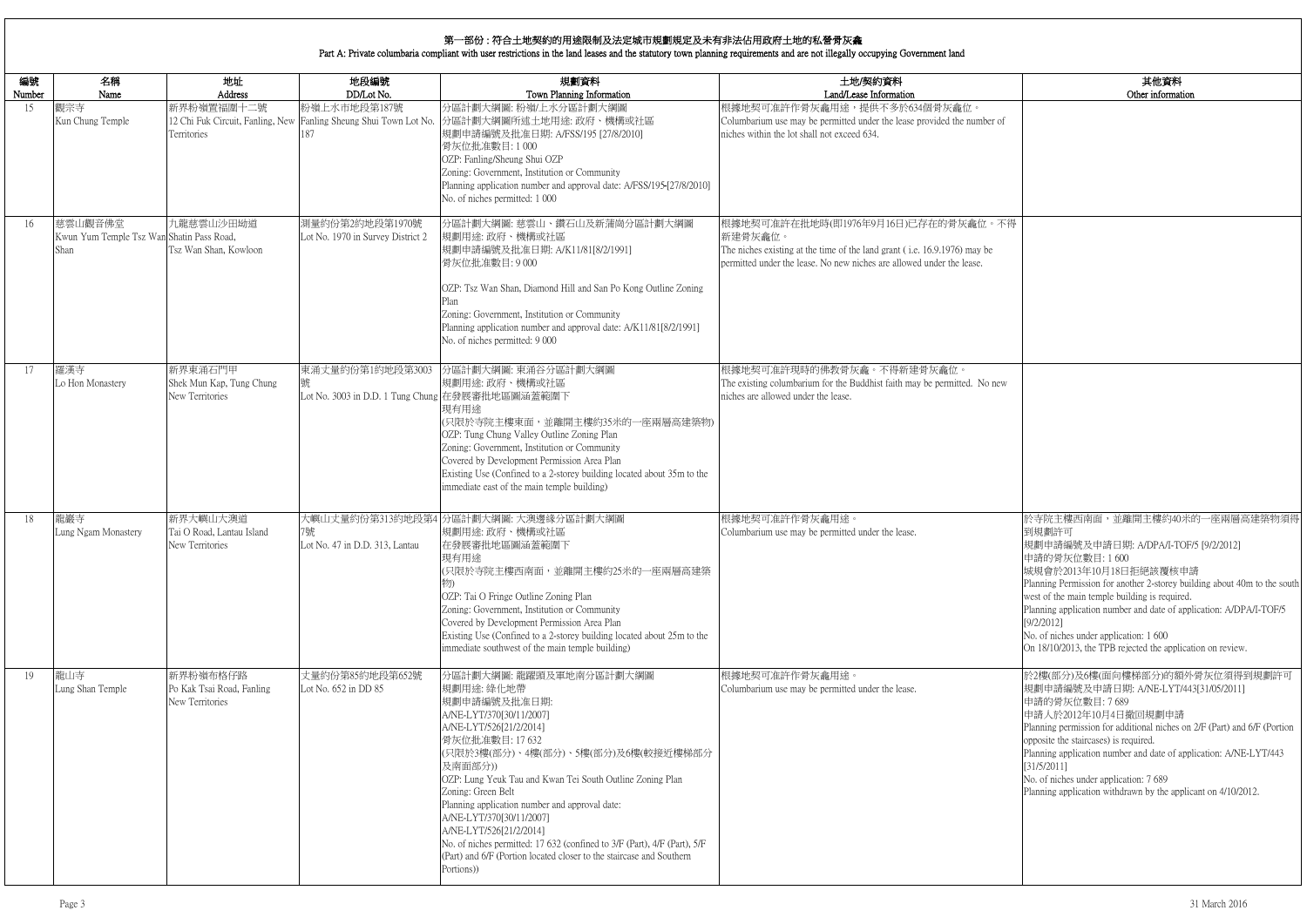|                 | 其他資料<br>Other information |
|-----------------|---------------------------|
| $\overline{1}4$ |                           |
| gross           |                           |
|                 |                           |
|                 |                           |
|                 |                           |
|                 |                           |
|                 |                           |
|                 |                           |
| 的規例             |                           |
|                 |                           |
| under           |                           |
|                 |                           |
|                 |                           |
|                 |                           |
|                 |                           |
|                 |                           |
|                 |                           |
|                 |                           |
|                 |                           |
|                 |                           |
|                 |                           |
|                 |                           |
| 灰龕              |                           |
| (2010)          |                           |
| lease.          |                           |
|                 |                           |
|                 |                           |
| 龕用途             |                           |
| dinance         |                           |
|                 |                           |
|                 |                           |
| 用途。             |                           |
| meteries        |                           |
|                 |                           |
|                 |                           |
|                 |                           |

| 編號           | 名稱                                                      | 地址                                                                       | 地段編號                                                                     | 規劃資料                                                                                                                                                                                                                                                                                           | 土地/契約資料                                                                                                                                                                                                                                         |
|--------------|---------------------------------------------------------|--------------------------------------------------------------------------|--------------------------------------------------------------------------|------------------------------------------------------------------------------------------------------------------------------------------------------------------------------------------------------------------------------------------------------------------------------------------------|-------------------------------------------------------------------------------------------------------------------------------------------------------------------------------------------------------------------------------------------------|
| Number<br>20 | Name<br>寶福山<br>Po Fook Ancestor Worship<br>Hall         | Address<br>新界沙田排頭街<br>Pai Tau Street, Sha Tin<br>New Territories         | DD/Lot No.<br>沙田市地段第311號<br>Sha Tin Town Lot No. 311                     | Town Planning Information<br>分區計劃大綱圖: 沙田分區計劃大綱圖<br>規劃用途:「其他指定用途」註明「靈灰安置所」<br>經常准許的用途<br>OZP: Sha Tin Outline Zoning Plan<br>Zoning: Other Specified Uses (Columbarium)<br>Always Permitted Use                                                                                                 | Land/Lease Information<br>根據地契可准許作骨灰龕用途。骨灰龕的總樓面面積不得超過4<br>149平方米。<br>Columbarium use may be permitted under the lease provided the total gross<br>floor area for the columbarium shall not exceed 4 149 square metres.                          |
| 21           | 長沙灣天主教墳場<br>Roman Catholic Cemetery                     | 九龍呈祥道<br>Ching Cheung Road, Kowloon                                      | 展地段<br>New Kowloon Inland Lot No. 2662 經常准許的用途<br>RP & Extension thereto | 新九龍內地段第2662號餘段及延 分區計劃大綱圖: 長沙灣分區計劃大綱圖<br> 規劃用途:「其他指定用途」註明「墳場」<br>OZP: Cheung Sha Wan Outline Zoning Plan<br>Zoning: Other Specified Uses (Cemetery)<br>Always Permitted Use                                                                                                                     | 根據地契可准許作骨灰龕用途。<br>Columbarium use may be permitted under the lease.                                                                                                                                                                             |
| 22           | 西貢天主教墳場<br>Sai Kung Catholic Cemetery                   | 新界西貢躉場<br>Tan Cheung, Sai Kung, New<br>Territories                       | 丈量約份第221約地段第1697號<br>Lot No. 1697 in DD 221                              | 分區計劃大綱圖: 北港及沙角尾分區計劃大綱圖<br>規劃用途:「其他指定用途」註明「墳場」<br> 現有用途(只限於現有的兩座建築物以貯存骨灰龕及/或靈骨)<br>OZP: Pak Kong and Sha Kok Mei Outline Zoning Plan<br>Zoning: Other Specified Uses (Cemetery)<br>Existing Use (confined to the two existing structures for storage of<br>niches for human ashes and/or bones) | 該地段可作《公眾衞生及市政條例》(第132章)、任何據以訂立的規例<br>及任何予以修訂的法例下的私人墳場用途。<br>The lot may be used as a private cemetery under the Public Health and<br>Municipal Services Ordinance Chapter 132, any regulations made thereunder<br>and any amending legislation. |
| 23           | 善緣<br>Shan Yuan                                         | 新界屯門青山村178號C<br>No. 178C, Tsing Shan Tsuen,<br>Tuen Mun, New Territories | 屯門市地段第392號<br>Tuen Mun Town Lot No. 392                                  | 分區計劃大綱圖: 屯門分區計劃大綱圖<br>規劃用途:政府、機構或社區<br>規劃申請編號及批准日期: A/TM/437 [20/7/2012]<br>骨灰位批准數目:5000<br>OZP: Tuen Mun Outline Zoning Plan<br>Zoning: Government, Institution or Community<br>Planning application number and approval date: A/TM/437 [20/7/2012]<br>No. of niches permitted: 5 000         | 根據地契可准許作骨灰龕用途。<br>Columbarium use may be permitted under the lease.                                                                                                                                                                             |
| 24           | 跑馬地天主教聖彌額爾墳<br>St. Michael's Catholic<br>Cemetery       | 香港跑馬地黄泥涌道<br>Wong Nai Chung Road,<br>Happy Valley, Hong Kong             | 內地段第299號餘段<br>Inland Lot No. 299 RP                                      | 分區計劃大綱圖: 黃泥涌分區計劃大綱圖<br>規劃用途:「其他指定用途」註明「墳場」<br>經常准許的用途<br>OZP: Wong Nai Chung Outline Zoning Plan<br>Zoning: Other Specified Uses (Cemetery)<br>Always Permitted Use                                                                                                                            | 根據地契可准許作骨灰龕用途。<br>Columbarium use may be permitted under the lease.                                                                                                                                                                             |
| 25           | 道風山基督教墳場<br>Tao Fung Shan Christian<br>Cemetery         | 新界沙田道風山<br>Tao Fung Shan,<br>Sha Tin, New Territories                    | 沙田市地段第349號<br>Sha Tin Town Lot No. 349                                   | 分區計劃大綱圖: 沙田分區計劃大綱圖<br> 規劃用途:「其他指定用途」註明「墳場」<br> 規劃申請編號及批准日期: A/ST/651 [27/4/2007]<br>骨灰位批准數目: 26<br>OZP: Sha Tin Outline Zoning Plan<br>Zoning: Other Specified Uses (Cemetery)<br>Planning application number and approval date: A/ST/651 [27/4/2007]<br>No. of niches permitted: 26           | 根據地契可准許在2010年5月4日前已存在(在指定位置)的26個骨灰龕<br>位。不得新建骨灰龕位。<br>The 26 niches existing on the lot (with specific location) prior to 4 May 2010<br>may be permitted under the lease. No new niches are allowed under the lease.                            |
| 26           | 香港仔華人永遠墳場<br>The Aberdeen Chinese<br>Permanent Cemetery | 香港香港仔貝璐道<br>Peel Road, Aberdeen,<br>Hong Kong                            | 香港仔内地段第<br>78號及延展地段<br>Aberdeen Inland Lot No. 78 &<br>Extension thereto | 分區計劃大綱圖: 香港仔及鴨脷洲分區計劃大綱圖<br>規劃用途:「其他指定用途」註明「墳場」<br>經常准許的用途<br>OZP: Aberdeen & Ap Lei Chau Outline Zoning Plan<br>Zoning: Other Specified Uses (Cemetery)<br>Always Permitted Use                                                                                                                | 根據地契可准許作依照華人永遠墳場條例下合資格人士的骨灰龕用途<br>Columbarium use for persons eligible under the Chinese Cemeteries Ordinance<br>may be permitted under the lease.                                                                                              |
| 27           | 荃灣華人永遠墳場<br>Tsuen Wan Chinese<br>Permanent Cemetery     | 新界荃灣<br>Tsuen Wan, New Territories                                       | 丈量約份第446約地段第295號<br>Lot No. 295 in DD446                                 | 分區計劃大綱圖: 葵涌分區計劃大綱圖<br>規劃用途:「其他指定用途」註明「墳場」<br>經常准許的用途<br>OZP: Kwai Chung Outline Zoning Plan<br>Zoning: Other Specified Uses (Cemetery)<br>Always Permitted Use                                                                                                                                 | 根據地契可准許依照華人永遠墳場條例下合資格人士的骨灰龕用途。<br>Columbarium use for persons eligible under the Chinese Permanent Cemeteries<br>Ordinance may be permitted under the lease.                                                                                    |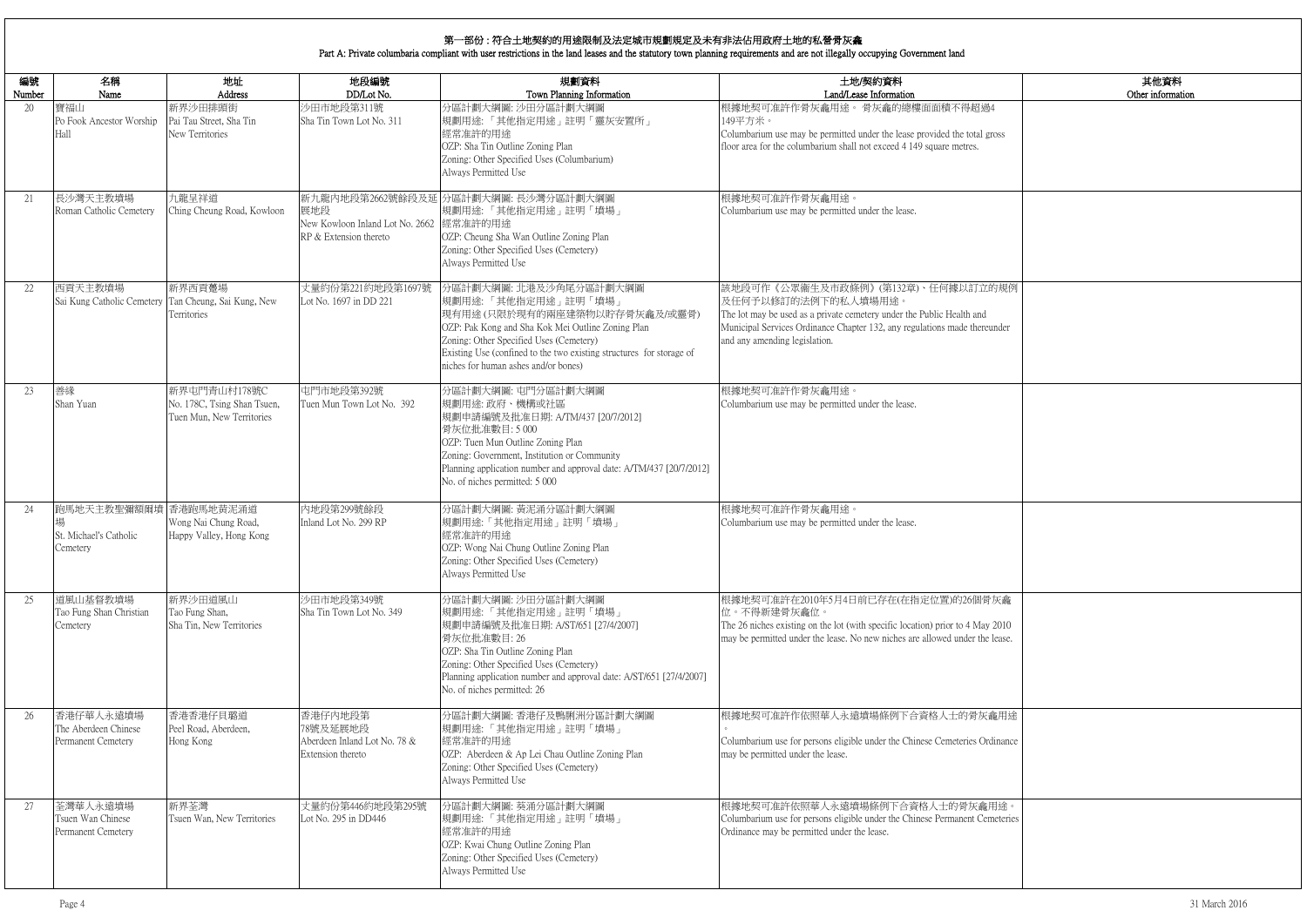|                   | 其他資料                                                                          |
|-------------------|-------------------------------------------------------------------------------|
| 1                 | Other information<br>於A座的額外骨灰位須得到規劃許可                                         |
|                   | 規劃申請編號及申請日期: A/K11/217 [25/4/2014]                                            |
| TOSS <sub>3</sub> | 申請的骨灰位數目: 30 388                                                              |
| d the             | 申請人於2014年7月22日撤回規劃申請                                                          |
|                   | Planning Permission for additional niches at Block A is required.             |
|                   | Planning application number and date of application: A/K11/217<br>[25/4/2014] |
|                   | No. of niches under application: 30 388                                       |
|                   | Planning application withdrawn by the applicant on 22.7.2014.                 |
|                   |                                                                               |
|                   |                                                                               |
|                   |                                                                               |
|                   |                                                                               |
|                   |                                                                               |
|                   |                                                                               |
|                   |                                                                               |
|                   |                                                                               |
|                   |                                                                               |
|                   |                                                                               |
|                   |                                                                               |
|                   |                                                                               |
|                   |                                                                               |
| $\mathbf 1$       |                                                                               |
|                   |                                                                               |
| <b>TOSS</b>       |                                                                               |
| d the             |                                                                               |
|                   |                                                                               |
|                   |                                                                               |
|                   |                                                                               |
|                   |                                                                               |

| 編號<br>Number | 名稱<br>Name                  | 地址<br>Address                                                    | 地段編號<br>DD/Lot No.                                                              | 規劃資料<br>Town Planning Information                                                                                                                                                                                                                                                                                                                                                                                                                     | 土地/契約資料<br>Land/Lease Information                                                                                                                                                                                                                                                           |
|--------------|-----------------------------|------------------------------------------------------------------|---------------------------------------------------------------------------------|-------------------------------------------------------------------------------------------------------------------------------------------------------------------------------------------------------------------------------------------------------------------------------------------------------------------------------------------------------------------------------------------------------------------------------------------------------|---------------------------------------------------------------------------------------------------------------------------------------------------------------------------------------------------------------------------------------------------------------------------------------------|
| 28           | 慈雲閣<br>Tsz Wan Kok          | 九龍慈雲山慈雲山道150號<br>150 Tsz Wan Shan Road,<br>Tsz Wan Shan, Kowloon | 新九龍內地段 6005<br>號及延展地段<br>New Kowloon Inland Lot No. 6005<br>& Extension thereto | 分區計劃大綱圖: 慈雲山、鑽石山及新蒲崗分區計劃大綱圖<br>規劃用途:政府、機構或社區<br>規劃申請編號及批准日期:<br>A/K11/137 [7/12/2001]<br>A/K11/147 [29/8/2003]<br>骨灰位批准數目: 49 410 (只限於B座及E座內)<br>OZP: Tsz Wan Shan, Diamond Hill and San Po Kong Outline Zoning<br>Plan<br>Zoning: Government, Institution or Community<br>Planning application number and approval date:<br>A/K11/137 [7/12/2001]<br>A/K11/147 [29/8/2003]<br>No. of niches permitted: 49 410 (Confined to Block B and Block E only) | 根據地契可准許作骨灰龕用途。骨灰龕的總樓面面積不得超過1<br>237平方米,並且不得提供多於49 410個靈灰甕位。<br>Columbarium use may be permitted under the lease provided the total gross<br>floor area for the columbarium shall not exceed 1 237 square metres and the<br>number of the urn spaces within the lot shall not exceed 49 410. |
| 29           | 東華義莊<br>TWGHs Coffin Home   | 香港大口環道9號<br>No. 9 Sandy Bay Road, Hong<br>Kong                   | 内地段第 8720號<br>Inland Lot No.8720                                                | 分區計劃大綱圖: 薄扶林分區計劃大綱圖<br>規劃用途: 政府、機構或社區<br>現有用途<br>規劃申請編號及批准日期: A/H10/23 [22.8.1997]<br>骨灰位批准數目:增加6 200至6 700骨灰龕位(仍未發展)<br>OZP: Pok Fu Lam Outline Zoning Plan<br>Zoning: Government, Institution or Community<br>Existing use<br>Planning application number and approval date: A/H10/23 [22.8.1997]<br>No. of Niches: additional 6 200 to 6 700 niches (not yet implemented)                                                                          | 根據地契可准許作骨灰龕用途。<br>Columbarium use may be permitted under the lease.                                                                                                                                                                                                                         |
| 30           | 圓玄學院<br>Yuen Yuen Institute | 新界荃灣三疊潭<br>Sam Dip Tam, Tsuen Wan, New<br>Territories            | 丈量約份第453約地段第1583號<br>Lot No.1583 in DD 453                                      | 分區計劃大綱圖: 荃灣分區計劃大綱圖<br>規劃用途:政府、機構或社區(1)<br>現有用途(只限於地契條款中所列明的骨灰位數目)<br>OZP: Tsuen Wan Outline Zoning Plan<br>Zoning: Government, Institution or Community (1)<br>Existing Use (confined to the number of niches specified under the<br>lease)                                                                                                                                                                                                           | 根據地契可准許作骨灰龕用途。骨灰龕的總樓面面積不得超過1<br>977平方米,並且不得提供多於53 958個骨灰龕位。<br>Columbarium use may be permitted under the lease provided the total gross<br>floor area for the columbarium shall not exceed 1 977 square meters and the<br>number of niches within the lot shall not exceed 53 958.         |

1. For any columbarium to be considered as an 'existing use' under the statutory plan, it must be a use in existence before the gazetting of the first statutory plan and has continued since it came into existence. The date It is the responsibility of the operator to prove its columbarium as an "existing use".

2. Under the Town Planning Ordinance, the Planning Authority may only take enforcement and regulatory actions in respect of land use in areas covered by the Development Permission Area Plans (i.e. rural areas in the New Te

4. The Government or the holder(s) of the relevant licence/permit/short term tenancy/short term waiver can at any time serve a 1 to 3 month's termination notice (the period of notice depends on the conditions specified in Any person intends to deposit human remains in the premises ought to check and confirm with the operator about the arrangement for the removal of human remains if in case such termination notice is served.

Note:

3. There is no guarantee that the planning and/or lands applications set out in the Information will be approved.

附註:

1. 於城市規劃條例下的「現有用途」指該骨灰龕提供的龕位在有關法定圖則首次刊憲前已存在而該項用途由展開以來一直持續進行。有關法定圖則首次刊憲的日期載於該法定圖則的說明書內。而證明其骨灰龕屬「現有用途」的責任屬於營運者。 2. 根據現時的《城市規劃條例》, 規劃監督只可以在發展審批地區圖涵蓋的地方(即新界鄉郊)進行土地利用的執管工作。

3. 資料中列明的規劃及/或地政申請不一定可獲批准。

4. 政府或有關牌照/許可證/短期租約/短期豁免書的持有人可隨時發出一至三個月通知期的終止通知書

(通知期的確實時限視乎有關牌照/許可證/租約/豁免書所載的條款而定),終止有關牌照/許可證/短期租約/短期豁免書。任何人如擬在有關處所存放骨灰,應向經營者查核和確定一旦終止通知書發出時移走骨灰的安排。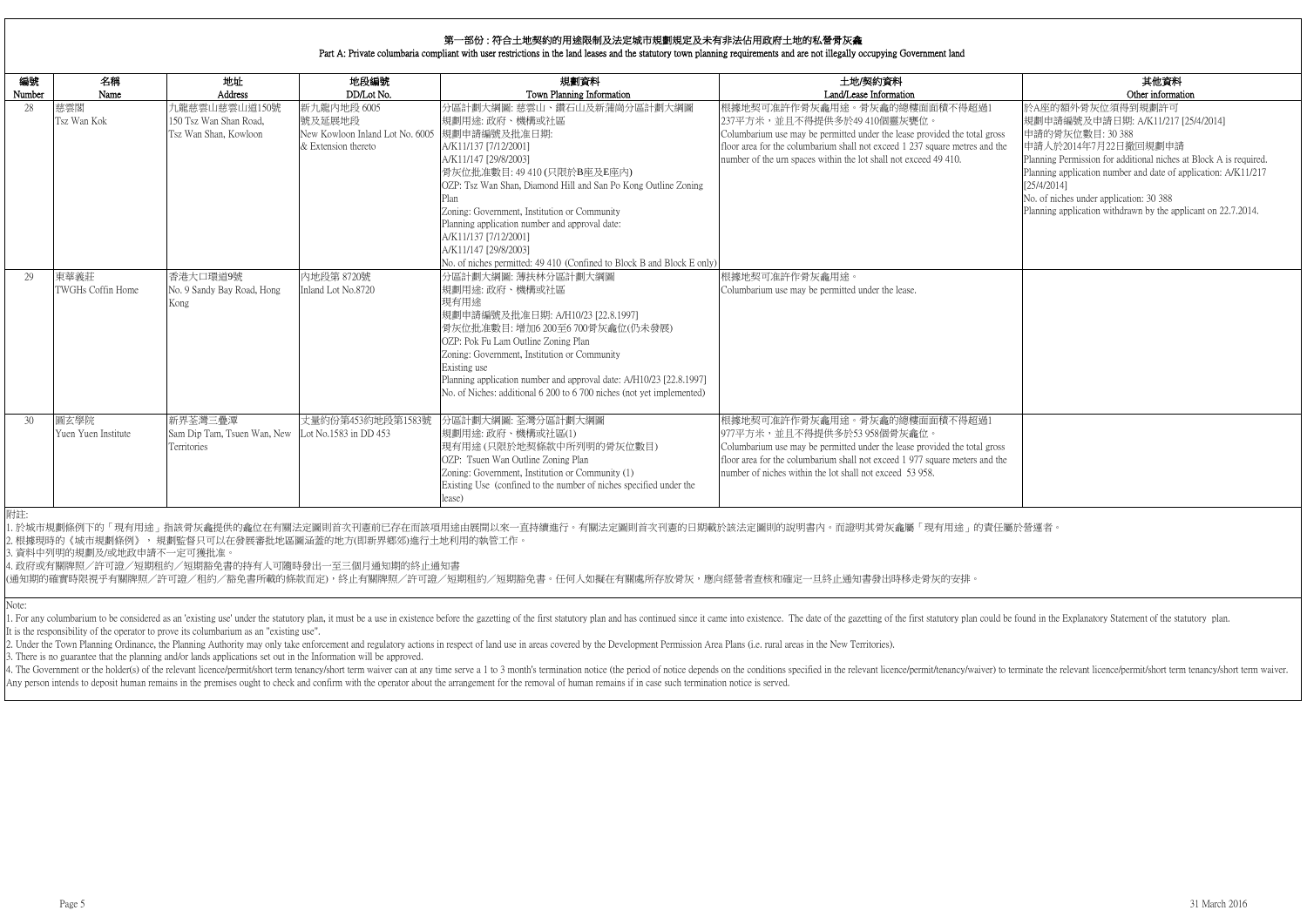| 的觀點<br>perators                                                                  | 其他資料<br>Other Information |
|----------------------------------------------------------------------------------|---------------------------|
| 者的觀點。^<br>ed the Operator's views by                                             |                           |
| 者的觀點。^                                                                           |                           |
| ed the Operator's views by                                                       |                           |
| 者的觀點。^<br>ed the Operator's views by                                             |                           |
| 骨灰龕資料内第六欄的土                                                                      |                           |
| and/Lease Information as<br>ormation on Private                                  |                           |
| 骨灰龕資料内第五及第六<br>own Planning and<br>iled in Column 5 and<br>1 Private Columbaria. |                           |

| 編號<br>Number   | 名稱<br>Name                               | 地址<br>Address                                                                                 | 地段編號<br>DD/Lot No.                                                                      | 規劃資料<br>Town Planning Information                                                                                                                                                                                                                                                                                                                                                                                                                                                                                                                                                                                                                                                                                                                                                                                                                                                                                                                                                                                                                                                                                                                                                                                                                                                                            | 土地/契約資料<br>Land/Lease Information                                                                                                                                                                                                                                                                                                                                                                                | 經營者的觀點<br>Views of Operators                                                                                                                                                                            |
|----------------|------------------------------------------|-----------------------------------------------------------------------------------------------|-----------------------------------------------------------------------------------------|--------------------------------------------------------------------------------------------------------------------------------------------------------------------------------------------------------------------------------------------------------------------------------------------------------------------------------------------------------------------------------------------------------------------------------------------------------------------------------------------------------------------------------------------------------------------------------------------------------------------------------------------------------------------------------------------------------------------------------------------------------------------------------------------------------------------------------------------------------------------------------------------------------------------------------------------------------------------------------------------------------------------------------------------------------------------------------------------------------------------------------------------------------------------------------------------------------------------------------------------------------------------------------------------------------------|------------------------------------------------------------------------------------------------------------------------------------------------------------------------------------------------------------------------------------------------------------------------------------------------------------------------------------------------------------------------------------------------------------------|---------------------------------------------------------------------------------------------------------------------------------------------------------------------------------------------------------|
|                | 佛教長霞淨院<br>Buddhist Cheung Ha<br>Temple   | 新界大埔錦山<br>Kam Shan,<br>Tai Po, New Territories                                                | 丈量約份第6約地段第1087<br>及1130號及毗鄰政府土地<br>and adjacent Government land                         | 分區計劃大綱圖: 大埔分區計劃大綱圖<br>規劃用途: 鄉村式發展<br>Lot Nos. 1087 & 1130 in DD 6 規劃申請編號及申請日期: Y/TP/16 [25/5/2011]<br>申請的骨灰位數目: 13 470<br>規劃申請已於18/8/2011撤回<br>OZP: Tai Po Outline Zoning Plan<br>Zoning: Village Type Development<br>Planning application number and date of application: Y/TP/16 [25/5/2011]<br>No. of niches under application: 13 470<br>Planning application withdrawn on 18/8/2011                                                                                                                                                                                                                                                                                                                                                                                                                                                                                                                                                                                                                                                                                                                                                                                                                                                                                                                     | 根據地契不准許作骨灰龕用途;<br>並有非法佔用毗鄰政府土地作骨灰龕用途。<br>Columbarium use is not permitted under the lease.<br>Unauthorised occupation of adjacent Government land for<br>columbarium use is also found.                                                                                                                                                                                                                          | 政府未有在限期前收到經營者的觀點。^<br>The Government has not received the Operator's views by<br>the deadline.^                                                                                                         |
| 2              | 佛教淨蓮精舍<br>Buddhist Ching Lin<br>Temple   | 新界沙田排頭村167號<br>No. 167, Pai Tau Village, Sha<br>Tin, New Territories                          | 號、第522號、第356號及第 規劃用途: 鄉村式發展<br>357號及毗鄰政府土地<br>in DD 185 and adjacent<br>Government land | 丈量約份第185約地段第521 分區計劃大綱圖: 沙田分區計劃大綱圖<br>不合符規劃用途 (除非屬「現有用途」)<br>Lot Nos. 521, 522, 356 and 357 OZP: Sha Tin Outline Zoning Plan<br>Zoning: Village Type Development<br>Not in compliance with planning requirements (unless it is an existing use)                                                                                                                                                                                                                                                                                                                                                                                                                                                                                                                                                                                                                                                                                                                                                                                                                                                                                                                                                                                                                                                              | 根據地契不准許作骨灰龕用途;<br>並有非法佔用毗鄰政府土地作骨灰龕用途。沙田地政  The Government has not received the Operator's views by<br>處已就有關非法佔用政府土地展開土地管制行動。<br>Columbarium use is not permitted under the lease.<br>Unauthorised occupation of adjacent Government land for<br>columbarium use is also found. District Lands Office/Sha<br>Tin has commenced land control action against the<br>unauthorised occupation of the Government land. | 政府未有在限期前收到經營者的觀點。^<br>the deadline.^                                                                                                                                                                    |
| 3              | 佛教慧泉寺<br>Buddhist Wai Chuen<br>Monastery | 新界沙田排頭村97號,98號及10<br>0號<br>Nos. 97, 98 & 100, Pai Tau<br>Village,<br>Sha Tin, New Territories | 、第9號、第12號餘段及第4  規劃用途: 鄉村式發展<br>36號B分段<br>in DD 185                                      | 丈量約份第185約地段第8號 分區計劃大綱圖: 沙田分區計劃大綱圖<br>不合符規劃用途 (除非屬「現有用途」)<br>Lot Nos. 8, 9, 12RP & 436 s.B  規劃申請編號及申請日期: Y/ST/23 [8/5/2013]<br>申請的骨灰位數目: 2 500<br>申請人於2013年7月9日撤回該規劃申請<br> 規劃申請編號及申請日期: Y/ST/24 [6/9/2013]<br>申請的骨灰位數目: 2 500<br>城規會於2013年11月22日拒絕該規劃申請<br> 規劃申請編號及申請日期: Y/ST/29 [3/11/2014]<br>申請的骨灰數目:2407<br>城規會於2015年1月16日拒絕該規劃申請<br> 規劃申請編號及申請日期: Y/ST/32 [14/5/2015]<br>申請的骨灰位數目: 2407<br>申請人於2015年10月5日撤回該規劃申請<br>OZP: Sha Tin Outline Zoning Plan<br>Zoning: Village Type Development<br>Not in compliance with planning requirements (unless it is an existing use)<br>Planning application number and date of application: Y/ST/23 [8/5/2013]<br>No. of niches under application: 2 500<br>Planning application withdrawn by the applicant on 9/7/2013<br>Planning application number and date of application: No.Y/ST/24 [6/9/2013]<br>No. of niches under application: 2 500<br>Planning application rejected by TPB on 22/11/2013<br>Planning application number and date of application: Y/ST/29 [3/11/2014]<br>No. of niches under application: 2407<br>Planning application rejected by TPB on 16/1/2015<br>Planning application number and date of application: Y/ST/32 [14/5/2015]<br>No. of niches under application: 2407<br>Planning application withdrawn by the applicant on 5/10/2015 | 該地段建有未經批准構築物。<br>Unauthorised structures are found on the lots.                                                                                                                                                                                                                                                                                                                                                  | 政府未有在限期前收到經營者的觀點。^<br>The Government has not received the Operator's views by<br>the deadline. <sup>^</sup>                                                                                             |
| $\overline{4}$ | 香港佛教仁慈寺<br>Buddhist Yan Tse<br>Monastery | 新界屯門青山村145號<br>145 Tsing Shan Tsuen, Tuen Mun,  號<br>New Territories                          | Lot No. 792 in D.D. 131                                                                 | 丈量約份第131約地段第792 分區計劃大綱圖: 屯門分區計劃大綱圖<br>規劃用途: 政府、機構或社區<br>不合符規劃用途(除非屬「現有用途」)<br>OZP: Tuen Mun Outline Zoning Plan<br>Zoning: Government, Institution or Community<br>Not in compliance with planning requirements (unless it is an existing use)                                                                                                                                                                                                                                                                                                                                                                                                                                                                                                                                                                                                                                                                                                                                                                                                                                                                                                                                                                                                                                                               | 屯門地政處正審議和研究相關土地契約中的用途限制 經營者並不同意列載於私營骨灰龕資料內第六欄的土<br>條文。<br>The user restrictions provisions in the relevant land lease are The Operator disagrees to the Land/Lease Information as<br>still under consideration and investigation by District Lands<br>Office/Tuen Mun.                                                                                                                                           | 地/契約資料。<br>detailed in Column 6 of the Information on Private<br>Columbaria.                                                                                                                            |
| -5             | 賓霞洞<br>Bun Ha Tung Association           | 九龍斧山道<br>Hammer Hill Road, Kowloon                                                            | 新九龍内地段第<br>2039號及延展地段<br>New Kowloon Inland Lot No.<br>2039 & Extension thereto         | 分區計劃大綱圖:牛池灣分區計劃大綱圖<br>規劃用途:住宅(甲類)<br>不合符規劃用途 (除非屬「現有用途」)<br>OZP: Ngau Chi Wan Outline Zoning Plan<br>Zoning: Residential (Group A)<br>Not in compliance with planning requirements (unless it is an existing use)                                                                                                                                                                                                                                                                                                                                                                                                                                                                                                                                                                                                                                                                                                                                                                                                                                                                                                                                                                                                                                                                                            | 根據地契地段的增批部分不准許作骨灰龕用途。<br>Columbarium use in respect of the Lot Extension portion is<br>not permitted under the lease.                                                                                                                                                                                                                                                                                            | 經營者並不同意列載於私營骨灰龕資料內第五及第六<br>欄的規劃及土地/契約資料。<br>The Operator disagrees to the Town Planning and<br>Land/Lease Information as detailed in Column 5 and<br>Column 6 of the Information on Private Columbaria. |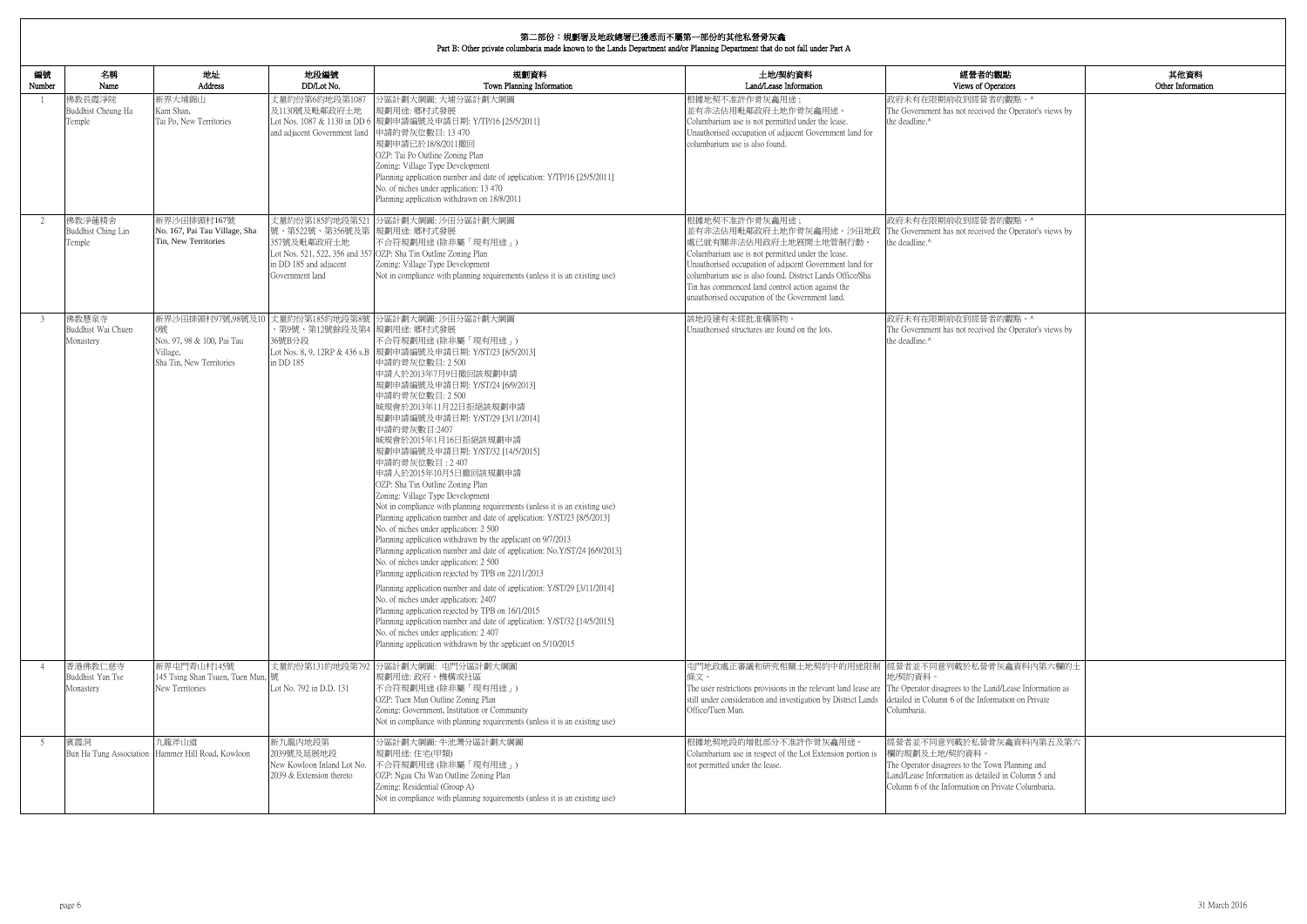| 的觀點                                                   | 其他資料              |
|-------------------------------------------------------|-------------------|
| <b>perators</b>                                       | Other Information |
| 者的觀點。                                                 |                   |
| ed the Operator's views by                            |                   |
|                                                       |                   |
|                                                       |                   |
|                                                       |                   |
|                                                       |                   |
|                                                       |                   |
| 者的觀點。^                                                |                   |
| ed the Operator's views by                            |                   |
|                                                       |                   |
|                                                       |                   |
|                                                       |                   |
|                                                       |                   |
|                                                       |                   |
|                                                       |                   |
|                                                       |                   |
|                                                       |                   |
|                                                       |                   |
|                                                       |                   |
|                                                       |                   |
|                                                       |                   |
|                                                       |                   |
|                                                       |                   |
|                                                       |                   |
|                                                       |                   |
|                                                       |                   |
|                                                       |                   |
|                                                       |                   |
|                                                       |                   |
|                                                       |                   |
|                                                       |                   |
|                                                       |                   |
|                                                       |                   |
|                                                       |                   |
|                                                       |                   |
|                                                       |                   |
|                                                       |                   |
|                                                       |                   |
|                                                       |                   |
|                                                       |                   |
|                                                       |                   |
|                                                       |                   |
| 龕資料內第五及第六欄的                                           |                   |
|                                                       |                   |
| n Planning and Land/Lease<br>mn 5 and Column 6 of the |                   |
| aria.                                                 |                   |
|                                                       |                   |

| 編號<br>Number | 名稱<br>Name                  | 地址<br>Address                                                                                                                                                                                               | 地段編號<br>DD/Lot No.                                                                                               | 規劃資料<br>Town Planning Information                                                                                                                                                                                                                                                                                                                                                                                                                                                                                                                                                                                                                                                                                                                                                                                                                                                                                                                                                                                                                                                                                                                                                                                                                                                                                                                                                                                                                                                                                                                                                                                                                                                                                                                                                                                                                                                                                                                                                                                                                                                                                                                                  | 土地/契約資料<br>Land/Lease Information                                                                 | 經營者的觀點<br>Views of Operators                                                                                                                                                                        |
|--------------|-----------------------------|-------------------------------------------------------------------------------------------------------------------------------------------------------------------------------------------------------------|------------------------------------------------------------------------------------------------------------------|--------------------------------------------------------------------------------------------------------------------------------------------------------------------------------------------------------------------------------------------------------------------------------------------------------------------------------------------------------------------------------------------------------------------------------------------------------------------------------------------------------------------------------------------------------------------------------------------------------------------------------------------------------------------------------------------------------------------------------------------------------------------------------------------------------------------------------------------------------------------------------------------------------------------------------------------------------------------------------------------------------------------------------------------------------------------------------------------------------------------------------------------------------------------------------------------------------------------------------------------------------------------------------------------------------------------------------------------------------------------------------------------------------------------------------------------------------------------------------------------------------------------------------------------------------------------------------------------------------------------------------------------------------------------------------------------------------------------------------------------------------------------------------------------------------------------------------------------------------------------------------------------------------------------------------------------------------------------------------------------------------------------------------------------------------------------------------------------------------------------------------------------------------------------|---------------------------------------------------------------------------------------------------|-----------------------------------------------------------------------------------------------------------------------------------------------------------------------------------------------------|
| -6           | 長樂(安善)公司<br>Candour Company | 九龍紅磡漆咸道北264至268號<br>及寶其利街183至187號寶其利<br>大廈地下C單位第一及第二部<br>Portions 1 & 2, Flat C, G/F,<br>Bulkeley Building, Nos. 264-268 RP.<br>Chatham Road North & Nos. 183-<br>187 Bulkeley Street, Hung Hom,<br>Kowloon | 段,第269號B分段餘段及<br>第269號C分段餘段                                                                                      | 紅磡內地段第269號A分段餘 分區計劃大綱圖:紅磡分區計劃大綱圖<br>規劃用途:住宅(甲類)4<br>不合符規劃用途(除非屬「現有用途」)<br>Hung Hom Inland Lot Nos. 269 OZP: Hung Hom Outline Zoning Plan<br>s.A RP, 269 s.B RP & 269 s.C Zoning: Residential (Group A)4<br>Not in compliance with planning requirements (unless it is an existing use)                                                                                                                                                                                                                                                                                                                                                                                                                                                                                                                                                                                                                                                                                                                                                                                                                                                                                                                                                                                                                                                                                                                                                                                                                                                                                                                                                                                                                                                                                                                                                                                                                                                                                                                                                                                                                                                                             | 地政總署迄今未確定有違反批地條款。<br>Lands Department has not hitherto established breach of<br>lease conditions. | 政府未有在限期前收到經營者的觀點。<br>The Government has not received the Operator's views by<br>the deadline.                                                                                                       |
| 7            | 紫雲仙苑<br>Che Wan Seen Yuen   | 新界元朗流浮山<br>Lau Fau Shan, Yuen Long, New<br>Territories                                                                                                                                                      | 6號A分段、第1966號餘段、<br>0號及第1975號餘段<br>Lot Nos. 1966 s.A, 1966 R.P.,<br>1968, 1969, 1970 and 1975<br>R.P. in D.D. 129 | 丈量約份第129約地段第196 分區計劃大綱圖: 流浮山及尖鼻咀分區計劃大綱圖<br>規劃用途:康樂<br>第1968號、第1969號、第197 在發展審批地區圖涵蓋範圍下<br>規劃監督於2010年7月23日發出強制執行通知書,要求有關人士中止有關違例發展<br>由於有關違例發展並没有在限期屆滿後中止,規劃監督已對有關土地的業主提出了<br>三輪檢控。有關土地的業主已分别於2013年8月12日、2014年7月22日及2016年1月25<br>日被法庭裁定罪名成立。<br>規劃申請編號及申請日期: Y/YL-LFS/1 [23/12/2010]<br>申請的骨灰位數目:5000<br>城市規劃委員會在2012年6月15日拒絕有關申請。<br>規劃申請編號及申請日期: Y/YL-LFS/2 [5/12/2012]<br>申請的骨灰位數目: 3 000<br>申請人於2014年3月7日撤銷規劃申請<br>規劃申請編號及申請日期: Y/YL-LFS/5 [15/4/2014]<br>申請的骨灰位數目: 3 000<br>申請人於2014年10月15日撤銷規劃申請<br>規劃申請編號及申請日期: Y/YL-LFS/6 [12/1/2015]<br>申請的骨灰位數目: 3 000<br>申請人於2015年8月14日撤銷規劃申請<br>規劃申請編號及申請日期: Y/YL-LFS/7 [31/8/2015]<br>申請的骨灰位數目: 3 000<br>規劃申請處理中<br>OZP: Lau Fau Shan and Tsim Bei Tsui Outline Zoning Plan<br>Zoning: Recreation<br>Covered by Development Permission Area Plan<br>The Planning Authority served an Enforcement Notice on 23/7/2010 requiring discontinuance<br>of the unauthorised development. As the unauthorized development was not discontinued after<br>the expiry of the compliance period, three rounds of prosecution action had been instigated<br>against the land owner of the concerned lots and the land owner was convicted by the Court on<br>12.8.2013, 22.7.2014 and 25.1.2016 respectively.<br>Planning application number and date of application: Y/YL-LFS/1 [23/12/2010]<br>No. of niches under application: 5 000<br>Application rejected by TPB on 15/6/2012.<br>Planning application number and date of application: Y/YL-LFS/2 [5/12/2012]<br>No. of niches under application: 3 000<br>Planning application withdrawn by the applicant on 7/3/2014.<br>Planning application number and date of application: Y/YL-LFS/5 [15/4/2014]<br>No. of niches under application: 3 000<br>Planning application withdrawn by the applicant on 15/10/2014.<br>Planning application number and date of application: Y/YL-L FS/6 [12/1/2015]<br>No. of niches under application: 3 000<br>Planning application withdrawn by the applicant on 14/8/2015.<br>Planning application number and date of application: Y/YL-LFS/7 [31/8/2015]<br>No. of niches under application: 3 000<br>The application is being processed. | 根據地契不准許作骨灰龕用途。<br>Columbarium use is not permitted under the lease.                               | 政府未有在限期前收到經營者的觀點。^<br>The Government has not received the Operator's views by<br>the deadline.^                                                                                                     |
| 8            | 慈航道堂<br>Chee Hong Tao Tong  | 九龍旺角花園街120-<br>126號大安大廈10樓124-126室<br>Flats 124-126, 10/F, Tai On<br>Building, Nos. 120-126 Fa Yuen<br>Street, Kowloon                                                                                      | 九龍內地段第4076號餘段<br>第4077號餘段,<br>第4078號餘段及第4079號餘<br>Kowloon Inland Lot Nos.<br>4076RP, 4077RP, 4078RP &<br>4079RP  | 分區計劃大綱圖:旺角分區計劃大綱圖<br>規劃用途:住宅(甲類)<br>不合符規劃用途(除非屬「現有用途」)<br>OZP: Mong Kok Outline Zoning Plan<br>Zoning: Residential (Group A)<br>Not in compliance with planning requirements (unless it is an existing use)                                                                                                                                                                                                                                                                                                                                                                                                                                                                                                                                                                                                                                                                                                                                                                                                                                                                                                                                                                                                                                                                                                                                                                                                                                                                                                                                                                                                                                                                                                                                                                                                                                                                                                                                                                                                                                                                                                                                                        | 根據地契不准許作骨灰龕用途。<br>Columbarium use is not permitted under the lease.                               | 經營者同意列載於私營骨灰龕資料內第五及第六欄的<br> 規劃及土地/契約資料。<br>The Operator agrees to the Town Planning and Land/Lease<br>Information as detailed in Column 5 and Column 6 of the<br>Information on Private Columbaria. |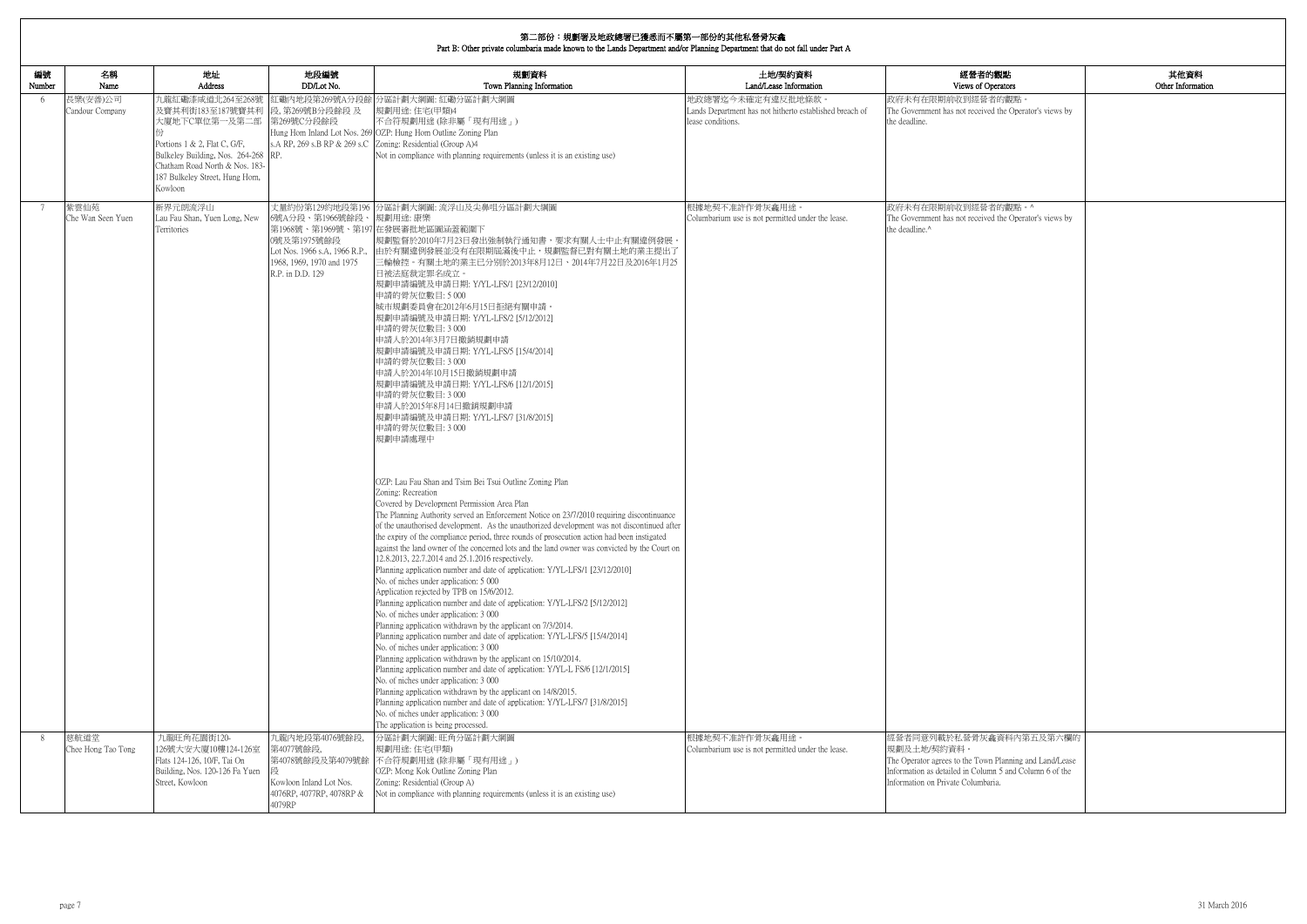| 内觀點                                                             | 其他資料              |
|-----------------------------------------------------------------|-------------------|
| perators                                                        | Other Information |
| 3月21日所發信件中夾附的                                                   |                   |
| y option in the pro forma sent<br>tter dated 21 March 2016.     |                   |
|                                                                 |                   |
|                                                                 |                   |
|                                                                 |                   |
| 龕資料內第五及第六欄的                                                     |                   |
| n Planning and Land/Lease<br>nn 5 and Column 6 of the<br>aria.  |                   |
|                                                                 |                   |
|                                                                 |                   |
|                                                                 |                   |
|                                                                 |                   |
|                                                                 |                   |
|                                                                 |                   |
|                                                                 |                   |
|                                                                 |                   |
| 骨灰龕資料內第五及第六                                                     |                   |
| own Planning and<br>iled in Column 5 and<br>Private Columbaria. |                   |
|                                                                 |                   |
|                                                                 |                   |
|                                                                 |                   |
|                                                                 |                   |
|                                                                 |                   |
| 者的觀點。^<br>ed the Operator's views by                            |                   |
|                                                                 |                   |

| 編號<br>Number | 名稱<br>Name                   | 地址<br><b>Address</b>                                                     | 地段編號<br>DD/Lot No.                                                                                                                                                                                                                                                                                                                                | 規劃資料<br>Town Planning Information                                                                                                                                                                                                                                                                                                                                                                                                                                                                                                                                                                                                                                                                                                                                                                                                                                                                                                                                                                                                                                                                                                                                                                                                                                                                  | 土地/契約資料<br>Land/Lease Information                                                                          | 經營者的觀點<br>Views of Operators                                                                                                                                                                           |
|--------------|------------------------------|--------------------------------------------------------------------------|---------------------------------------------------------------------------------------------------------------------------------------------------------------------------------------------------------------------------------------------------------------------------------------------------------------------------------------------------|----------------------------------------------------------------------------------------------------------------------------------------------------------------------------------------------------------------------------------------------------------------------------------------------------------------------------------------------------------------------------------------------------------------------------------------------------------------------------------------------------------------------------------------------------------------------------------------------------------------------------------------------------------------------------------------------------------------------------------------------------------------------------------------------------------------------------------------------------------------------------------------------------------------------------------------------------------------------------------------------------------------------------------------------------------------------------------------------------------------------------------------------------------------------------------------------------------------------------------------------------------------------------------------------------|------------------------------------------------------------------------------------------------------------|--------------------------------------------------------------------------------------------------------------------------------------------------------------------------------------------------------|
| -9           | 祥霞精舍<br>Cheung Ha Ching Shea | 新界大埔錦山村74-75號<br>74-75 Kam Shan Village, Tai Po,<br>New Territories      | 丈量約份第6約地段第738號<br>C分段及738號C分段第1小分 規劃用途: 鄉村式發展<br>Lot Nos. 738C and 738C1 in<br>DD 6                                                                                                                                                                                                                                                               | 分區計劃大綱圖: 大埔分區計劃大綱圖<br>規劃申請編號及申請日期: Y/TP/18 [16/11/2012]<br>申請的骨灰位數目:1700<br>城規會於2013年11月8日拒絕該規劃申請<br>OZP: Tai Po Outline Zoning Plan<br>Zoning: Village Type Development<br>Planning application number and date of application: Y/TP/18 [16/11/2012]<br>No. of niches under application: 1700<br>Planning application rejected by TPB on 8/11/2013.                                                                                                                                                                                                                                                                                                                                                                                                                                                                                                                                                                                                                                                                                                                                                                                                                                                                                                                                               | 根據地契可准許作骨灰龕用途。<br>Columbarium use may be permitted under the lease.                                        | 經營者沒有在發展局於本年3月21日所發信件中夾附的<br>表格選取任何選項。<br>The Operator did not choose any option in the pro forma sent<br>in the Development Bureau's letter dated 21 March 2016.                                      |
| 10           | 紫霞台(安樂祠)<br>Chi Ha Toi       | 新界沙田排頭村186號<br>No. 186, Pai Tau Village,<br>Sha Tin, New Territories     | 丈量約份第185約地段第37<br>號及毗鄰政府土地<br>Lot No. 371 in DD 185 and<br>adjacent Government land                                                                                                                                                                                                                                                               | 分區計劃大綱圖: 沙田分區計劃大綱圖<br>規劃用途: 政府、機構或社區<br>不合符規劃用途 (除非屬「現有用途」)<br>規劃申請編號及申請日期: Y/ST/13 [18/5/2011]<br>申請的骨灰位數目: 3 338<br>城市規劃委員會(「城規會」)於2012年2月10日考慮有關規劃申請,並決定部分同意<br>該申請,把申請地點由鄉村式發展地帶改劃為政府、機構或社區地帶。載有上述用<br>途地帶修訂的沙田分區計劃大綱圖於2012年10月26日刊憲。根據分區計劃大綱圖的<br>規定,於該地點進行骨灰龕用途,須先得到城規會的規劃許可。<br>規劃申請編號及申請日期: A/ST/816 [28/2/2013]<br>申請的骨灰位數目: 3 338<br>城規會於2014年4月11日在覆核時拒絕該申請。<br>OZP: Sha Tin Outline Zoning Plan<br>Zoning: Government, Institution or Community<br>Not in compliance with planning requirements (unless it is an existing use)<br>Planning application number and date of application: Y/ST/13 [18/5/2011]<br>No. of niches under application: 3 338<br>The Town Planning Board (TPB) considered the application on 10.2.2012 and decided to<br>partially agree to the application by rezoning the subject site from "Village Type Development"<br>to "Government, Institution or Community". The Sha Tin OZP incorporating the above zoning<br>amendment was gazetted on 26.10.2012. Under the OZP, using the subject site for<br>columbarium will require planning permisssion from the TPB.<br>Planning application number and date of application: A/ST/816 [28/2/2013]<br>No. of niches under application: 3 338<br>The application was rejected by TPB upon review on 11.4.2014. | 有非法佔用毗鄰政府土地作骨灰龕用途。<br>Unauthorised occupation of adjacent Government land for<br>columbarium use is found. | 經營者同意列載於私營骨灰龕資料內第五及第六欄的<br>規劃及土地/契約資料。<br>The Operator agrees to the Town Planning and Land/Lease<br>Information as detailed in Column 5 and Column 6 of the<br>Information on Private Columbaria.     |
| -11          | 慈航淨院<br>Chi Hong Ching Yuen  | 新界沙田新田村<br>San Tin Village, Sha Tin, New<br>Territories                  | 丈量約份第179約地段第493<br>號A分段,<br>第493號B分段第3小分段,<br>第493號E分段及B分段餘段,<br>第570號, 第572號, 第573號,<br>第635號, 第671號,<br>第672號A分段, 第678號,<br>第679號, 第680號,<br>第681號及第699號。<br>Lot Nos. 493 s.A, 493 s.B ss.2<br>s.B, 493 s.B ss.2 s.C, 493 s.B<br>ss.3, 493 s.E and s.B R.P., 570,<br>572, 573, 635, 671, 672 s.A.<br>678, 679, 680, 681 and 699 in<br>D.D. 179. | 分區計劃大綱圖: 沙田分區計劃大綱圖<br>規劃用途: 鄉村式發展<br>第493號B分段第2小分段B分不合符規劃用途(除非屬「現有用途」)<br>OZP: Sha Tin Outline Zoning Plan<br>第493號B分段第2小分段C分 Zoning: Village Type Development<br>Not in compliance with planning requirements (unless it is an existing use)                                                                                                                                                                                                                                                                                                                                                                                                                                                                                                                                                                                                                                                                                                                                                                                                                                                                                                                                                                                                                                                      | 根據地契不准許作骨灰龕用途。<br>Columbarium use is not permitted under the lease.                                        | 經營者並不同意列載於私營骨灰龕資料內第五及第六<br>欄的規劃及土地/契約資料<br>The Operator disagrees to the Town Planning and<br>Land/Lease Information as detailed in Column 5 and<br>Column 6 of the Information on Private Columbaria. |
| 12           | 正道堂<br>Ching Tao Tong        | 九龍紅磡溫思勞街17號1字樓<br>1st Floor, No. 17 Winslow Street,<br>Hung Hom, Kowloon | S.C.R.P.                                                                                                                                                                                                                                                                                                                                          | 紅磡內地段第240號C分段餘 分區計劃大綱圖: 紅磡分區計劃大綱圖<br>規劃用途:住宅(甲類)4<br>Hung Hom Inland Lot No. 240 不合符規劃用途 (除非屬「現有用途」)<br>OZP: Hung Hom Outline Zoning Plan<br>Zoning: "Residential (Group A)4"<br>Not in compliance with planning requirements (unless it is an existing use)                                                                                                                                                                                                                                                                                                                                                                                                                                                                                                                                                                                                                                                                                                                                                                                                                                                                                                                                                                                                                                       | 根據地契不准許作骨灰龕用途。<br>Columbarium use is not permitted under the lease.                                        | 政府未有在限期前收到經營者的觀點。^<br>The Government has not received the Operator's views by<br>the deadline. <sup>^</sup>                                                                                            |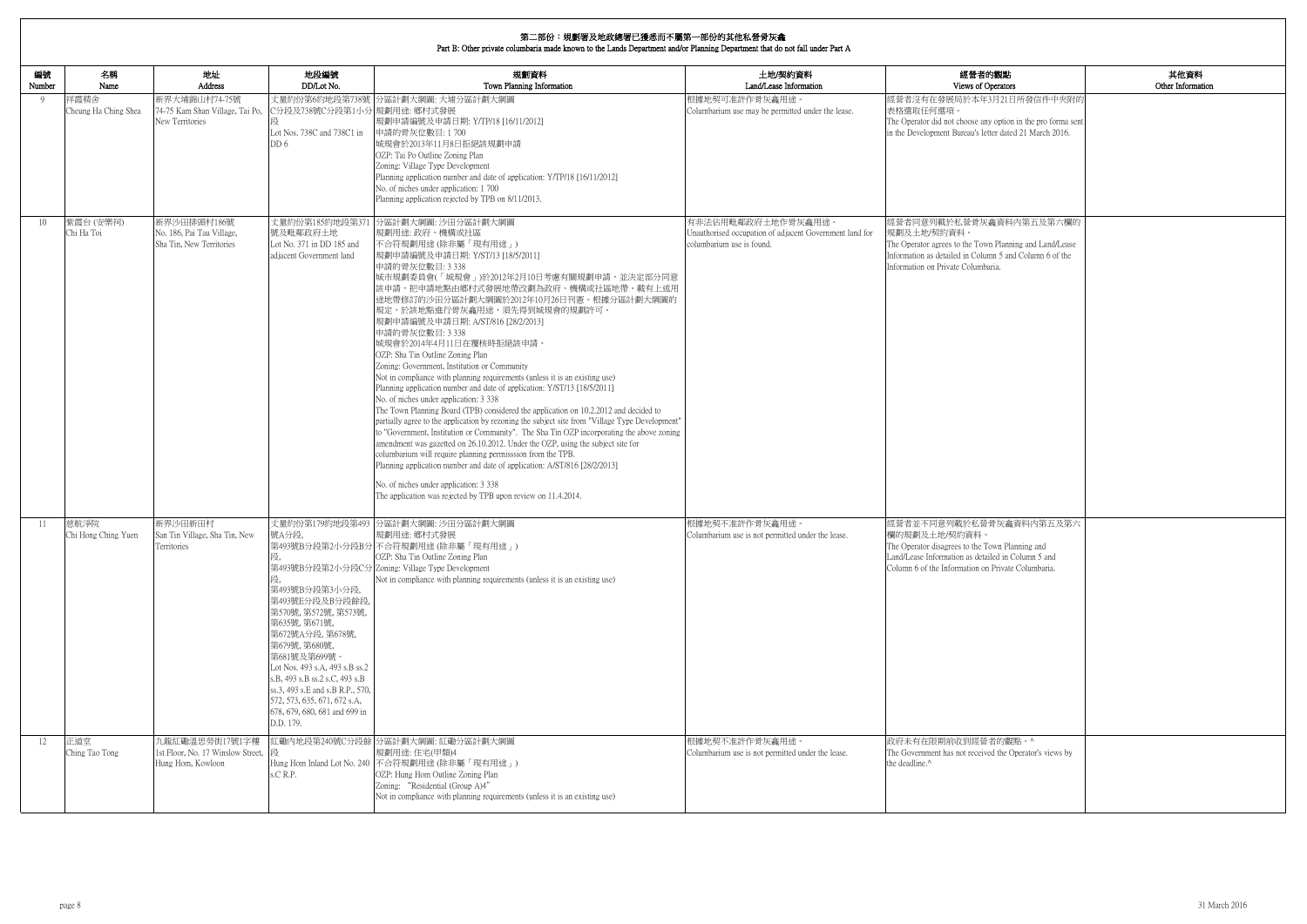| 内觀點                                  | 其他資料              |
|--------------------------------------|-------------------|
| perators                             | Other Information |
| 者的觀點。^                               |                   |
| ed the Operator's views by           |                   |
|                                      |                   |
|                                      |                   |
|                                      |                   |
|                                      |                   |
|                                      |                   |
|                                      |                   |
|                                      |                   |
|                                      |                   |
|                                      |                   |
|                                      |                   |
|                                      |                   |
| $\boxed{1}$                          |                   |
| as been returned to the              |                   |
|                                      |                   |
|                                      |                   |
|                                      |                   |
|                                      |                   |
| 者的觀點。^                               |                   |
| ed the Operator's views by           |                   |
|                                      |                   |
|                                      |                   |
|                                      |                   |
|                                      |                   |
| 者的觀點。^<br>ed the Operator's views by |                   |
|                                      |                   |
|                                      |                   |
|                                      |                   |
|                                      |                   |
| 者的觀點。^                               |                   |
| ed the Operator's views by           |                   |
|                                      |                   |
|                                      |                   |
|                                      |                   |
|                                      |                   |

| 編號<br>Number | 名稱<br>Name                                      | 地址<br>Address                                                             | 地段編號<br>DD/Lot No.                                                              | 規劃資料<br>Town Planning Information                                                                                                                                                                                                                                                                                                                                                                                                                                                                                                                                                                                                                                      | 土地/契約資料<br>Land/Lease Information                                                                                                                                                                                                 | 經營者的觀點<br>Views of Operators                                                                                |
|--------------|-------------------------------------------------|---------------------------------------------------------------------------|---------------------------------------------------------------------------------|------------------------------------------------------------------------------------------------------------------------------------------------------------------------------------------------------------------------------------------------------------------------------------------------------------------------------------------------------------------------------------------------------------------------------------------------------------------------------------------------------------------------------------------------------------------------------------------------------------------------------------------------------------------------|-----------------------------------------------------------------------------------------------------------------------------------------------------------------------------------------------------------------------------------|-------------------------------------------------------------------------------------------------------------|
| 13           | 淨土園<br>Ching To Yuen                            | 新界沙田大圍道風山<br>To Fung Shan, Tai Wai,<br>Shatin, New Territories            | 號、第375號A分段及 B分段 規劃用途: 綠化地帶<br>DD 186                                            | 丈量約份第186約地段第374 分區計劃大綱圖: 沙田分區計劃大綱圖<br>Lot Nos. 374, 375A & 375B in  規劃申請編號及申請日期: Y/ST/14 [25/5/2011]<br>申請的骨灰位數目:6396<br>申請人於2012年8月3日撤銷規劃申請<br>規劃申請編號及申請日期: Y/ST/28 [13.10.2014]<br>申請的骨灰位數目:6396<br>申請人於2015年11月18日撤回該規劃申請<br>OZP: Sha Tin Outline Zoning Plan<br>Zoning: Green Belt<br>Planning application number and date of application: Y/ST/14 [25/5/2011]<br>No. of niches under application: 6 396<br>Planning application withdrawn by the applicant on 3/8/2012.<br>Planning application number and date of application: Y/ST/28 [13.10.2014]<br>No. of niches under application : 6 396<br>Planning application withdrawn by the applicant on 18/11/2015. | 根據地契不准許作骨灰龕用途。<br>Columbarium use is not permitted under the lease.                                                                                                                                                               | 政府未有在限期前收到經營者的觀點。^<br>The Government has not received the Operator's views by<br>the deadline. <sup>^</sup> |
| 14           | 叙賢精舍<br>Chui Yin Ching Shea                     | 新界大埔馬窩村1號靈谷園<br>Ling Kok Yuen, No. 1 Ma Wo,<br>Tai Po, New Territories    | 丈量約份第22約地段第1039<br>號餘段及第321號餘段<br>Lot Nos. 1039 R.P. and 321<br>R.P. in D.D. 22 | 分區計劃大綱圖: 大埔分區計劃大綱圖<br>規劃用途: 綠化地帶、政府、機構或社區、住宅(乙類)<br>不合符規劃用途 (除非屬「現有用途」)<br>OZP: Tai Po Outline Zoning Plan<br>Zoning: Green Belt, Government, Institution or Community, Residential (Group B)<br>Not in compliance with planning requirements (unless it is an existing use)                                                                                                                                                                                                                                                                                                                                                                                           | 根據地契不准許作骨灰龕用途。<br>Columbarium use is not permitted under the lease.                                                                                                                                                               | 政府發給經營者的郵件被退回。<br>The mail sent to the Operator has been returned to the<br>Government.                     |
| 15           | 竹林禪院<br>Chuk Lam Sim Yuen                       | 新界荃灣芙蓉山<br>Fu Yung Shan, Tsuen Wan, New<br>Territories                    | 5號餘段<br>Lot No. 1255RP in DD453                                                 | 丈量約份第453約地段第125 分區計劃大綱圖: 荃灣分區計劃大綱圖<br>規劃用途: 政府、機構或社區(5)<br>不合符規劃用途 (除非屬「現有用途」)<br>OZP: Tsuen Wan Outline Zoning Plan<br>Zoning: Government, Institution or Community(5)<br>Not in compliance with planning requirements (unless it is an existing use)                                                                                                                                                                                                                                                                                                                                                                                                                 | 根據地契不准許作骨灰龕用途;<br>業權人已遞交契約修訂的申請將現時骨灰龕的用途規<br>範化。<br>Columbarium use is not permitted under the lease; an<br>application for a lease modification to regularise the existing<br>columbarium use has been applied for by the owner. | 政府未有在限期前收到經營者的觀點。^<br>The Government has not received the Operator's views by<br>the deadline. <sup>^</sup> |
| 16           | 晉福堂<br>Chun Fok Tong                            | 九龍紅磡曲街51號地下<br>G/F, No. 51 Cooke Street, Hung<br>Hom. Kowloon             | 紅磡内地段第232號D分段<br>Hung Hom Inland Lot No. 232  規劃用途: 住宅(甲類)4<br>$\overline{D}$   | 分區計劃大綱圖:紅磡分區計劃大綱圖<br>不合符規劃用途(除非屬「現有用途」)<br>OZP: Hung Hom Outline Zoning Plan<br>Zoning: Residential (Group A)4<br>Not in compliance with planning requirements (unless it is an existing use)                                                                                                                                                                                                                                                                                                                                                                                                                                                                          | 根據地契不准許作骨灰龕用涂。<br>Columbarium use is not permitted under the lease.                                                                                                                                                               | 政府未有在限期前收到經營者的觀點。^<br>The Government has not received the Operator's views by<br>the deadline ^             |
| 17           | 宗記雲石有限公司<br>Chung Kee Marble<br>Company Limited | 九龍紅磡曲街49號閣樓<br>Mezzanine Floor, No. 49 Cooke<br>Street, Hung Hom, Kowloon | 紅磡內地段第232號D分段<br>Hung Hom Inland Lot No. 232 規劃用途: 住宅(甲類)4<br>s.D               | 分區計劃大綱圖:紅磡分區計劃大綱圖<br>不合符規劃用途(除非屬「現有用途」)<br>OZP: Hung Hom Outline Zoning Plan<br>Zoning: "Residential (Group A)4"<br>Not in compliance with planning requirements (unless it is an existing use)                                                                                                                                                                                                                                                                                                                                                                                                                                                                        | 地政總署迄今未確定有違反批地條款。<br>Lands Department has not hitherto established breach of<br>lease conditions.                                                                                                                                 | 政府未有在限期前收到經營者的觀點。^<br>The Government has not received the Operator's views by<br>the deadline.^             |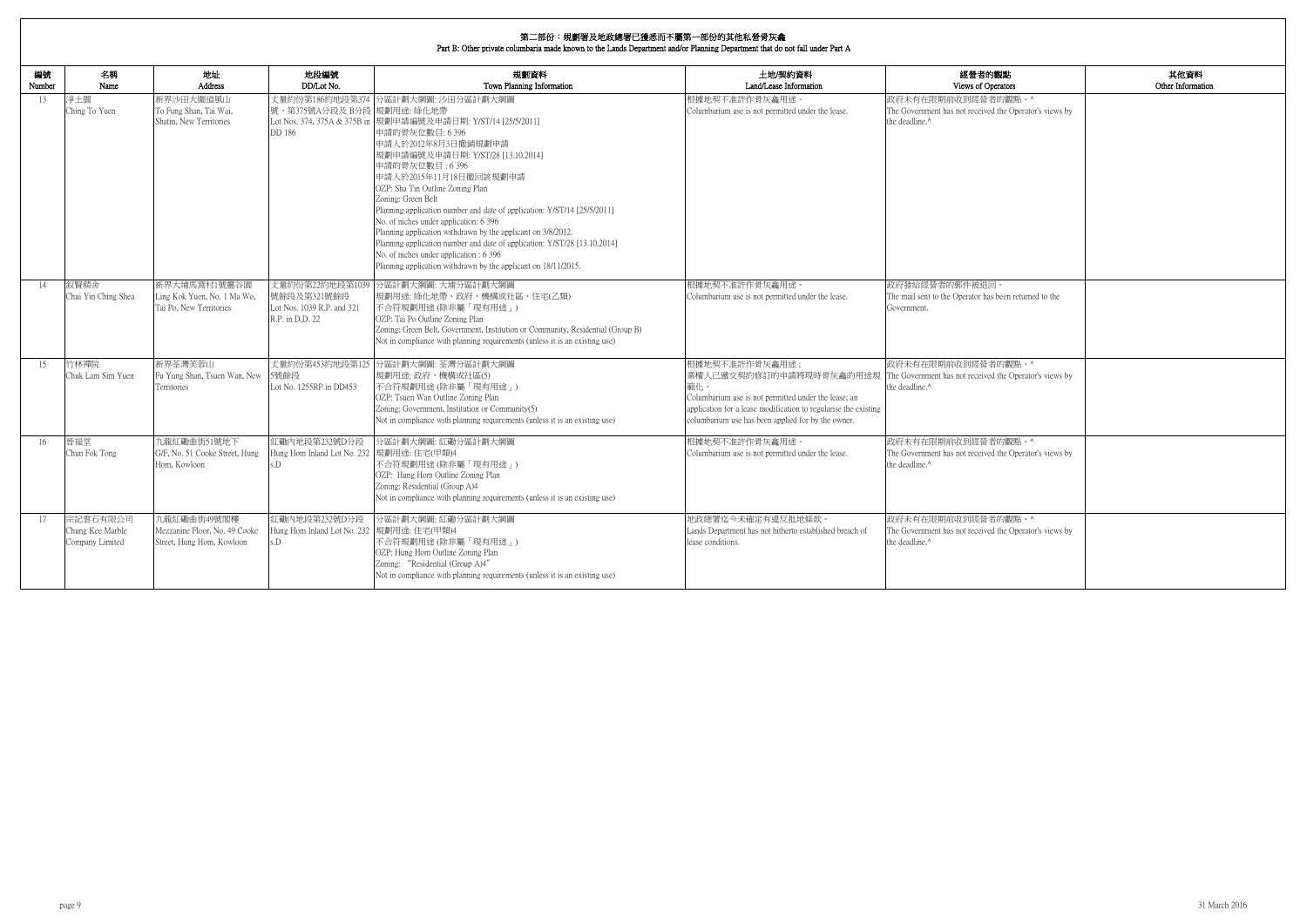| 的觀點<br>berators                                 | 其他資料<br>Other Information |
|-------------------------------------------------|---------------------------|
| 骨灰龕資料内第六欄的土                                     |                           |
| and/Lease Information as<br>ormation on Private |                           |
|                                                 |                           |
|                                                 |                           |
|                                                 |                           |
|                                                 |                           |
|                                                 |                           |
|                                                 |                           |
|                                                 |                           |
|                                                 |                           |
|                                                 |                           |
|                                                 |                           |
|                                                 |                           |
|                                                 |                           |
|                                                 |                           |
|                                                 |                           |
|                                                 |                           |
|                                                 |                           |
|                                                 |                           |
|                                                 |                           |
|                                                 |                           |
|                                                 |                           |
|                                                 |                           |
|                                                 |                           |
|                                                 |                           |
| 骨灰龕資料內第五欄的規                                     |                           |
| own Planning Information as                     |                           |
| ormation on Private                             |                           |
|                                                 |                           |
| 者的觀點。^                                          |                           |
| ed the Operator's views by                      |                           |
|                                                 |                           |
|                                                 |                           |
|                                                 |                           |
|                                                 |                           |
|                                                 |                           |
|                                                 |                           |

| 編號<br>Number | 名稱<br>Name                   | 地址<br>Address                                                                                       | 地段編號<br>DD/Lot No.                                                                                                                                              | 規劃資料<br>Town Planning Information                                                                                                                                                                                                                                                                                                                                                                                                                                                                                                                                                                                                                                                                                                                                                                                                                                                                                                                                                                                                                                                                                                                                                                                                                                                                                                                                                                                                                                                                                                                                                                                                                                      | 土地/契約資料<br>Land/Lease Information                                                                                                                                                       | 經營者的觀點<br>Views of Operators                                                                                                                                       |
|--------------|------------------------------|-----------------------------------------------------------------------------------------------------|-----------------------------------------------------------------------------------------------------------------------------------------------------------------|------------------------------------------------------------------------------------------------------------------------------------------------------------------------------------------------------------------------------------------------------------------------------------------------------------------------------------------------------------------------------------------------------------------------------------------------------------------------------------------------------------------------------------------------------------------------------------------------------------------------------------------------------------------------------------------------------------------------------------------------------------------------------------------------------------------------------------------------------------------------------------------------------------------------------------------------------------------------------------------------------------------------------------------------------------------------------------------------------------------------------------------------------------------------------------------------------------------------------------------------------------------------------------------------------------------------------------------------------------------------------------------------------------------------------------------------------------------------------------------------------------------------------------------------------------------------------------------------------------------------------------------------------------------------|-----------------------------------------------------------------------------------------------------------------------------------------------------------------------------------------|--------------------------------------------------------------------------------------------------------------------------------------------------------------------|
| 18           | 忠和精舍<br>Chung Woo Ching Shea | 新界大埔馬窩<br>Ma Wo, Tai Po, New Territories                                                            | 餘段、55號餘段、56號、44  規劃用途: 綠化地帶<br>3號A分段及443號餘段及毗<br>鄰政府土地<br>Lot Nos. 54RP, 55RP, 56, 443 申請的骨灰位數目: 8 000<br>sA and 443RP in DD 24 and<br>adjacent Government land | 丈量約份第24約地段第54號 分區計劃大綱圖: 大埔分區計劃大綱圖<br>不合符規劃用途 (除非屬「現有用途」)<br> 規劃申請編號及申請日期: Y/TP/17 [30/5/2012] <br> 申請人於2013年9月6日撤回該規劃申請<br> 規劃申請編號及申請日期: A/TP/542 [23/10/2013] <br>申請的骨灰位數目: 3 330<br>申請人於2013年12月31日撤回該規劃申請<br>規劃申請編號及申請日期: A/TP/547 [24/1/2014]<br>申請的骨灰位數目: 3 330<br>城規會於2014年6月13日拒絕該規劃申請<br>2014年7月3日提交的覆核申請已於2015年3月30日撤回<br> 規劃申請編號及申請日期: A/TP/590 [9/7/2015] <br>申請的骨灰位數目:0(宗教機構用途不包括靈灰安置所)<br>申請人於2015年9月2日撤回該規劃申請<br> 規劃申請編號及申請日期: A/TP/598 [21/12/2015] <br>申請的骨灰位數目: 3044<br>城規會於2016年2月19日拒絕該規劃申請<br>OZP: Tai Po Outline Zoning Plan<br>Zoning: Green Belt<br>Not in compliance with planning requirements (unless it is an existing use)<br>Planning application number and date of application: Y/TP/17 [30/5/2012]<br>No. of niches under application: 8 000<br>Planning application withdrawn on 6/9/2013<br>Planning application number and date of application: A/TP/542 [23/10/2013]<br>No. of niches under application: 3 330<br>Planning application withdrawn on 31/12/2013<br>Planning application number and date of application: A/TP/547 [24/1/2014]<br>No. of niches under application: 3 330<br>Planning application rejected by TPB on 13/06/2014<br>An application for review submitted on 03/07/2014 was withdrawn on 30/3/2015<br>Planning application number and date of application: A/TP/590 [9/7/2015]<br>No. of niches under application: 0 (Religious Institution use with no columbarium included)<br>Planning application withdrawn on 2/9/2015<br>Planning application number and date of application: A/TP/598 [21/12/2015]<br>No. of niches under application: 3 044<br>Planning application rejected by TPB on 19/02/2016 | 根據地契不准許作骨灰龕用途;<br>並有非法佔用毗鄰政府土地作骨灰龕用途。<br>Columbarium use is not permitted under the lease.<br>Unauthorised occupation of adjacent Government land for<br>columbarium use is also found. | 經營者並不同意列載於私營骨灰龕資料內第六欄的土<br>地/契約資料<br>The Operator disagrees to the Land/Lease Information as<br>detailed in Column 6 of the Information on Private<br>Columbaria.  |
| 19           | 黃帝祠<br>Emperor Hall          | )18號<br>18 Sha Tau Kok Road, Lung Yeuk Lot No. 4433 S. 17 in DD 51<br>Tau, Fanling, New Territories | 號17分段                                                                                                                                                           | 新界粉嶺沙頭角公路(龍躍頭段 丈量約份第51約地段第4433 分區計劃大綱圖:粉嶺/上水分區計劃大綱圖<br>規劃用途: 政府、機構或社區<br>不合符規劃用途(除非屬「現有用途」)<br>OZP: Fanling/Sheung Shui Outline Zoning Plan<br>Zoning: Government, Institution or Community<br>Not in compliance with planning requirements (unless it is an existing use)                                                                                                                                                                                                                                                                                                                                                                                                                                                                                                                                                                                                                                                                                                                                                                                                                                                                                                                                                                                                                                                                                                                                                                                                                                                                                                                                                                                             | 地政總署迄今未確定有違反批地條款。<br>Lands Department has not hitherto established breach of<br>lease conditions.                                                                                       | 經營者並不同意列載於私營骨灰龕資料內第五欄的規<br>劃資料。<br>The Operator disagrees to the Town Planning Information as<br>detailed in Column 5 of the Information on Private<br>Columbaria. |
| 20           | 利欽祠<br>Eternal Repose        | 新界粉嶺和合石村51號D<br>No. 51D Wo Hop Shek Village,<br>Fanling, New Territories                            | Lot No. 5542 in D.D. 51                                                                                                                                         | 丈量約份第51約地段第5542 分區計劃大綱圖: 粉嶺/上水分區計劃大綱圖<br>規劃用途: 鄉村式發展<br>不合符規劃用途 (除非屬「現有用途」)<br>申請編號及申請日期: Y/FSS/10 [07/08/2013]<br>申請的骨灰位數目: 800<br>申請人於31/3/2014撤回該規劃申請<br>OZP: Fanling/Sheung Shui Outline Zoning Plan<br>Zoning: Village Type Development<br>Not in compliance with planning requirements (unless it is an existing use)<br>Planning application number and date of application: Y/FSS/10 [07/08/2013]<br>No. of niches under application: 800<br>The application was withdrawn by the applicant on 31/3/2014.                                                                                                                                                                                                                                                                                                                                                                                                                                                                                                                                                                                                                                                                                                                                                                                                                                                                                                                                                                                                                                                                                                                                                      | 根據地契不准許作骨灰龕用途。<br>Columbarium use is not permitted under the lease.                                                                                                                     | 政府未有在限期前收到經營者的觀點。^<br>The Government has not received the Operator's views by<br>the deadline.^                                                                    |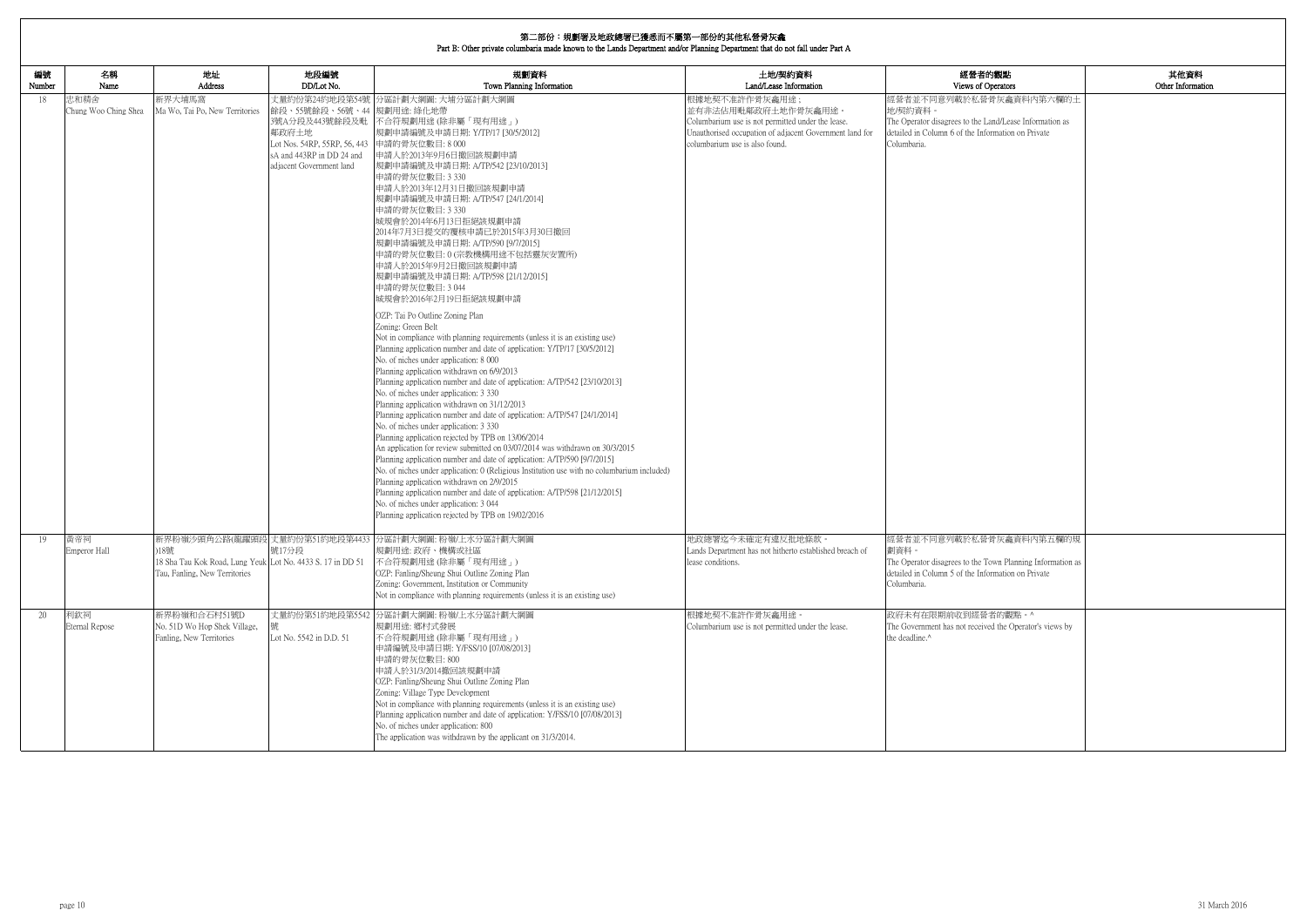# **第二部<del>公:坦劃</del>單**及地政總單已獲采而不屬第二部公的甘*斯*到著是在金

|              | 为一叩刀,枕割者火地以統者已渡心而尘濁为 即刃叮共化似名凡伏龍<br>Part B: Other private columbaria made known to the Lands Department and/or Planning Department that do not fall under Part A |                                                                              |                                                                                          |                                                                                                                                                                                                                                                                                                                                                                                                                                                                                                                                                                                                                                                                                                          |                                                                                                                                                                                                                                                                                                                                                           |                                                                                                                                                                                       |                                                                                                                                                                                                                                                                                                                                                   |
|--------------|-----------------------------------------------------------------------------------------------------------------------------------------------------------------|------------------------------------------------------------------------------|------------------------------------------------------------------------------------------|----------------------------------------------------------------------------------------------------------------------------------------------------------------------------------------------------------------------------------------------------------------------------------------------------------------------------------------------------------------------------------------------------------------------------------------------------------------------------------------------------------------------------------------------------------------------------------------------------------------------------------------------------------------------------------------------------------|-----------------------------------------------------------------------------------------------------------------------------------------------------------------------------------------------------------------------------------------------------------------------------------------------------------------------------------------------------------|---------------------------------------------------------------------------------------------------------------------------------------------------------------------------------------|---------------------------------------------------------------------------------------------------------------------------------------------------------------------------------------------------------------------------------------------------------------------------------------------------------------------------------------------------|
| 編號<br>Number | 名稱<br>Name                                                                                                                                                      | 地址<br>Address                                                                | 地段編號<br>DD/Lot No.                                                                       | 規劃資料<br>Town Planning Information                                                                                                                                                                                                                                                                                                                                                                                                                                                                                                                                                                                                                                                                        | 土地/契約資料<br>Land/Lease Information                                                                                                                                                                                                                                                                                                                         | 經營者的觀點<br>Views of Operators                                                                                                                                                          | 其他資料<br>Other Information                                                                                                                                                                                                                                                                                                                         |
| 21           | 常寂園<br>Ever Rest Temple                                                                                                                                         | 新界大埔太和梅樹坑八號<br>8 Mui Shu Hang, Tai Wo, Tai Po, 餘段及第138號餘段<br>New Territories | 丈量約份第5約地段第136號<br>Lot Nos. 136RP and 138RP in<br>DD5                                     | 分區計劃大綱圖: 大埔分區計劃大綱圖<br>規劃用途: 休憩用地<br>不合符規劃用途(除非屬「現有用途」)<br>規劃申請編號及申請日期: Y/TP/20 [30/05/2014]<br>申請的骨灰位數目: 483<br>申請人於2014年9月29日撤回該規劃申請<br>規劃申請編號及申請日期: Y/TP/23 [10/11/2014]<br>申請的骨灰位數目: 763<br>城規會於2015年2月6日拒絕該規劃申請<br>OZP: Tai Po Outline Zoning Plan<br>Zoning: Open Space<br>Not in compliance with planning requirements (unless it is an existing use)<br>Planning application number and date of application: Y/TP/20 [30/05/2014]<br>No. of niches under application: 483<br>Planning application withdrawn on 29/9/2014<br>Planning application number and date of application: Y/TP/23 [20/11/2014]<br>No. of niches under application: 763<br>Planning application rejeted by TPB on 6/2/2015. | 大埔地政處正審議和研究相關土地契約中的用途限制<br>條文。<br>The user restrictions provisions in the relevant land lease are the deadline.^<br>still under consideration and investigation by District Lands<br>Office/Tai Po.                                                                                                                                                       | 政府未有在限期前收到經營者的觀點。^<br>The Government has not received the Operator's views by                                                                                                         |                                                                                                                                                                                                                                                                                                                                                   |
| 22           | 法藏寺<br>Fat Jong Temple                                                                                                                                          | 九龍慈雲山沙田坳道175號<br>175 Shatin Pass Road.<br>Tsz Wan Shan, Kowloon              | 新九龍內地段第5995號<br>New Kowloon Inland Lot No.<br>5995                                       | 分區計劃大綱圖: 慈雲山、鑽石山及新蒲崗分區計劃大綱圖<br>規劃用途:政府、機構或社區<br>規劃申請編號及批准日期: A/K11/127 [19/5/2000]<br>規劃申請編號及批准日期:A/K11/210 [23/1/2015]<br>骨灰位批准數目: 11,197<br>OZP: Tsz Wan Shan, Diamond Hill and San Po Kong Outline Zoning Plan<br>Zoning: Government, Institution or Community<br>Planning application number and approval date: A/K11/127 [19/5/2000]<br>Planning application number and approval date: A/K11/210 [23/1/2015]<br>No. of niches permitted: 11,197                                                                                                                                                                                                                                                     | 用途。但現時用作骨灰龕的樓面總面積違反相關地契 地/契約資料。<br>限制。<br>Non-profit-making columbarium use for a floor area of 276.5 detailed in Column 6 of the Information on Private<br>square metres may be permitted under the lease. However,<br>the existing total gross floor area for columbarium use<br>violates the relevant lease restrictions.                              | The Operator disagrees to the Land/Lease Information as<br>Columbaria.                                                                                                                | 根據地契可准許276.5平方米樓面面積作非牟利骨灰龕  經營者並不同意列載於私營骨灰龕資料內第六欄的土  經營者以信函回覆發展局於本年3月21日的來信及額タ<br>提供補充資料,並同意政府將有關資料公開予市民查<br>閣 。**<br>The Operator has replied to the Development Bureau's letter<br>dated 21 March 2016 with supplemental information and<br>given consent to making their reply and supplemental<br>information available for public viewing.** |
| 23           | 佛緣精舍<br>Fat Yuen Ching Shea                                                                                                                                     | 新界屯門青山村178號B<br>178B Tsing Shan Tsuen,<br>Tuen Mun, New Territories          | 丈量約份第131約地段第759<br>號及丈量約份第300約地段<br>第138號<br>853 in DD 131 and Lot 138 in<br>DD 300      | 分區計劃大綱圖: 屯門分區計劃大綱圖<br>、765、769、791、830及853 規劃用途: 政府、機構或社區<br> 規劃申請編號及批准日期:: A/TM/398 [30/11/2012]<br>骨灰位申請數目: 9160<br>Lots 759, 765, 769, 791, 830 & OZP: Tuen Mun Outline Zoning Plan<br>Zoning: Government, Institution or Community<br>Planning application number and approval date: A/TM/398 [30/11/2012]<br>No. of niches under application: 9 160                                                                                                                                                                                                                                                                                                                                                 | 根據地契不准許作骨灰龕用途。<br>Columbarium use is not permitted under the lease.                                                                                                                                                                                                                                                                                       | 經營者並不同意列載於私營骨灰龕資料內第六欄的土 申請人仍未符合所有規劃許可附帶條件。<br>地/契約資料。<br>The Operator disagrees to the Land/Lease Information as<br>detailed in Column 6 of the Information on Private<br>Columbaria. | 如申請人未能符合任何有關的附帶條件,<br>該規劃許可會被撤銷<br>The applicant has not fully complied with the approval<br>conditions. If the applicant does not abide by any of the<br>approval condition, the planning permission would be<br>revoked.                                                                                                                        |
| 24           | 蓬瀛仙館<br>Fung Ying Seen Koon                                                                                                                                     | 新界粉嶺百和路六十六號<br>66 Pak Wo Road, Fanling, New<br>Territories                   | 丈量約份第51約地段第5174<br>號及毗鄰政府土地<br>Lot No. $5174$ in DD $51$ and<br>adjacent Government land | 分區計劃大綱圖: 粉嶺/上水分區計劃大綱圖<br>規劃用途: 政府、機構或社區<br>規劃申請編號及批准日期: A/FSS/171 [22/6/2007]<br>骨灰位批准數目: 5 040<br>規劃申請編號及申請日期: A/FSS/242 [28.7.2015]<br>申請的骨灰位數目: 22 933<br>規劃申請處理中<br>OZP: Fanling/Sheung Shui Outline Zoning Plan<br>Zoning: Government, Institution or Community<br>Planning application number and approval date: A/FSS/171 [22/6/2007]<br>No. of niches: 5 040<br>Planning application number and date of application: A/FSS/242 [28.7.2015]<br>No. of niches under application: 22 933<br>Planning application being processed                                                                                                                                                                    | 根據地契不准許作骨灰龕用途;<br>並有非法佔用毗鄰政府土地作骨灰龕用途。業權人已  規劃及土地/契約資料。<br>遞交土地交換的申請將現時骨灰龕的用途規範化。<br>Columbarium use is not permitted under the lease.<br>Unauthorised occupation of adjacent Government land for<br>columbarium use is also found; an application for a land<br>exchange to regularise the existing columbarium use has<br>been applied for by the owner. | 經營者同意列載於私營骨灰龕資料內第五及第六欄的<br>The Operator agrees to the Town Planning and Land/Lease<br>Information as detailed in Column 5 and Column 6 of the<br>Information on Private Columbaria.   |                                                                                                                                                                                                                                                                                                                                                   |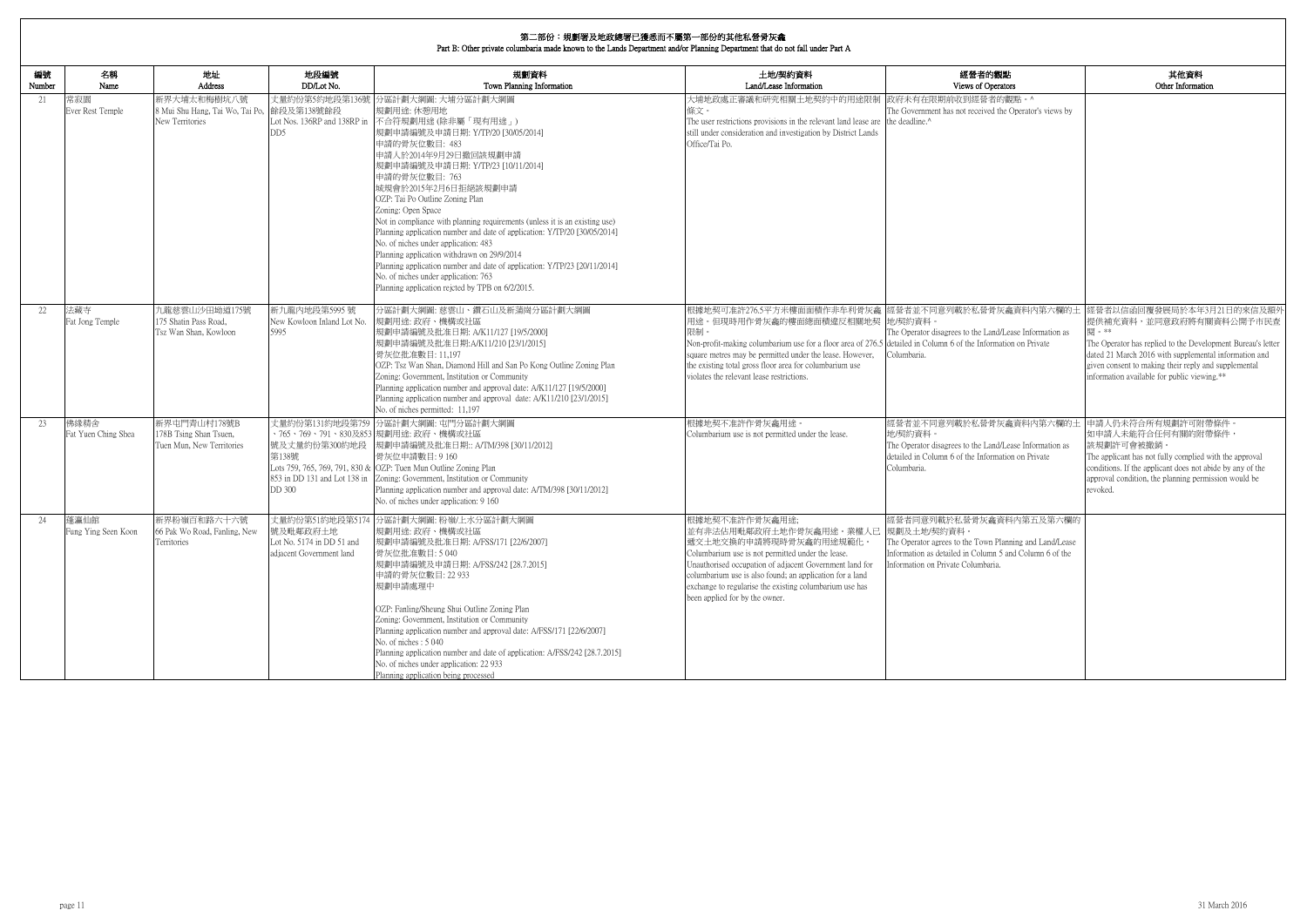|              | 第二部份:規劃署及地政總署已獲悉而不屬第一部份的其他私營骨灰龕<br>Part B: Other private columbaria made known to the Lands Department and/or Planning Department that do not fall under Part A |                                                                                                       |                                                                 |                                                                                                                                                                                                                                                                                                                                                                                                                                                                                                                                                                                                                                                                                                                                                                                                                                                                                                                                                                                                                                                                                                                                                                                                                                                                                                                                                                                                                                                                                                                                                                                                                                                                                                                                                                                                                                                                                                                                                                      |                                                                                                                                                                                                                                                                                                                                                                                                                                                                                                                                                                                                            |                                                                                                             |                           |
|--------------|-----------------------------------------------------------------------------------------------------------------------------------------------------------------|-------------------------------------------------------------------------------------------------------|-----------------------------------------------------------------|----------------------------------------------------------------------------------------------------------------------------------------------------------------------------------------------------------------------------------------------------------------------------------------------------------------------------------------------------------------------------------------------------------------------------------------------------------------------------------------------------------------------------------------------------------------------------------------------------------------------------------------------------------------------------------------------------------------------------------------------------------------------------------------------------------------------------------------------------------------------------------------------------------------------------------------------------------------------------------------------------------------------------------------------------------------------------------------------------------------------------------------------------------------------------------------------------------------------------------------------------------------------------------------------------------------------------------------------------------------------------------------------------------------------------------------------------------------------------------------------------------------------------------------------------------------------------------------------------------------------------------------------------------------------------------------------------------------------------------------------------------------------------------------------------------------------------------------------------------------------------------------------------------------------------------------------------------------------|------------------------------------------------------------------------------------------------------------------------------------------------------------------------------------------------------------------------------------------------------------------------------------------------------------------------------------------------------------------------------------------------------------------------------------------------------------------------------------------------------------------------------------------------------------------------------------------------------------|-------------------------------------------------------------------------------------------------------------|---------------------------|
| 編號<br>Number | 名稱<br>Name                                                                                                                                                      | 地址<br>Address                                                                                         | 地段編號<br>DD/Lot No.                                              | 規劃資料<br>Town Planning Information                                                                                                                                                                                                                                                                                                                                                                                                                                                                                                                                                                                                                                                                                                                                                                                                                                                                                                                                                                                                                                                                                                                                                                                                                                                                                                                                                                                                                                                                                                                                                                                                                                                                                                                                                                                                                                                                                                                                    | 土地/契約資料<br>Land/Lease Information                                                                                                                                                                                                                                                                                                                                                                                                                                                                                                                                                                          | 經營者的觀點<br>Views of Operators                                                                                | 其他資料<br>Other Information |
| 25           | 極樂寺<br>Gig Lok Monastery                                                                                                                                        | 新界屯門虎地屯富路/屯安里 丈量約份第132約地段第201<br>Tuen On Lane / Tuen Fu Road, Fu 1號<br>Tei, Tuen Mun, New Territories | Lot No. 2011 in DD 132                                          | 分區計劃大綱圖: 屯門分區計劃大綱圖<br> 規劃用途: 政府、機構或社區, 住宅(乙類)10<br>不合符規劃用途(除非屬「現有用途」)<br> 規劃申請編號及申請日期: A/TM/400 [7/7/2010]<br>申請的骨灰位數目: 4 900<br>申請人於14/7/2010撤回該規劃申請<br> 修訂圖則申請編號及申請日期: Y/TM/4 [22/9/2010]<br> 申請將「住宅(乙類)10」地帶改劃為「政府、機構或社區」地帶<br> 申請人於9/5/2011撤回該修訂圖則申請 <br>規劃申請編號及申請日期: A/TM/419 [11/5/2011]<br>申請的骨灰位數目: 4 900<br>擬議在申請地點部分座落於「政府、機構或社區」地帶內新建靈灰安置所設施<br> 城規會於2013年2月1日在覆核時拒絕該申請。<br> 申請人於2013年4月19日,根據城市規劃條例第17B條,向上訴委員團「城市規劃」<br>提出上訴,反對城規會拒絕覆核申請的決定,但已於2014年2月6日撤回上訴。<br> 規劃申請編號及申請日期: A/TM/452 [30/1/2014]<br>申請的骨灰位數目: 4 900<br>申請人於26/11/2014撤回該規劃申請<br>OZP: Tuen Mun Outline Zoning Plan<br>Zoning: Government, Institution or Community, Residential (Group B)10<br>Not in compliance with planning requirements (unless it is an existing use)<br>Planning application number and date of application: A/TM/400 [7/7/2010]<br>No. of niches under application: 4 900<br>The application was withdrawn by the applicant on 14/7/2010.<br>Application for amendment of plan and date of application: Y/TM/4 [22/9/2010]<br>Application to rezone a portion of " $R(B)10$ " zone to "G/IC" zone.<br>The application was withdrawn by the applicant on 9/5/2011.<br>Planning application number and date of application: A/TM/419 [11/5/2011]<br>No. of niches under application: 4 900<br>Application for new columbarium facility located within portion of the site in "Government,<br>Institution or Community" zone.<br>The application was rejected by TPB upon review on 1/2/2013.<br>On 19/4/2013, the applicant lodged an appeal to the Appeal Board Panel<br>(Town Planning) under section 17B of the Town Planning Ordinance on the Town<br>Planning Board's decision to reject the review application.<br>On 6/2/2014, the applicant withdrew the appeal.<br>Planning application number and date of application: A/TM/452 [30/1/2014]<br>No. of niches under application: 4 900<br>The application was withdrawn by the applicant on 26/11/2014. | 根據地契不准許作骨灰龕用途。屯門地政處已拒絕業<br>權人將現時骨灰龕用途規範化的契約修訂申請。<br>Columbarium use is not permitted under the lease. District<br>Lands Office/Tuen Mun has rejected the owner's application<br>for a lease modification to regularise the existing<br>columbarium use.                                                                                                                                                                                                                                                                                                                                                    | 政府未有在限期前收到經營者的觀點。^<br>The Government has not received the Operator's views by<br>the deadline. <sup>^</sup> |                           |
| 26           | 協天宮<br>Hip Tin Temple                                                                                                                                           | 新界元朗八鄉大江埔<br>Tai Kong Po, Pat Heung, Yuen<br>Long, New Territories                                    | 丈量約份第109約地段第11<br>1號A分段(部分)及1171號B<br>分段<br>1171s.B in D.D. 109 | 分區計劃大綱圖: 錦田北分區計劃大綱圖<br>規劃用途:農業<br>在發展審批地區圖涵蓋範圍下<br>Lot Nos. 1171s.A (portion) and 不合符規劃用途 (除非屬「現有用途」)<br>OZP: Kam Tin North Outline Zoning Plan<br>Zoning: Agriculture<br>Covered by Development Permission Area Plan<br>Not in compliance with planning requirements (unless it is an existing use)                                                                                                                                                                                                                                                                                                                                                                                                                                                                                                                                                                                                                                                                                                                                                                                                                                                                                                                                                                                                                                                                                                                                                                                                                                                                                                                                                                                                                                                                                                                                                                                                                                                                 | 元朗地政處正審議和研究相關土地契約中的用途限制 政府未有在限期前收到經營者的觀點。^<br>條文。<br>The user restrictions provisions in the relevant land lease are the deadline.^<br>still under consideration and investigation by District Lands<br>Office/Yuen Long.                                                                                                                                                                                                                                                                                                                                                                                  | The Government has not received the Operator's views by                                                     |                           |
| 27           | 寶蓮禪寺海會靈塔<br>Hoi Wui Ling Tap<br>Crematorium &<br>Columbarium in Ngong<br>Ping<br>Po Lin Monastery Ltd.                                                          | 新界大嶼山昂坪<br>Ngong Ping, Lantau, New<br>Territories                                                     | 短期租約第CX433號<br>Short Term Tenancy No.<br>CX433                  | 不包括在法定圖則內<br>Not covered by statutory plans                                                                                                                                                                                                                                                                                                                                                                                                                                                                                                                                                                                                                                                                                                                                                                                                                                                                                                                                                                                                                                                                                                                                                                                                                                                                                                                                                                                                                                                                                                                                                                                                                                                                                                                                                                                                                                                                                                                          | 根據短期租約(附註4)可准許517平方米土地作私人火  政府未有在限期前收到經營者的觀點。^<br>葬場及骨灰龕用途。但有非法佔用毗鄰政府土地作骨 The Government has not received the Operator's views by<br>灰龕用途;承租人已遞交修正相關短期租約的地界申請 the deadline.^<br>把未經許可的擴展部分規範化。<br>An area of 517 square metres for the purpose of private<br>crematorium and columbarium may be permitted under the<br>short term tenancy.(Note 4) However, unauthorised<br>occupation of adjacent Government land for columbarium<br>use is found; an application for boundary rectification of the<br>short term tenancy to regularise the unauthorised extension<br>has been applied for by the tenant. |                                                                                                             |                           |
| 28           | 弘道堂<br>Hong Dao Tang                                                                                                                                            | 新界葵涌耀榮街16號<br>16 Yiu Wing Street, Kwai Chung, 號餘段<br>New Territories                                  | Lot No. 714RP in DD 450                                         | 丈量約份第450約地段第714 分區計劃大綱圖: 葵涌分區計劃大綱圖<br>規劃用途: 其他指定用途註明「商貿」<br>不合符規劃用途 (除非屬「現有用途」)<br>OZP: Kwai Chung Outline Zoning Plan<br>Zoning: Other Specified Uses (Business) ("OU(B)")<br>Not in compliance with planning requirements (unless it is an existing use)                                                                                                                                                                                                                                                                                                                                                                                                                                                                                                                                                                                                                                                                                                                                                                                                                                                                                                                                                                                                                                                                                                                                                                                                                                                                                                                                                                                                                                                                                                                                                                                                                                                                                                           | 根據地契不准許作骨灰龕用途。<br>Columbarium use is not permitted under the lease.                                                                                                                                                                                                                                                                                                                                                                                                                                                                                                                                        | 政府未有在限期前收到經營者的觀點。^<br>The Government has not received the Operator's views by<br>the deadline.^             |                           |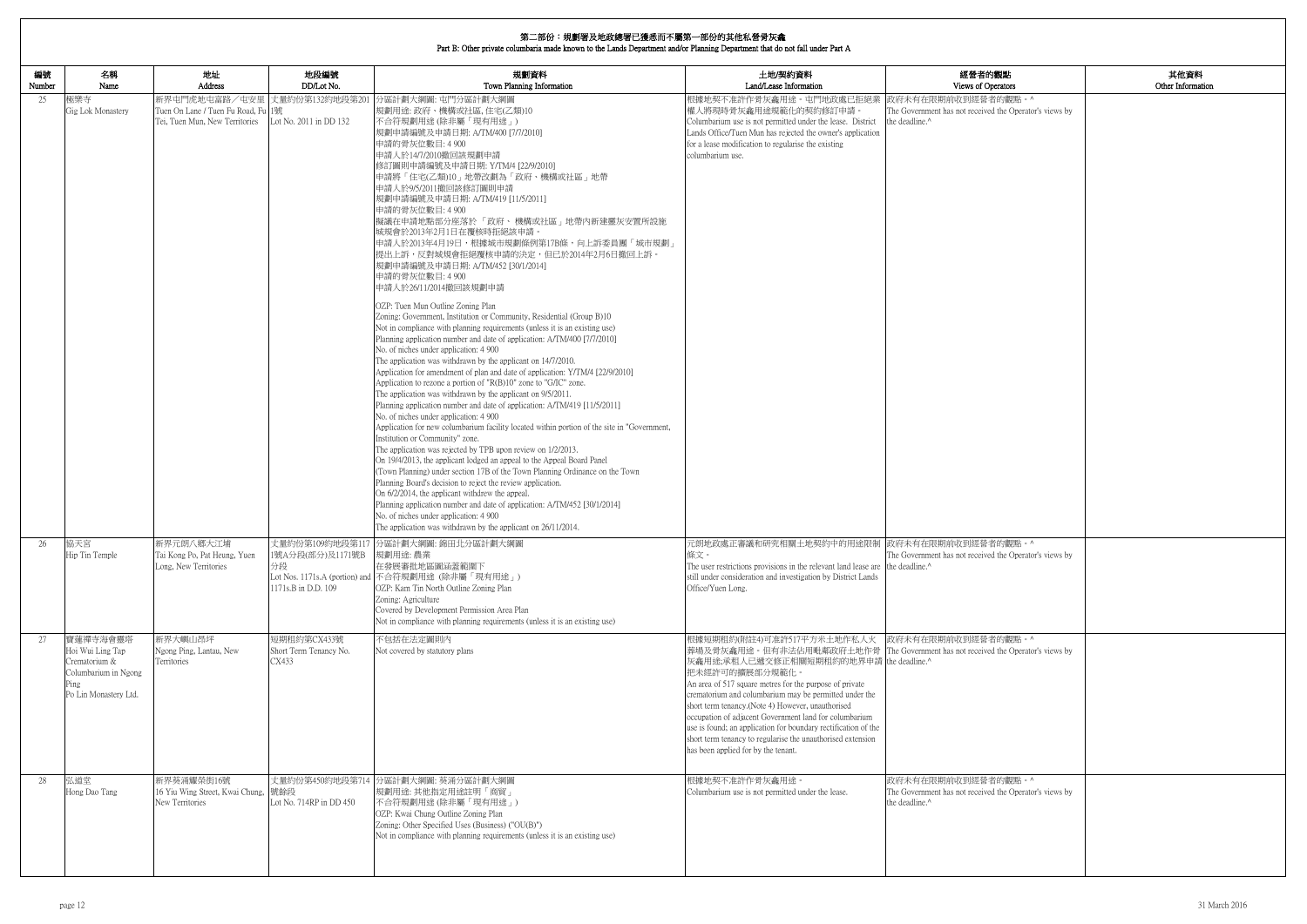|              | Part B: Other private columbaria made known to the Lands Department and/or Planning Department that do not fall under Part A |                                                                                                        |                                                                            |                                                                                                                                                                                                                                                                                                                                                                                                                                                                                                                                                                                                                                                                                                                                                                                                                                                                                                                                                                                                                                                                                                                                                                                                                                                                                                                                                                       |                                                                                                                                                                                                                              |                                                                                                                                                                                                         |                                                                                                                                                                                                                                                                                                                                                          |
|--------------|------------------------------------------------------------------------------------------------------------------------------|--------------------------------------------------------------------------------------------------------|----------------------------------------------------------------------------|-----------------------------------------------------------------------------------------------------------------------------------------------------------------------------------------------------------------------------------------------------------------------------------------------------------------------------------------------------------------------------------------------------------------------------------------------------------------------------------------------------------------------------------------------------------------------------------------------------------------------------------------------------------------------------------------------------------------------------------------------------------------------------------------------------------------------------------------------------------------------------------------------------------------------------------------------------------------------------------------------------------------------------------------------------------------------------------------------------------------------------------------------------------------------------------------------------------------------------------------------------------------------------------------------------------------------------------------------------------------------|------------------------------------------------------------------------------------------------------------------------------------------------------------------------------------------------------------------------------|---------------------------------------------------------------------------------------------------------------------------------------------------------------------------------------------------------|----------------------------------------------------------------------------------------------------------------------------------------------------------------------------------------------------------------------------------------------------------------------------------------------------------------------------------------------------------|
| 編號<br>Number | 名稱<br>Name                                                                                                                   | 地址<br>Address                                                                                          | 地段編號<br>DD/Lot No.                                                         | 規劃資料<br>Town Planning Information                                                                                                                                                                                                                                                                                                                                                                                                                                                                                                                                                                                                                                                                                                                                                                                                                                                                                                                                                                                                                                                                                                                                                                                                                                                                                                                                     | 土地/契約資料<br>Land/Lease Information                                                                                                                                                                                            | 經營者的觀點<br>Views of Operators                                                                                                                                                                            | 其他資料<br>Other Information                                                                                                                                                                                                                                                                                                                                |
| 29           | 港九福德念佛社<br>Hong Kong & Kowloon<br>Fuk Tak Buddhist<br>Association Limited                                                    | 九龍呈祥道<br>Ching Cheung Road, Kowloon                                                                    | 新九龍內地段第6071號及短<br>期租約第KX1603號<br>6071 and Short Term Tenancy<br>No. KX1603 | 分區計劃大綱圖:長沙灣分區計劃大綱圖<br>規劃用途: 政府、機構或社區以及綠化用地<br>New Kowloon Inland Lot No. 不合符規劃用途(除非屬「現有用途」)<br>OZP: Cheung Sha Wan Outline Zoning Plan<br>Zoning: "Government, Institution or Community" & "Green Belt"<br>Not in compliance with planning requirements (unless it is an existing use)                                                                                                                                                                                                                                                                                                                                                                                                                                                                                                                                                                                                                                                                                                                                                                                                                                                                                                                                                                                                                                                                                | h.龍西區地政處正審議和研究相關土地契約及短期租<br>約(附註4)中的用途限制條文。<br>The user restrictions provisions in the relevant land lease<br>and tenancy (Note 4) are still under consideration and<br>investigation by District Lands Office/Kowloon West. | 政府未有在限期前收到經營者的觀點。^<br>The Government has not received the Operator's views by<br>the deadline.^                                                                                                         |                                                                                                                                                                                                                                                                                                                                                          |
| 30           | 啟明寺<br>Kai Ming Temple                                                                                                       | 香港薄扶林道119號<br>119 Pok Fu Lam Road, Hong<br>Kong                                                        | 内地段第8046號<br>Inland Lot No. 8046                                           | 分區計劃大綱圖: 薄扶林分區計劃大綱圖<br> 規劃用途: 政府、機構或社區<br>不合符規劃用途(除非屬「現有用途」)<br>規劃申請編號及申請日期: Y/H10/8 [31/8/2015]<br>申請的骨灰位數目:1812<br>申請人於2015年9月17日撤回規劃申請<br>OZP: Pok Fu Lam Outline Zoning Plan<br>Zoning: Government, Institution or Community<br>Not in compliance with planning requirements (unless it is an existing use)<br>Planning application number and date of application: Y/H10/8 [31/8/2015]<br>No. of niches under application: 1812<br>Planning application withdrawn by the applicant on 17/09/2015.                                                                                                                                                                                                                                                                                                                                                                                                                                                                                                                                                                                                                                                                                                                                                                                                                                                                | 根據地契不准許作骨灰龕用途。<br>Columbarium use is not permitted under the lease.                                                                                                                                                          | 劃資料。<br>The Operator disagrees to the Town Planning Information as 則首次刊憲前已存在。<br>detailed in Column 5 of the Information on Private<br>Columbaria.                                                      | 經營者並不同意列載於私營骨灰龕資料內第五欄的規  經營者於2011年12月至2014年6月期間向規劃署額外提<br>供補充資料。資料未足以証明該骨灰龕在有關法定圖<br>The Operator has submitted supplemental information to<br>Planning Department during Dec 2011 to June 2014. The<br>information is considered not sufficient to demonstrate that<br>the columbarium use was in existence before the publication<br>of the first OZP. |
| 31           | 感恩堂<br>Kam Yan Tong                                                                                                          | 九龍九龍塘金巴倫道25號<br>25 Cumberland Road, Kowloon<br>Tong, Kowloon                                           | 新九龍內地段第695號<br>New Kowloon Inland Lot No.                                  | 分區計劃大綱圖: 九龍塘分區計劃大綱圖<br>規劃用途:住宅(丙類)1<br>不合符規劃用途 (除非屬「現有用途」)<br>OZP: Kowloon Tong Outline Zoning Plan<br>Zoning: Residential (Group C)1<br>Not in compliance with planning requirements (unless it is an existing use)                                                                                                                                                                                                                                                                                                                                                                                                                                                                                                                                                                                                                                                                                                                                                                                                                                                                                                                                                                                                                                                                                                                                                  | 根據地契不准許作骨灰龕用途。<br>Columbarium use is not permitted under the lease.                                                                                                                                                          | 經營者並不同意列載於私營骨灰龕資料內第五及第六<br>欄的規劃及土地/契約資料。<br>The Operator disagrees to the Town Planning and<br>Land/Lease Information as detailed in Column 5 and<br>Column 6 of the Information on Private Columbaria. |                                                                                                                                                                                                                                                                                                                                                          |
| 32           | 觀音堂<br>Koon Yam Tong                                                                                                         | 新界元朗下白泥稔灣路13號<br>No. 13, Ha Pak Nai, Nim Wan<br>Road, Yuen Long, New Territories Lot No. 118 in DD 135 | 丈量約份第135約地段第118                                                            | 分區計劃大綱圖:上白泥及下白泥分區計劃大綱圖<br>規劃用途: 海岸保護區<br>在發展審批地區圖涵蓋範圍下<br>不合符規劃用途(除非屬「現有用途」)<br> 規劃申請編號及申請日期: Y/YL-PN/4 [4/10/2011]<br>申請的骨灰位數目: 3 162<br>申請人於2012年7月16日撤回規劃申請<br>規劃申請編號及申請日期: Y/YL-PN/5 [31/05/2013]<br>申請的骨灰位數目: 2715<br>申請人於2013年9月5日撤回規劃申請<br> 規劃申請編號及申請日期: Y/YL-PN/6 [10/04/2014]<br>申請的骨灰位數目:1200<br>申請人於2015年4月8日撤回規劃申請<br>規劃申請編號及申請日期: Y/YL-PN/7 [12.2.2016]<br>申請的骨灰位數目:1000<br>規劃申請處理中<br>OZP: Sheung Pak Nai and Ha Pak Nai Outline Zoning Plan<br>Zoning: Coastal Protection Area<br>Covered by Development Permission Area Plan<br>Not in compliance with planning requirements (unless it is an existing use)<br>Planning application number and date of application: Y/YL-PN/4 [4/10/2011]<br>No. of niches under application: 3 162<br>Planning application withdrawn by the applicant on 16/7/2012.<br>Planning application number and date of application: Y/YL-PN/5 [31/05/2013]<br>No. of niches under application: 2715<br>Planning application withdrawn by the applicant on 5/9/2013.<br>Planning application number and date of application: Y/YL-PN/6 10/04/2014]<br>No. of niches under application: 1 200<br>Planning application withdrawn by the applicant on 8.4.2015.<br>Planning application number and date of application: Y/YL-PS/7 [12.2.2016]<br>No. of niches under application: 1 000<br>Planning applicaiton being processed. | 根據地契不准許作骨灰龕用途。<br>Columbarium use is not permitted under the lease.                                                                                                                                                          | 經營者同意列載於私營骨灰龕資料內第五及第六欄的<br>規劃及土地/契約資料。<br>The Operator agrees to the Town Planning and Land/Lease<br>Information as detailed in Column 5 and Column 6 of the<br>Information on Private Columbaria.      |                                                                                                                                                                                                                                                                                                                                                          |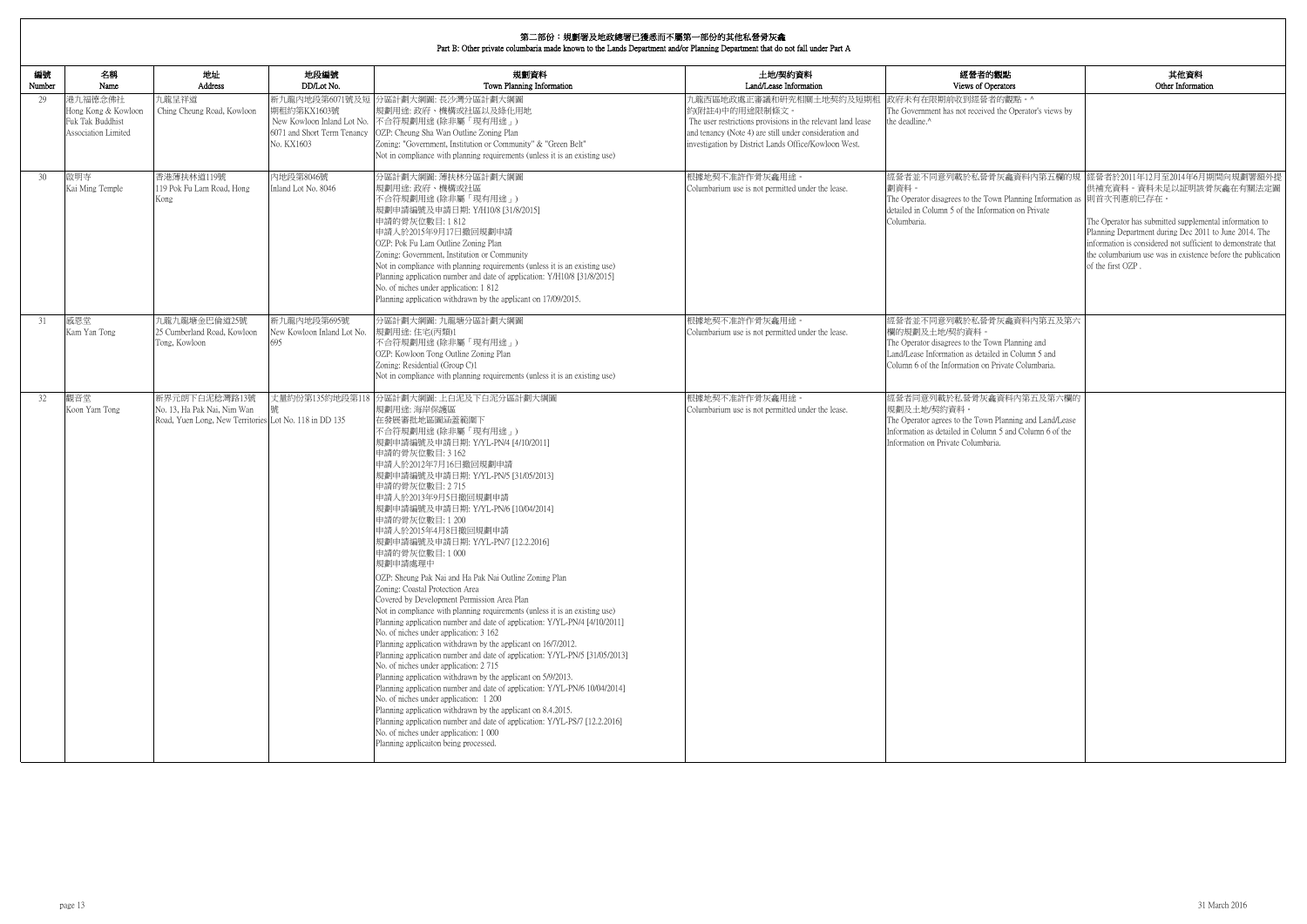Part B: Other private columbaria made known to the Lands Department and/or Planning Department that do not fall under Part A

| 的觀點                                                 | 其他資料              |
|-----------------------------------------------------|-------------------|
| )perators                                           | Other Information |
| 者的觀點。^                                              |                   |
| ed the Operator's views by                          |                   |
|                                                     |                   |
|                                                     |                   |
|                                                     |                   |
|                                                     |                   |
|                                                     |                   |
|                                                     |                   |
|                                                     |                   |
|                                                     |                   |
| 骨灰龕資料内第五及第六                                         |                   |
|                                                     |                   |
| own Planning and                                    |                   |
| iled in Column 5 and<br>Private Columbaria.         |                   |
|                                                     |                   |
|                                                     |                   |
|                                                     |                   |
|                                                     |                   |
|                                                     |                   |
| 者的觀點。                                               |                   |
| ed the Operator's views by                          |                   |
|                                                     |                   |
|                                                     |                   |
|                                                     |                   |
| 者的觀點。^                                              |                   |
| ed the Operator's views by                          |                   |
|                                                     |                   |
|                                                     |                   |
|                                                     |                   |
|                                                     |                   |
| 者的觀點。<br>ed the Operator's views by                 |                   |
|                                                     |                   |
|                                                     |                   |
|                                                     |                   |
| 骨灰龕資料內第五欄的規                                         |                   |
|                                                     |                   |
| 'own Planning Information as<br>ormation on Private |                   |
|                                                     |                   |
|                                                     |                   |
|                                                     |                   |
|                                                     |                   |
|                                                     |                   |
|                                                     |                   |
|                                                     |                   |
|                                                     |                   |
|                                                     |                   |
|                                                     |                   |
|                                                     |                   |
|                                                     |                   |

┓

| 編號<br>Number | 名稱<br>Name                                                                          | 地址<br><b>Address</b>                                                                            | 地段編號<br>DD/Lot No.                                                                             | 規劃資料<br>Town Planning Information                                                                                                                                                                                                                                                                                                                                                                                                                                                                                                                                                                                                                                                                                                                                                                                                                                                                           | 土地/契約資料<br>Land/Lease Information                                                                                                                                                                                                                                                                                                                                                                                                                                                                                                                                                                                                                                                                                 | 經營者的觀點<br>Views of Operators                                                                                                                                                                            |
|--------------|-------------------------------------------------------------------------------------|-------------------------------------------------------------------------------------------------|------------------------------------------------------------------------------------------------|-------------------------------------------------------------------------------------------------------------------------------------------------------------------------------------------------------------------------------------------------------------------------------------------------------------------------------------------------------------------------------------------------------------------------------------------------------------------------------------------------------------------------------------------------------------------------------------------------------------------------------------------------------------------------------------------------------------------------------------------------------------------------------------------------------------------------------------------------------------------------------------------------------------|-------------------------------------------------------------------------------------------------------------------------------------------------------------------------------------------------------------------------------------------------------------------------------------------------------------------------------------------------------------------------------------------------------------------------------------------------------------------------------------------------------------------------------------------------------------------------------------------------------------------------------------------------------------------------------------------------------------------|---------------------------------------------------------------------------------------------------------------------------------------------------------------------------------------------------------|
| 33           | 地藏殿(毗鄰妙法寺)<br>Ksitigarbha Hall<br>(adjoining Miu Fat<br><b>Buddhist Monastery</b> ) | 新界屯門青山公路22咪 -<br>Road, Lam Tei, Tuen Mun New<br>Territories                                     | 政府土地牌照第M2131號<br>M 2131                                                                        | 分區計劃大綱圖: 藍地及亦園分區計劃大綱圖<br>藍地段 22 Milestone, Castle Peak Government Land Licence No.  規劃用途: 政府、機構或社區<br>在發展審批地區圖涵蓋範圍下<br>現有用途(只限於地契條款中所指的建築物)<br>OZP: Lam Tei and Yick Yuen Outline Zoning Plan<br>Zoning: Government, Institution or Community<br>Covered by Development Permission Area Plan<br>Existing Use (confined to the building specified under the lease)                                                                                                                                                                                                                                                                                                                                                                                                                                                                                                                                           | 根據政府土地牌照(附註4)可准許作骨灰龕用途。骨灰 政府未有在限期前收到經營者的觀點。^<br>龕不得超過7.66米長,6.46米闊及3.96米高。但現時用 The Government has not received the Operator's views by<br>作骨灰龕的總樓面面積違反相關政府土地牌照的限制<br>。持牌人已遞交申請更改相關牌照的條款,將現時骨灰<br>龕的總樓面面積規範化。<br>Columbarium use may be permitted under the Government<br>Land Licence(Note 4) provided the size of the columbarium<br>shall not exceed 7.66m (Length) x 6.46m (Width) with a<br>height of 3.96m. However, the existing total gross floor area<br>for columbarium use violates the relevant licence condition.<br>An application for modification of the Government Land<br>Licence to regularise the existing total gross floor area for<br>columbarium use has been applied for by the licensee. | the deadline. <sup>^</sup>                                                                                                                                                                              |
| 34           | 古巖淨苑<br>Ku Ngam Ching Yuen                                                          | 新界沙田大圍車公廟道1號<br>1 Che Kung Miu Road, Tai Wai,<br>Shatin, New Territories                        | Lot No. 561 in DD 184                                                                          | 丈量約份第184約地段第561 分區計劃大綱圖: 沙田分區計劃大綱圖<br>規劃用途: 鄉村式發展<br>不合符規劃用途 (除非屬「現有用途」)<br>規劃申請編號及申請日期: Y/ST/31 [17.3.2015]<br>申請的骨灰位數目: 3 087<br>規劃申請處理中<br>OZP: Sha Tin Outline Zoning Plan<br>Zoning: Village Type Development<br>Not in compliance with planning requirements (unless it is an existing use)<br>Planning application number and date of application: Y/ST/31[17.3.2015]<br>No. of niches under application: 3 087<br>Planning application being processed                                                                                                                                                                                                                                                                                                                                                                                                                                              | 根據地契不准許作骨灰龕用途。<br>Columbarium use is not permitted under the lease.                                                                                                                                                                                                                                                                                                                                                                                                                                                                                                                                                                                                                                               | 經營者並不同意列載於私營骨灰龕資料內第五及第六<br>欄的規劃及土地/契約資料。<br>The Operator disagrees to the Town Planning and<br>Land/Lease Information as detailed in Column 5 and<br>Column 6 of the Information on Private Columbaria. |
| 35           | 乾元洞<br>Kuen Yuen Tung                                                               | 新界荃灣老圍138號<br>No. 138 Lo Wai, Tsuen Wan, New 7號A段及第1237號B段餘段 規劃用途: 鄉村式發展<br>Territories         | in DD451                                                                                       | 丈量約份第451約地段第123 分區計劃大綱圖: 荃灣分區計劃大綱圖<br>Lot Nos. 1237A and 1237B RP 不合符規劃用途 (除非屬「現有用途」)<br>OZP: Tsuen Wan Outline Zoning Plan<br>Zoning: Village Type Development<br>Not in compliance with planning requirements (unless it is an existing use)                                                                                                                                                                                                                                                                                                                                                                                                                                                                                                                                                                                                                                                              | 荃灣葵青地政處正審議和研究相關土地契約中的用途<br>限制條文。<br>The user restrictions provisions in the relevant land lease are the deadline.<br>still under consideration and investigation by District Lands<br>Office/Tsuen Wan & Kwai Tsing.                                                                                                                                                                                                                                                                                                                                                                                                                                                                                              | 政府未有在限期前收到經營者的觀點。<br>The Government has not received the Operator's views by                                                                                                                            |
| 36           | 廣渡苑<br>Kwong To Yuen                                                                | 九龍紅磡曲街23號地下<br>Ground Floor, No. 23 Cooke<br>Street, Hung Hom, Kowloon                          | 段<br>s.E R.P.                                                                                  | 紅磡內地段第234號E分段餘 分區計劃大綱圖: 紅磡分區計劃大綱圖<br>規劃用途:住宅(甲類)4<br>Hung Hom Inland Lot No. 234 不合符規劃用途 (除非屬「現有用途」)<br>OZP: Hung Hom Outline Zoning Plan<br>Zoning: Residential (Group A)4<br>Not in compliance with planning requirements (unless it is an existing use)                                                                                                                                                                                                                                                                                                                                                                                                                                                                                                                                                                                                                                                  | 根據地契不准許作骨灰龕用途。<br>Columbarium use is not permitted under the lease.                                                                                                                                                                                                                                                                                                                                                                                                                                                                                                                                                                                                                                               | 政府未有在限期前收到經營者的觀點。^<br>The Government has not received the Operator's views by<br>the deadline. <sup>^</sup>                                                                                             |
| 37           | 李興記<br>Lee Hing Kee                                                                 | 九龍紅磡曲街45號閣樓<br>Cockloft, No. 45 Cooke Street.<br>Hung Hom, Kowloon                              | 1小分段<br>s.C ss.1                                                                               | 紅磡內地段第232號C分段第 分區計劃大綱圖: 紅磡分區計劃大綱圖<br>規劃用途:住宅(甲類)4<br>Hung Hom Inland Lot No. 232 不合符規劃用途 (除非屬「現有用途」)<br>OZP: Hung Hom Outline Zoning Plan<br>Zoning: "Residential (Group A)4"<br>Not in compliance with planning requirements (unless it is an existing use)                                                                                                                                                                                                                                                                                                                                                                                                                                                                                                                                                                                                                                                | 地政總署迄今未確定有違反批地條款。<br>Lands Department has not hitherto established breach of<br>lease conditions.                                                                                                                                                                                                                                                                                                                                                                                                                                                                                                                                                                                                                 | 政府未有在限期前收到經營者的觀點<br>The Government has not received the Operator's views by<br>the deadline.                                                                                                            |
| 38           | 蓮池淨苑<br>Lin Chi Ching Yuen                                                          | 新界屯門青山村180號<br>180 Tsing Shan Tsuen, Tuen Mun, 8號及第1197號及政府土地(規劃用途: 政府、機構或社區<br>New Territories | 牌照第Y10023號)<br>Lot Nos. 1188 & 1197 in D.D.<br>131 and Government Land<br>(Licence No. Y10023) | 丈量約份第131約地段第118 分區計劃大綱圖: 屯門分區計劃大綱圖<br>不合符規劃用途(除非屬「現有用途」)<br> 規劃申請編號及申請日期: A/TM/465 [24/7/2014]<br>申請的骨灰位數目: 1,220<br>中請人指現時在蓮池淨苑海會堂及報恩堂的280個骨灰位將會搬往申請處所(即大黑<br>天殿)<br>城規會於2015年8月21日拒絕該規劃申請<br>申請人於14/09/2015提出根據第17條的覆核申請<br>規劃申請處理中<br>OZP: Tuen Mun Outline Zoning Plan<br>Zoning: Government, Institution or Community<br>Not in compliance with planning requirements (unless it is an existing use)<br>Planning application number and date of application: A/TM/465 [24/7/2014]<br>No. of niches under application: 1,220<br>The applicant indicates that the current 280 niches in the Hoi Wui Hall and Po Yan Hall within<br>the Lin Chi Ching Yuen will be relocated to the application premises (i.e. Tai Hak Tin Temple)<br>Planning application rejected by TPB on 21/8/2015<br>On 14/09/2015, the applicant submitted a section 17 review application.<br>The application is being processed. | 屯門地政處正審議和研究相關土地契約及牌照(附註4)  經營者並不同意列載於私營骨灰龕資料內第五欄的規<br>中的用途限制條文。<br>The user restrictions provisions in the relevant land lease and The Operator disagrees to the Town Planning Information as<br>licence(Note 4) are still under consideration and<br>investigation by District Lands Office/Tuen Mun.                                                                                                                                                                                                                                                                                                                                                                                                            | 劃資料。<br>detailed in Column 5 of the Information on Private<br>Columbaria.                                                                                                                               |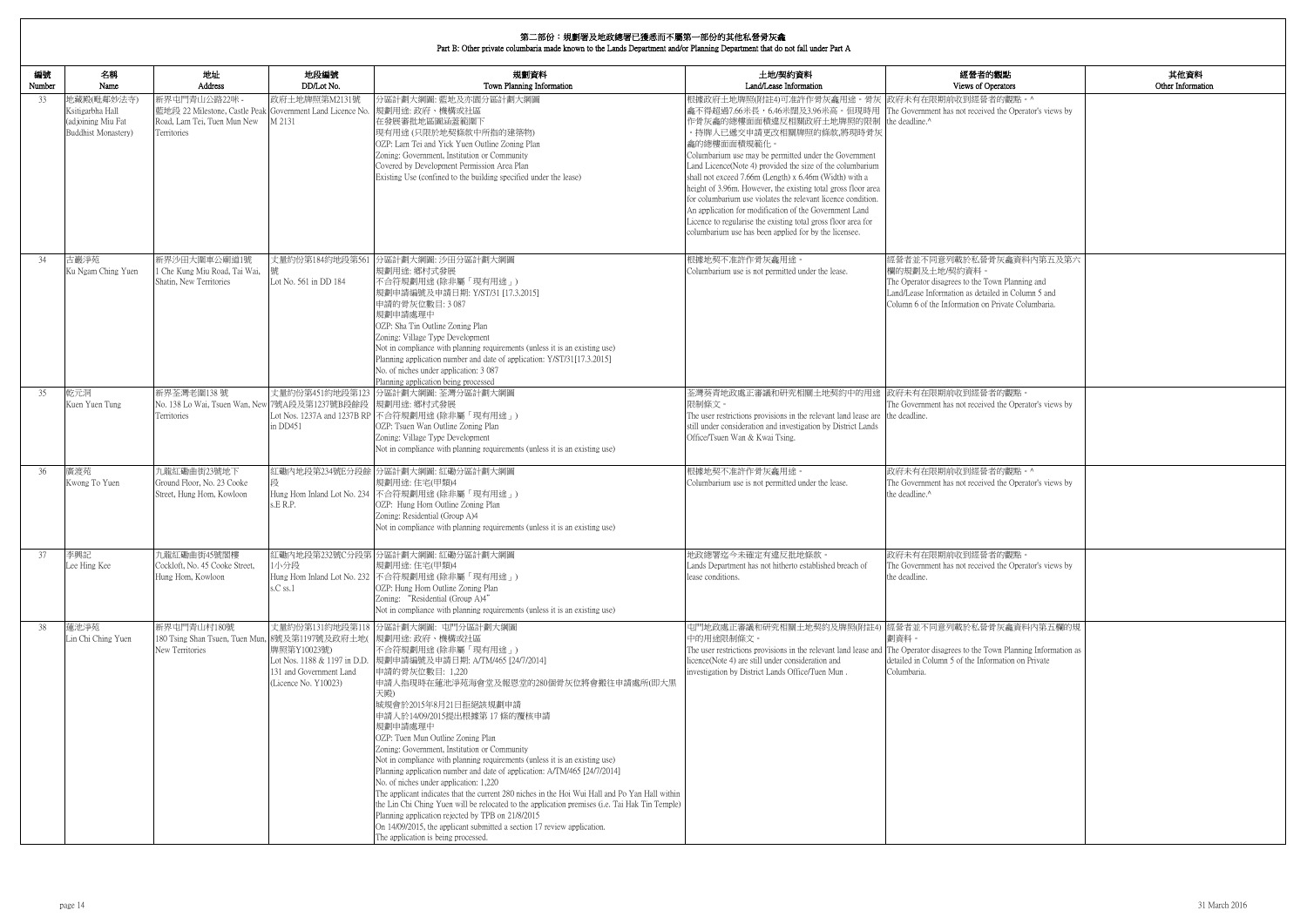| 的觀點<br>perators                                                                   | 其他資料<br>Other Information                                                                                                                                                                                                                                                                   |
|-----------------------------------------------------------------------------------|---------------------------------------------------------------------------------------------------------------------------------------------------------------------------------------------------------------------------------------------------------------------------------------------|
| 骨灰龕資料内第五及第六                                                                       |                                                                                                                                                                                                                                                                                             |
| own Planning and<br>iled in Column 5 and<br>1 Private Columbaria.                 |                                                                                                                                                                                                                                                                                             |
| 者的觀點。^<br>ed the Operator's views by                                              |                                                                                                                                                                                                                                                                                             |
| 骨灰龕資料内第五及第六                                                                       |                                                                                                                                                                                                                                                                                             |
| 'own Planning and<br>iled in Column 5 and<br>1 Private Columbaria.                |                                                                                                                                                                                                                                                                                             |
|                                                                                   |                                                                                                                                                                                                                                                                                             |
| 骨灰龕資料内第五及第六<br>'own Planning and<br>iled in Column 5 and<br>1 Private Columbaria. | 經營者以信函回覆發展局於本年3月21日的來信及額外<br>提供補充資料,並同意政府將有關資料公開予市民查<br>閱。**<br>The Operator has replied to the Development Bureau's letter<br>dated 21 March 2016 with supplemental information and<br>given consent to making their reply and supplemental<br>information available for public viewing.** |
| 者的觀點。^<br>ed the Operator's views by                                              |                                                                                                                                                                                                                                                                                             |
| 者的觀點。^<br>ed the Operator's views by                                              |                                                                                                                                                                                                                                                                                             |
| 者的觀點。^<br>ed the Operator's views by                                              |                                                                                                                                                                                                                                                                                             |

| 編號<br>Number | 名稱<br>Name                                | 地址<br>Address                                                                           | 地段編號<br>DD/Lot No.                                                                                                                                                                   | 規劃資料<br>Town Planning Information                                                                                                                                                                                                                                                                                                                                                                                                                                                                                                                                          | 土地/契約資料<br>Land/Lease Information                                                                                                                                                                                                                                                                                                                                                                                                                                   | 經營者的觀點<br>Views of Operators                                                                                                                                                                            |
|--------------|-------------------------------------------|-----------------------------------------------------------------------------------------|--------------------------------------------------------------------------------------------------------------------------------------------------------------------------------------|----------------------------------------------------------------------------------------------------------------------------------------------------------------------------------------------------------------------------------------------------------------------------------------------------------------------------------------------------------------------------------------------------------------------------------------------------------------------------------------------------------------------------------------------------------------------------|---------------------------------------------------------------------------------------------------------------------------------------------------------------------------------------------------------------------------------------------------------------------------------------------------------------------------------------------------------------------------------------------------------------------------------------------------------------------|---------------------------------------------------------------------------------------------------------------------------------------------------------------------------------------------------------|
| 39           | 靈顯法院<br>Ling Hin Fat Yuen                 | 新界大埔石鼓壟<br>Shek Kwu Lung, Tai Po, New<br>Territories                                    | 丈量約份第6約地段第117<br>號,第1248號及第1249號<br>in DD 6                                                                                                                                          | 分區計劃大綱圖: 大埔分區計劃大綱圖<br>規劃用途: 綠化地帶<br>Lot Nos. 1171, 1248 and 1249 不合符規劃用途 (除非屬「現有用途」)<br>OZP: Tai Po Outline Zoning Plan<br>Zoning: Green Belt<br>Not in compliance with planning requirements (unless it is an existing use)                                                                                                                                                                                                                                                                                                                                               | 根據地契不准許作骨灰龕用途<br>Columbarium use is not permitted under the lease.                                                                                                                                                                                                                                                                                                                                                                                                  | 經營者並不同意列載於私營骨灰龕資料內第五及第六<br>欄的規劃及土地/契約資料。<br>The Operator disagrees to the Town Planning and<br>Land/Lease Information as detailed in Column 5 and<br>Column 6 of the Information on Private Columbaria. |
| 40           | 凌雲寺<br>Ling Wan Temple                    | 新界元朗八鄉上村觀音山<br>Kwun Yam Shan, Sheung Tsuen,<br>Pat Heung, Yuen Long, New<br>Territories | 丈量約份第112約上村地段<br>第416號、丈量約份第114約 規劃用途: 自然保育區<br>記寮屋(附註5)<br>Sheung Tsuen Lot No.416 in<br>1630 & 1636 in D.D. 114 and<br>surveyed structures on adjacent<br>Government land (Note 5) | 分區計劃大綱圖: 石崗分區計劃大綱圖<br>地段第694、1625、1630及16 在發展審批地區圖涵蓋範圍下<br>36號及毗鄰政府土地上的登 不合符規劃用途(除非屬「現有用途」)<br>OZP: Shek Kong Outline Zoning Plan<br>Zoning: Conservation Area<br>D.D. 112, Lot Nos. 694, 1625, Covered by Development Permission Area Plan<br>Not in compliance with planning requirements (unless it is an existing use)                                                                                                                                                                                                                                                 | 根據地契不准許作骨灰龕用途,至今該地段並未建有骨  政府未有在限期前收到經營者的觀點。^<br>灰龕。但毗鄰政府土地上建有未經批准構築物作骨灰 The Government has not received the Operator's views by<br>龕用途。<br>Columbarium use is not permitted under the lease but so far<br>no columbarium use has been found on the lot. However,<br>unauthorised structures for columbarium use are found on<br>the adjacent Government Land.                                                                                                       | the deadline.^                                                                                                                                                                                          |
| 41           | 大嶼山靈隱寺<br>(凡聖同居)<br>Ling Yan Temple       | 新界大嶼山下羗山<br>Lower Keung Shan, Lantau, New<br>Territories                                | 大嶼山丈量約份第311約地<br>政府土地<br>Lot Nos. 760 and 747 in DD<br>311 and adjacent Government<br>Land, Lantau                                                                                   | 分區計劃大綱圖: 鹿湖及羗山分區計劃大綱圖<br>段第760號及第747號及毗鄰 規劃用途: 政府、機構或社區(1)<br>在發展審批地區圖涵蓋範圍下<br>不合符規劃用途(除非屬「現有用途」)<br>OZP: Luk Wu and Keung Shan Outline Zoning Plan<br>Zoning: Government, Insitution or Community (1)<br>Covered by Development Permission Area Plan<br>Not in compliance with planning requirements (unless it is an existing use)                                                                                                                                                                                                                                       | 根據地契不准許作骨灰龕用途,<br>至今該地段並未建有骨灰龕。<br>但有非法佔用毗鄰政府土地作骨灰龕用途;<br>業權人已遞交短期租約的申請將現時建於政府土地上<br>的骨灰龕用途規範化。<br>Columbarium use is not permitted under the lease but so far<br>no columbarium use has been found on the lot. However,<br>unauthorised occupation of adjacent Government land for<br>columbarium use is found; an application for a short term<br>tenancy to regularise the existing columbarium use on the<br>Government land has been applied for by the owner. | 經營者並不同意列載於私營骨灰龕資料內第五及第六<br>欄的規劃及土地/契約資料。<br>The Operator disagrees to the Town Planning and<br>Land/Lease Information as detailed in Column 5 and<br>Column 6 of the Information on Private Columbaria. |
| 42           | 孝思園<br>Memorial Park Hong<br>Kong Limited | 新界沙田火炭村93號<br>No. 93, Fo Tan Village,<br>Shatin, New Territories                        | 號A分段及餘段、第640號及 規劃用途: 鄉村式發展<br>Lot Nos. 551A, 551RP, 640,<br>644A, 644B & 644RP in DD<br>176                                                                                          | 丈量約份第176約地段第551 分區計劃大綱圖: 沙田分區計劃大綱圖<br>第644號A分段、B分段及餘 不合符規劃用途(除非屬「現有用途」)<br>OZP: Sha Tin Outline Zoning Plan<br>Zoning: Village Type Development<br>Not in compliance with planning requirements (unless it is an existing use)                                                                                                                                                                                                                                                                                                                                             | 業權人已向政府展開法律程序。<br>The owner has commenced legal proceedings against the<br>Government.                                                                                                                                                                                                                                                                                                                                                                              | 經營者並不同意列載於私營骨灰龕資料內第五及第六<br>欄的規劃及土地/契約資料。<br>The Operator disagrees to the Town Planning and<br>Land/Lease Information as detailed in Column 5 and<br>Column 6 of the Information on Private Columbaria. |
| 43           | 明元仙觀<br>Ming Yuen Sin Koon                | 九龍旺角新填地街327號二樓<br>1/F, 327 Reclamation Street,<br>Mong Kok, Kowloon                     | 九龍内地段第8783號餘段<br>Kowloon Inland Lot Nos.<br>8301RP & 8783RP                                                                                                                          | 九龍內地段第8301號餘段及 分區計劃大綱圖: 旺角分區計劃大綱圖<br>規劃用途:住宅(甲類)<br>不合符規劃用途 (除非屬「現有用途」)<br>OZP: Mong Kok Outline Zoning Plan<br>Zoning: Residential (Group A)<br>Not in compliance with planning requirements (unless it is an existing use)                                                                                                                                                                                                                                                                                                                                               | 根據地契可准許作骨灰龕用途<br>Columbarium use may be permitted under the lease.                                                                                                                                                                                                                                                                                                                                                                                                  | 政府未有在限期前收到經營者的觀點。^<br>The Government has not received the Operator's views by<br>the deadline.^                                                                                                         |
| 44           | 南天竺寺                                      | 新界荃灣芙蓉山路<br>Nam Tin Chuk Monastery Fu Yung Shan Road, Tsuen Wan,<br>New Territories     | 5號餘段及第1196號餘段<br>in DD453                                                                                                                                                            | 丈量約份第453約地段第123 分區計劃大綱圖: 荃灣分區計劃大綱圖<br>規劃用途: 政府、機構或社區(7)<br>Lot Nos. 1235RP and 1196 RP 不合符規劃用途 (除非屬「現有用途」)<br> 規劃申請編號及申請日期: A/TW/444 [23/1/2013]<br>骨灰位申請數目: 843 (944 甕盎)<br>申請人於15/5/2013撤回該規劃申請<br>OZP: Tsuen Wan Outline Zoning Plan<br>Zoning: Government, Institution or Community (7)<br>Not in compliance with planning requirements (unless it is an existing use)<br>Planning application number and date of application: A/TW/444 [23/1/2013]<br>No. of niches under application: 843 (944urns)<br>Planning application withdrawn by the applicant on 15/5/2013. | 根據地契不准許作骨灰龕用途。<br>Columbarium use is not permitted under the lease.                                                                                                                                                                                                                                                                                                                                                                                                 | 政府未有在限期前收到經營者的觀點。^<br>The Government has not received the Operator's views by<br>the deadline. <sup>^</sup>                                                                                             |
| 45           | 普光園<br>Po Kwong Yuen                      | 新界荃灣老圍<br>Lo Wai, Tsuen Wan, New<br>Territories                                         | 號餘段及延展地段<br>451                                                                                                                                                                      | 丈量約份第451約地段第486 分區計劃大綱圖: 荃灣分區計劃大綱圖<br>規劃用途: 鄉村式發展<br>Lot No. 486RP and Ext. in DD 不合符規劃用途 (除非屬「現有用途」)<br>OZP: Tsuen Wan Outline Zoning Plan<br>Zoning: Village Type Development<br>Not in compliance with planning requirements (unless it is an existing use)                                                                                                                                                                                                                                                                                                             | 該地段建有未經批准構築物。<br>Unauthorised structures are found on the lot.                                                                                                                                                                                                                                                                                                                                                                                                      | 政府未有在限期前收到經營者的觀點。^<br>The Government has not received the Operator's views by<br>the deadline.^                                                                                                         |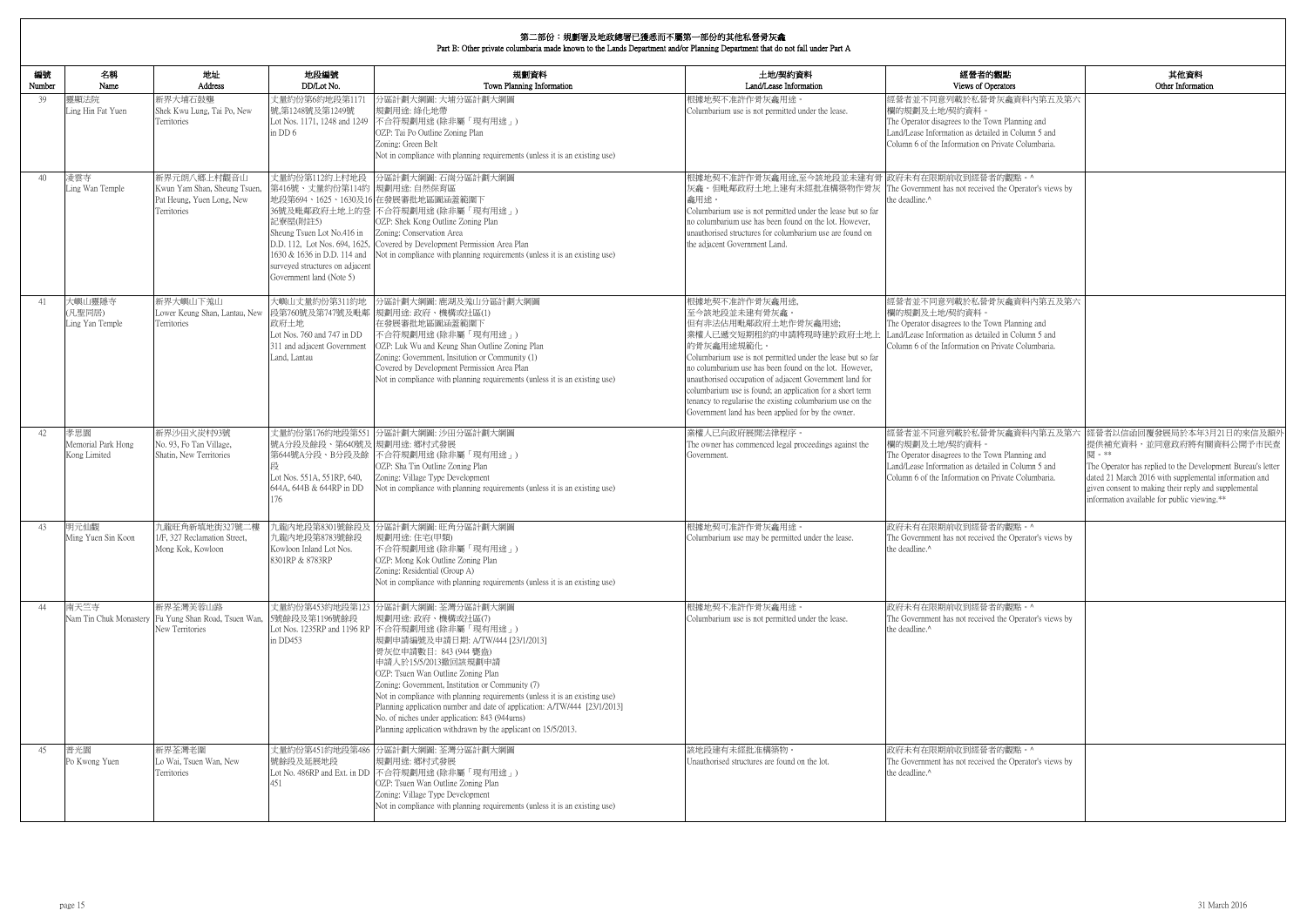| <b>内観點</b><br>)perators                                        | 其他資料<br>Other Information                                                                                                                                                                                                   |
|----------------------------------------------------------------|-----------------------------------------------------------------------------------------------------------------------------------------------------------------------------------------------------------------------------|
| 龕資料內第五及第六欄的                                                    |                                                                                                                                                                                                                             |
| n Planning and Land/Lease<br>nn 5 and Column 6 of the<br>aria. |                                                                                                                                                                                                                             |
|                                                                |                                                                                                                                                                                                                             |
| 者的觀點。^<br>ed the Operator's views by                           |                                                                                                                                                                                                                             |
|                                                                |                                                                                                                                                                                                                             |
| 者的觀點。^                                                         |                                                                                                                                                                                                                             |
| ed the Operator's views by                                     |                                                                                                                                                                                                                             |
| own Planning and                                               | 骨灰龕資料內第五及第六  經營者以信函回覆發展局於本年3月21日的來信及額外<br>提供補充資料,並同意政府將有關資料公開予市民查<br>閱。**                                                                                                                                                   |
| iled in Column 5 and<br>Private Columbaria.                    | The Operator has replied to the Development Bureau's letter<br>dated 21 March 2016 with supplemental information and<br>given consent to making their reply and supplemental<br>information available for public viewing.** |
| 骨灰龕資料內第六欄的土<br>and/Lease Information as                        | 經營者以信函回覆發展局於本年3月21日的來信及額外<br>提供補充資料。<br>The Operator has replied to the Development Bureau's letter                                                                                                                         |
| ormation on Private                                            | dated 21 March 2016 with supplemental information.                                                                                                                                                                          |
| 者的觀點。^<br>ed the Operator's views by                           |                                                                                                                                                                                                                             |
|                                                                |                                                                                                                                                                                                                             |

| 編號<br>Number | 名稱<br>Name                                                                         | 地址<br>Address                                                                    | 地段編號<br>DD/Lot No.                                                                                                                      | 規劃資料<br>Town Planning Information                                                                                                                                                                                                                                                                                                                                                                                                                                                                                                                                                                                                                                                                                                                                       | 土地/契約資料<br>Land/Lease Information                                                                                                                                                                                                                                                                                                                                                                                                                                   | 經營者的觀點<br>Views of Operators                                                                                                                                                                           |
|--------------|------------------------------------------------------------------------------------|----------------------------------------------------------------------------------|-----------------------------------------------------------------------------------------------------------------------------------------|-------------------------------------------------------------------------------------------------------------------------------------------------------------------------------------------------------------------------------------------------------------------------------------------------------------------------------------------------------------------------------------------------------------------------------------------------------------------------------------------------------------------------------------------------------------------------------------------------------------------------------------------------------------------------------------------------------------------------------------------------------------------------|---------------------------------------------------------------------------------------------------------------------------------------------------------------------------------------------------------------------------------------------------------------------------------------------------------------------------------------------------------------------------------------------------------------------------------------------------------------------|--------------------------------------------------------------------------------------------------------------------------------------------------------------------------------------------------------|
| 46           | 寶林禪寺<br>Po Lam Monastery                                                           | 新界大嶼山地塘仔<br>Tei Tong Tsai, Lantau Island                                         | 大嶼山地塘仔丈量約份地段<br>第237號及毗鄰政府土地<br>Lot No. 237 in DD Tei Tong<br>Tsai and adjacent Government<br>Land,<br>Lantau Island                    | 不包括在法定圖則內<br>Not covered by statutory plans                                                                                                                                                                                                                                                                                                                                                                                                                                                                                                                                                                                                                                                                                                                             | 根據地契不准許作骨灰龕用途,<br>至今該地段並未建有骨灰龕。<br>但有非法佔用毗鄰政府土地作骨灰龕用途;<br>業權人已遞交短期租約的申請將現時建於政府土地上<br>的骨灰龕用途規範化。<br>Columbarium use is not permitted under the lease but so far<br>no columbarium use has been found on the lot. However,<br>unauthorised occupation of adjacent Government land for<br>columbarium use is found; an application for a short term<br>tenancy to regularise the existing columbarium use on the<br>Government land has been applied for by the owner. | 經營者同意列載於私營骨灰龕資料內第五及第六欄的<br>規劃及土地/契約資料。<br>The Operator agrees to the Town Planning and Land/Lease<br>Information as detailed in Column 5 and Column 6 of the<br>Information on Private Columbaria.     |
| 47           | 般若精舍<br>Poh Yea Ching Shea                                                         | 新界大埔梅樹坑2號<br>2 Mui Shue Hang, Tai Po, New<br>Territories                         | 丈量約份第5約地段第1006<br>號餘段<br>Lot No. 1006RP in DD 5                                                                                         | 分區計劃大綱圖: 大埔分區計劃大綱圖<br>規劃用途: 政府、機構或社區<br>規劃申請編號及申請日期: A/TP/461 [16/9/2010]<br>申請的骨灰位數目: 5 993<br>該規劃申請在2012年3月16日被拒絕。<br>2012年4月19日提交的覆檢申請已於2013年8月16日撤回。<br>規劃申請編號及申請日期: A/TP/549 [2/4/2014]<br>申請的骨灰位數目: 5 000<br>申請人於2015年1月29日撤回該規劃申請<br>OZP: Tai Po Outline Zoning Plan<br>Zoning: Government, Institution or Community<br>Planning application number and date of application: A/TP/461 [16/9/2010]<br>No. of niches under application: 5 993<br>The application was rejected on 16/3/2012. An application for review submitted on 19/4/2012<br>was withdrawn on 16/8/2013.<br>Planning application number and date of application: A/TP/549 [2/4/2014]<br>No. of niches under application: 5 000<br>Planning application withdrawn by the applicant on 29/1/2015. | 根據地契不准許作骨灰龕用途;<br>業權人已遞交契約修訂/土地交換的申請將現時骨灰龕 The Government has not received the Operator's views by<br>的用途規範化。<br>Columbarium use is not permitted under the lease; an<br>application for a lease modification/land exchange to<br>regularise the existing columbarium use has been applied for<br>by the owner.                                                                                                                                                     | 政府未有在限期前收到經營者的觀點。^<br>the deadline.^                                                                                                                                                                   |
| 48           | 般若精舍<br>(佛教般若安老院)<br>Poh Yea Ching Shea<br>(Buddhist Poh Yea Home<br>for the Aged) | 新界沙田排頭村<br>Pai Tau Village,<br>Sha Tin, New Territories                          | 丈量約份第183約地段第528<br>Lot No. 528 in DD 183                                                                                                | 分區計劃大綱圖: 沙田分區計劃大綱圖<br>規劃用途: 政府、機構或社區<br>不合符規劃用途(除非屬「現有用途」)<br>OZP: Sha Tin Outline Zoning Plan<br>Zoning: Government, Institution or Community<br>Not in compliance with planning requirements (unless it is an existing use)                                                                                                                                                                                                                                                                                                                                                                                                                                                                                                                                           | 根據地契不准許作骨灰龕用途。<br>Columbarium use is not permitted under the lease.                                                                                                                                                                                                                                                                                                                                                                                                 | 政府未有在限期前收到經營者的觀點。^<br>The Government has not received the Operator's views by<br>the deadline.^                                                                                                        |
| 49           | 普光明寺<br>Puguangming Temple                                                         | 新界大圍白田二區近美松苑<br>Pak Tin Area 2 near Mei Chung<br>Court, Tai Wai, New Territories | 及第671號<br>Lot Nos. 2 and 671 in DD181                                                                                                   | 丈量約份第181約地段第2號 分區計劃大綱圖: 沙田分區計劃大綱圖<br>規劃用途: 綠化地帶,住宅(乙類)<br> 不合符規劃用途(除非屬「現有用途」)<br>OZP: Sha Tin Outline Zoning Plan<br>Zoning: Green Belt, Residential (Group B)<br>Not in compliance with planning requirements (unless it is an existing use)                                                                                                                                                                                                                                                                                                                                                                                                                                                                                                                           | 根據地契不准許作骨灰龕用途。<br>Columbarium use is not permitted under the lease.                                                                                                                                                                                                                                                                                                                                                                                                 | 經營者並不同意列載於私營骨灰龕資料内第五及第六<br>欄的規劃及土地/契約資料<br>The Operator disagrees to the Town Planning and<br>Land/Lease Information as detailed in Column 5 and<br>Column 6 of the Information on Private Columbaria. |
| 50           | 半春園<br>Pun Chun Yuen                                                               | 新界大埔石蓮路<br>Shek Lin Road,<br>Tai Po, New Territories                             | 丈量約份第6約地段第1119<br>號餘段, 1180號, 1253號,<br>1254號,<br>1260號餘段及1270號餘段(部 A/TP/64[4/1/1991]<br>份)<br>Lot Nos. 1119RP, 1180, 1253,<br>in $DD6$ | 分區計劃大綱圖: 大埔分區計劃大綱圖<br>規劃用途: 綠化地帶<br>規劃申請編號及批准日期:<br>A/TP/71[7/6/1991]<br>骨灰位批准數目:只限於一座位於1180地段內兩層高建築物<br>1254, 1260RP and 1270RP(P) OZP: Tai Po Outline Zoning Plan<br>Zoning: Green Belt<br>Planning application number and approval date:<br>A/TP/64[4/1/1991]<br>A/TP/71[7/6/1991]<br>No. of niches permitted: Confined to a 2-storey building in Lot 1180                                                                                                                                                                                                                                                                                                                                                                                                           | 根據地契不准許作骨灰龕用途。<br>Columbarium use is not permitted under the lease.                                                                                                                                                                                                                                                                                                                                                                                                 | 經營者並不同意列載於私營骨灰龕資料內第六欄的土<br>地/契約資料。<br>The Operator disagrees to the Land/Lease Information as<br>detailed in Column 6 of the Information on Private<br>Columbaria.                                     |
| 51           | 西林寺<br>Sai Lam Temple                                                              | 新界沙田上禾輋<br>Sheung Wo Che, Shatin, New<br>Territories                             | 丈量約份第185約地段第63<br>號及第296號                                                                                                               | 分區計劃大綱圖: 沙田分區計劃大綱圖<br>規劃用途: 鄉村式發展<br>Lot Nos. 63 and 296 in DD 185 不合符規劃用途 (除非屬「現有用途」)<br>規劃申請編號及申請日期: Y/ST/16 [20/2/2012]<br>申請的骨灰位數目: 6 000 (可容納-8 000骨灰甕)<br>申請人於2013年11月15日撤回規劃申請<br>OZP: Sha Tin Outline Zoning Plan<br>Zoning: Village Type Development<br>Not in compliance with planning requirements (unless it is an existing use)<br>Planning application number and date of application: Y/ST/16 [20/2/2012]<br>No. of niches under application: -6 000 (to place 8 000urns)<br>Planning application withdrawn by the applicant on 15/11/2013                                                                                                                                                                                                               | 根據地契不准許作骨灰龕用途。<br>Columbarium use is not permitted under the lease.                                                                                                                                                                                                                                                                                                                                                                                                 | 政府未有在限期前收到經營者的觀點。^<br>The Government has not received the Operator's views by<br>the deadline. <sup>^</sup>                                                                                            |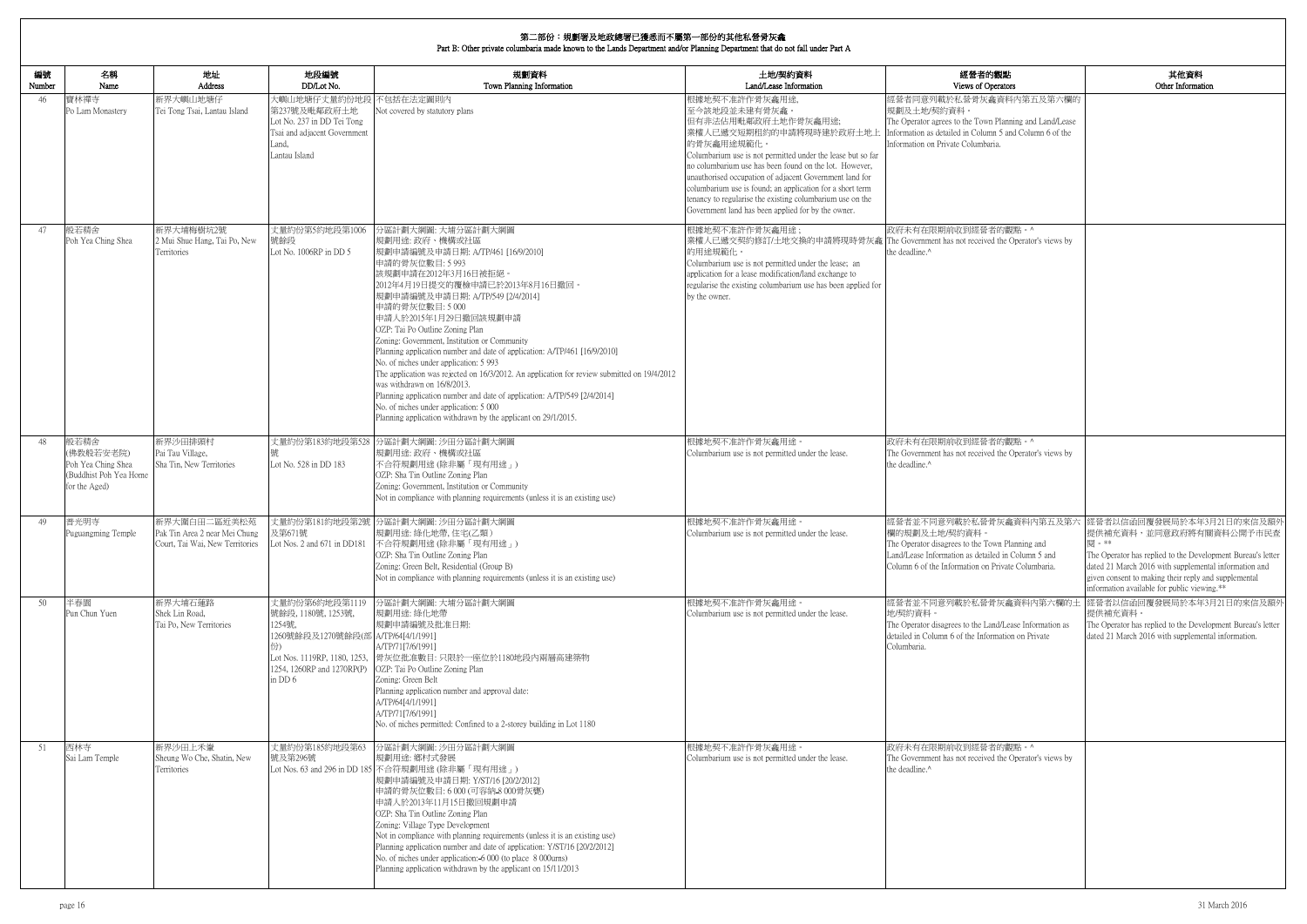| 的觀點                                                   | 其他資料              |
|-------------------------------------------------------|-------------------|
| perators                                              | Other Information |
| 者的觀點。<br>ed the Operator's views by                   |                   |
|                                                       |                   |
|                                                       |                   |
|                                                       |                   |
|                                                       |                   |
|                                                       |                   |
| 者的觀點。^<br>ed the Operator's views by                  |                   |
|                                                       |                   |
|                                                       |                   |
|                                                       |                   |
|                                                       |                   |
|                                                       |                   |
|                                                       |                   |
|                                                       |                   |
|                                                       |                   |
|                                                       |                   |
|                                                       |                   |
|                                                       |                   |
| 者的觀點。^<br>ed the Operator's views by                  |                   |
|                                                       |                   |
|                                                       |                   |
|                                                       |                   |
|                                                       |                   |
| 骨灰龕資料內第五欄的規                                           |                   |
| 'own Planning Information as                          |                   |
| ormation on Private                                   |                   |
|                                                       |                   |
| 龕資料內第五及第六欄的                                           |                   |
|                                                       |                   |
| n Planning and Land/Lease<br>mn 5 and Column 6 of the |                   |
| aria.                                                 |                   |
|                                                       |                   |
| 者的觀點。                                                 |                   |
| ed the Operator's views by                            |                   |
|                                                       |                   |
|                                                       |                   |
|                                                       |                   |
|                                                       |                   |
| 者的觀點。^                                                |                   |
| ed the Operator's views by                            |                   |
|                                                       |                   |
|                                                       |                   |
|                                                       |                   |
|                                                       |                   |

| 編號<br>Number | 名稱<br>Name                                         | 地址<br>Address                                                                      | 地段編號<br>DD/Lot No.                                                                      | 規劃資料<br>Town Planning Information                                                                                                                                                                                                                                                                                                                                                                                                                                                                                                                                                                                                                                                                                                                                | 土地/契約資料<br>Land/Lease Information                                                                                                                                                                                                                                                                                                                 | 經營者的觀點<br>Views of Operators                                                                                                                                                                        |
|--------------|----------------------------------------------------|------------------------------------------------------------------------------------|-----------------------------------------------------------------------------------------|------------------------------------------------------------------------------------------------------------------------------------------------------------------------------------------------------------------------------------------------------------------------------------------------------------------------------------------------------------------------------------------------------------------------------------------------------------------------------------------------------------------------------------------------------------------------------------------------------------------------------------------------------------------------------------------------------------------------------------------------------------------|---------------------------------------------------------------------------------------------------------------------------------------------------------------------------------------------------------------------------------------------------------------------------------------------------------------------------------------------------|-----------------------------------------------------------------------------------------------------------------------------------------------------------------------------------------------------|
| 52           | 西來意苑<br>Sai Loi Yee Yuen                           | 新界大嶼山羗山<br>Keung Shan, Lantau Island, New<br>Territories                           | 724號<br>Lot Nos. 413, 414, 415 & 724<br>in D.D. 311                                     | 丈量約份第311約地段第413 分區計劃大綱圖: 鹿湖及羗山分區計劃大綱圖<br>號、第414號、第415號及第 規劃用途: 政府、機構或社區(1)<br>在發展審批地區圖涵蓋範圍下<br>不合符規劃用途 (除非屬「現有用途」)<br>OZP: Luk Wu and Keung Shan Outline Zoning Plan<br>Zoning: Government, Insitution or Community (1)<br>Covered by Development Permission Area Plan<br>Not in compliance with planning requirements (unless it is an existing use)                                                                                                                                                                                                                                                                                                                                                                                                            | 離島地政處正審議和研究相關土地契約中的用途限制 政府未有在限期前收到經營者的觀點<br>條文。<br>The user restrictions provisions in the relevant land lease are the deadline.<br>still under consideration and investigation by District Lands<br>Office/Islands.                                                                                                                              | The Government has not received the Operator's views by                                                                                                                                             |
| 53           | 聖廟<br>Saint Temple                                 | 新界屯門三聖墟<br>Sam Shing Hui, Tuen Mun, New<br>Territories                             | 丈量約份第376<br>約地段第294號A分段及第35 規劃用途: 綠化地帶<br>!號<br>Lot Nos. 294 S.A and 351 in<br>D.D. 376 | 分區計劃大綱圖: 屯門分區計劃大綱圖<br>不合符規劃用途(除非屬「現有用途」)<br>規劃申請編號及申請日期: A/TM/450 [16/10/2013]<br>申請的骨灰位數目: 不超過2,580 骨灰龕位或不超過3,150 甕盎位<br>城規會轄下鄉郊及新市鎮規劃小組委員會於2014年9月12日拒絕該申請。<br>申請人於2014年10月16日提出根據第17條的覆核申請<br>城規會於2015年12月11日在覆核時拒絕該申請<br>OZP: Tuen Mun Outline Zoning Plan<br>Zoning: Green Belt<br>Not in compliance with planning requirements (unless it is an existing use)<br>Planning application number and date of application: A/TM/450 [16/10/2013]<br>No. of niches under application: Not more than 2,580 niches or not more than 3,150 urns<br>Planning application was rejected by the RNTPC of TPB on 12.9.2014.<br>On 16.10.2014, the applicant submitted a section 17 review application.<br>The application was rejected by TPB upon review on 11.12.2015. | 屯門地政處正審議和研究相關土地契約中的用途限制 政府未有在限期前收到經營者的觀點。^<br>條文。<br>The user restrictions provisions in the relevant land lease are the deadline.^<br>still under consideration and investigation by District Lands<br>Office/Tuen Mun.                                                                                                                          | The Government has not received the Operator's views by                                                                                                                                             |
| 54           | 普眾善舍<br>Salvation Benevolent<br>Association        | 九龍紅磡溫思勞街37號<br>No. 37 Winslow Street,<br>Hung Hom, Kowloon                         | 段及G分段<br>$sF$ RP $\&$ $sG$                                                              | 紅磡內地段第238號F分段餘 分區計劃大綱圖: 紅磡分區計劃大綱圖<br>規劃用途:住宅(甲類)4<br>Hung Hom Inland Lot No. 238 不合符規劃用途 (除非屬「現有用途」)<br>OZP: Hung Hom Outline Zoning Plan<br>Zoning: Residential (Group A)4<br>Not in compliance with planning requirements (unless it is an existing use)                                                                                                                                                                                                                                                                                                                                                                                                                                                                                                       | 根據地契不准許作骨灰龕用途。<br>Columbarium use is not permitted under the lease.                                                                                                                                                                                                                                                                               | 政府未有在限期前收到經營者的觀點。^<br>The Government has not received the Operator's views by<br>the deadline.^                                                                                                     |
| 55           | 沙田靜苑<br>Sha Tin Ching Yuen                         | 新界沙田赤泥坪110號村屋<br>House No. 110, Chek Nai Ping<br>Village, Sha Tin, New Territories | 丈量約份第42約地段第503<br>Lot No. 503 in DD 42                                                  | 分區計劃大綱圖: 沙田分區計劃大綱圖<br>規劃用途: 綠化地帶<br>不合符規劃用途(除非屬「現有用途」)<br>OZP: Sha Tin Outline Zoning Plan<br>Zoning: Green Belt<br>Not in compliance with planning requirements (unless it is an existing use)                                                                                                                                                                                                                                                                                                                                                                                                                                                                                                                                                                  | 根據地契可准許作骨灰龕用途。<br>Columbarium use may be permitted under the lease.                                                                                                                                                                                                                                                                               | 經營者並不同意列載於私營骨灰龕資料內第五欄的規<br>劃資料。<br>The Operator disagrees to the Town Planning Information as<br>detailed in Column 5 of the Information on Private<br>Columbaria.                                  |
| 56           | 省善真堂<br>Shang Sin Chun Tong                        | 九龍九龍塘律倫街7及8號<br>7 & 8 Rutland Quadrant, Kowloon 14號<br>Tong, Kowloon               | 813 & 814                                                                               | 新九龍內地段第813號及第8 分區計劃大綱圖: 九龍塘分區計劃大綱圖<br>規劃用途:住宅(丙類)1<br>New Kowloon Inland Lot Nos. 不合符規劃用途 (除非屬「現有用途」)<br>OZP: Kowloon Tong Outline Zoning Plan<br>Zoning: Residential (Group C)1<br>Not in compliance with planning requirements (unless it is an existing use)                                                                                                                                                                                                                                                                                                                                                                                                                                                                                                  | 根據地契不准許作骨灰龕用途。<br>Columbarium use is not permitted under the lease.                                                                                                                                                                                                                                                                               | 經營者同意列載於私營骨灰龕資料內第五及第六欄的<br> 規劃及土地/契約資料。<br>The Operator agrees to the Town Planning and Land/Lease<br>Information as detailed in Column 5 and Column 6 of the<br>Information on Private Columbaria. |
| 57           | 淳風仙觀(前名「六壬<br>仙殿」)<br>Shun Fung Temple             | 新界葵涌石梨坑村<br>Shek Lei Hang Village,<br>Kwai Chung, New Territories                  | 葵涌短期租約3229<br>Short Term Tenancy 3229 K & 規劃用途: 綠化地帶                                    | 分區計劃大綱圖: 葵涌分區計劃大綱圖<br>規劃申請編號及批准日期: A/KC/394 [9/11/2012]<br>骨灰位批准數目: 993<br>OZP: Kwai Chung Outline Zoning Plan<br>Zoning: Green Belt<br>Planning application number and approval date: A/KC/394 [9/11/2012]<br>Number of niches permitted: 993                                                                                                                                                                                                                                                                                                                                                                                                                                                                                                                   | 荃灣葵青地政處正審議和研究相關短期租約(附註4)中 政府未有在限期前收到經營者的觀點。<br>的用途限制條文。<br>The user restrictions provisions in the relevant tenancy (Note the deadline.<br>4) are still under consideration and investigation by District<br>Lands Office/ Tsuen Wan & Kwai Tsing.                                                                                                | The Government has not received the Operator's views by                                                                                                                                             |
| 58           | 信善紫闕玄觀<br>(信善玄宮)<br>Shun Shin Chee Kit Yin<br>Koon | 新界沙田大圍白田<br>Pak Tin, Tai Wai,<br>Sha Tin, New Territories                          | 短期租約第677號<br>Short Term Tenancy No. 677                                                 | 分區計劃大綱圖: 沙田分區計劃大綱圖<br>規劃用途: 綠化地帶<br> 規劃申請編號及批准日期: A/ST/665 [18/1/2008]<br>骨灰位批准數目: 766<br>OZP: Sha Tin Outline Zoning Plan<br>Zoning: Green Belt<br>Planning application number and approval date: A/ST/665 [18/1/2008]<br>No. of niches permitted: 766                                                                                                                                                                                                                                                                                                                                                                                                                                                                                                          | 根據短期租約(附註4)不准許作骨灰龕用途;<br>承租人已遞交申請更改相關短期租約的條款將現時骨 The Government has not received the Operator's views by<br>灰龕的用途規範化。<br>Columbarium use is not permitted under the short term<br>tenancy(Note 4); an application for modification of the short<br>term tenancy to regularise the existing columbarium use has<br>been applied for by the tenant. | 政府未有在限期前收到經營者的觀點。^<br>the deadline.^                                                                                                                                                                |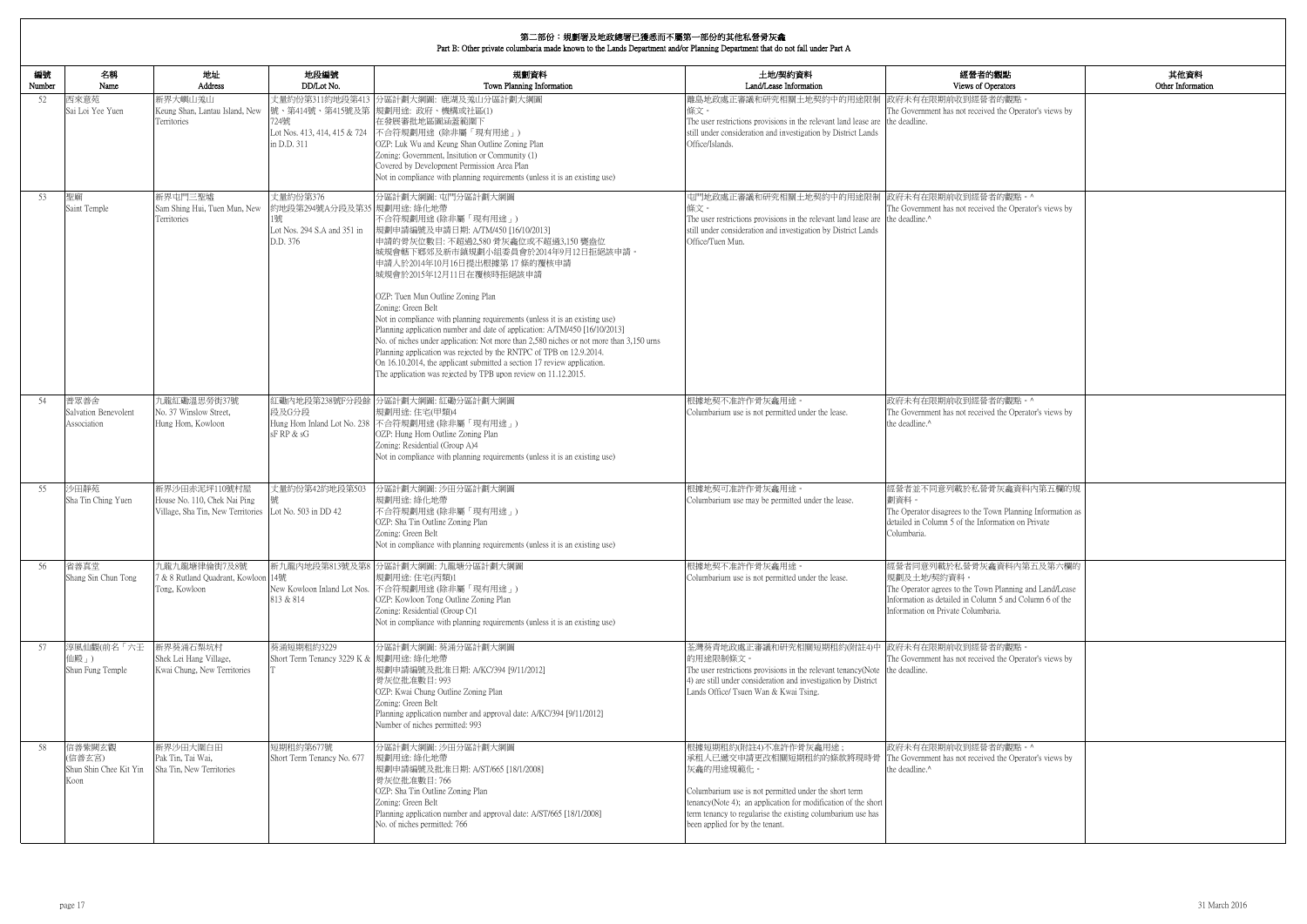|              |                                                                                   |                                                                               |                                                                                                 | Part B: Other private columbaria made known to the Lands Department and/or Planning Department that do not fall under Part A                                                                                                                                                                                                                                                                                        |                                                                                                                                                                                                                                                                     |                                                                                                                                                                                                         |                                                                                                                                                                                                                                                                                                                                                                                                                                                                                                                                                                                                                                                                          |
|--------------|-----------------------------------------------------------------------------------|-------------------------------------------------------------------------------|-------------------------------------------------------------------------------------------------|---------------------------------------------------------------------------------------------------------------------------------------------------------------------------------------------------------------------------------------------------------------------------------------------------------------------------------------------------------------------------------------------------------------------|---------------------------------------------------------------------------------------------------------------------------------------------------------------------------------------------------------------------------------------------------------------------|---------------------------------------------------------------------------------------------------------------------------------------------------------------------------------------------------------|--------------------------------------------------------------------------------------------------------------------------------------------------------------------------------------------------------------------------------------------------------------------------------------------------------------------------------------------------------------------------------------------------------------------------------------------------------------------------------------------------------------------------------------------------------------------------------------------------------------------------------------------------------------------------|
| 編號<br>Number | 名稱<br>Name                                                                        | 地址<br>Address                                                                 | 地段編號<br>DD/Lot No.                                                                              | 規劃資料<br>Town Planning Information                                                                                                                                                                                                                                                                                                                                                                                   | 土地/契約資料<br>Land/Lease Information                                                                                                                                                                                                                                   | 經營者的觀點<br>Views of Operators                                                                                                                                                                            | 其他資料<br>Other Information                                                                                                                                                                                                                                                                                                                                                                                                                                                                                                                                                                                                                                                |
| 59           | 純陽呂祖仙壇<br>Shun Yeung Lui Cho Sin<br>Teen                                          | 油麻地新填地街167號二樓<br>1st Floor, 167 Reclamation Street,<br>Yau Ma Tei, Kowloon    | 九龍內地段第10068號及第<br>0076號<br>Kowloon Inland Lot Nos.<br>10068 & 10076                             | う區計劃大綱圖: 油麻地分區計劃大綱圖<br>規劃用途:住宅(甲類)<br>不合符規劃用途(除非屬「現有用途」)<br>OZP: Yau Ma Tei Outline Zoning Plan<br>Zoning: Residential (Group A)<br>Not in compliance with planning requirements (unless it is an existing use)                                                                                                                                                                                                     | 根據地契不准許作骨灰龕用涂。<br>Columbarium use is not permitted under the lease.                                                                                                                                                                                                 | 政府未有在限期前收到經營者的觀點。^<br>The Government has not received the Operator's views by<br>the deadline.^                                                                                                         |                                                                                                                                                                                                                                                                                                                                                                                                                                                                                                                                                                                                                                                                          |
| 60           | 善慶洞<br>Sin Hing Tung                                                              | 新界屯門屯發路11號<br>Tuen Fat Road, Tuen Mun, New<br>Territories                     | 丈量約份第131約地段第646<br>號餘段, 712號,<br>門市地段第369號<br>809RP in DD 131, and Tuen<br>Mun Town Lot No. 369 | 分區計劃大綱圖: 屯門分區計劃大綱圖<br>規劃用途: 政府、機構或社區, 住宅(甲類)6<br>779號餘段及809號餘段及屯 規劃申請編號及批准日期: A/TM/203 [18/8/1995]<br>骨灰位批准數目: (只限於兩座現有的紀念樓)<br>Lot Nos. 646RP, 712, 779RP & OZP: Tuen Mun Outline Zoning Plan<br>Zoning: Government, Institution or Community, Residential (Group A)6<br>Planning application number and approval date: A/TM/203 [18/8/1995]<br>No. of niches permitted: (Confined to two existing memorial halls) | 根據地契不准許作骨灰龕用途。<br>Columbarium use is not permitted under the lease.                                                                                                                                                                                                 | 規劃及土地/契約資料<br>The Operator asked for more time to respond on the<br>information as detailed in Column 5 and Column 6 of the<br>Information on Private Columbaria.                                       | 經營者要求更多時間以回應列載於第五欄及第六欄的 經營者以信函回覆發展局於本年3月21日的來信及額外<br>提供補充資料<br>The Operator has replied to the Development Bureau's letter<br>dated 21 March 2016 with supplemental information.                                                                                                                                                                                                                                                                                                                                                                                                                                                                                         |
| 61           | 先天道安老院<br>Aged                                                                    | 新界沙田上禾輋<br>Sin Tin Tao Home for the Sheung Wo Che, Shatin, New<br>Territories | 丈量約份第185約地段第475<br>0070號)<br>Lot No. 475RP in DD 185 &<br>Z0070)                                | 分區計劃大綱圖: 沙田分區計劃大綱圖<br>號餘段及政府土地(牌照第Z 規劃用途: 政府、機構或社區及鄉村式發展<br>不合符規劃用途 (除非屬「現有用途」)<br>OZP: Sha Tin Outline Zoning Plan<br>Government Land (Licence No. Zoning: Government, Institution or Community and Village Type Development<br>Not in compliance with planning requirements (unless it is an existing use)                                                                                                        | 根據地契及相關牌照(附註4)不准許作骨灰龕用途<br>Columbarium use is not permitted under the lease and the<br>relevant licence (Note 4).                                                                                                                                                   | 經營者並不同意列載於私營骨灰龕資料內第五及第六<br>欄的規劃及土地/契約資料。<br>The Operator disagrees to the Town Planning and<br>Land/Lease Information as detailed in Column 5 and<br>Column 6 of the Information on Private Columbaria. | 經營者以信函回覆發展局於本年3月21日的來信及額外<br>提供補充資料,並同意政府將有關資料公開予市民查<br>関 。**<br>此外,經營者及其顧問於本年七月與規劃署會面並提<br>交資料(包括相片、剪報等)。但有關資料未能足以證<br>明有關骨灰龕為「現有用途」。<br>The Operator has replied to the Development Bureau's letter<br>dated 21 March 2016 with supplemental information and<br>given consent to making their reply and supplemental<br>information available for public viewing.** Besides, the<br>operator and his consultants held a meeting with Planning<br>Department in July 2015 and submitted information<br>(including photos and news clipping, etc.) but the<br>information was considered not sufficient to demontrate that<br>the columbarium use was an "existing use". |
| 62           | 思親園<br>Sincerity Park                                                             | 新界大嶼山東涌石門甲<br>Shek Mun Kap, Tung Chung,<br>Lantau Island, New Territories     | 東涌丈量約份第1約地段第2<br>902號至第2906號及第2908號 規劃用途: 鄉村式發展<br>in D.D.1 Tung Chung                          | 分區計劃大綱圖: 東涌谷分區計劃大綱圖<br>Lot No. 2902 to 2906 and 2908 在發展審批地區圖涵蓋範圍下<br> 現有用途(只限近入口東面一幢一層高構築物)<br>OZP: Tung Chung Valley Outline Zoning Plan<br>Zoning: Village Type Development<br>Covered by Development Permission Area Plan<br>Existing Use (confined to a one storey structure near eastern side of the entrance of the site)                                                                                    | 離島地政處正審議和研究相關土地契約中的用途限制<br>條文。<br>The user restrictions provisions in the relevant land lease are Government.<br>still under consideration and investigation by District Lands<br>Office/Islands.                                                                   | 政府發給經營者的郵件被退回。<br>The mail sent to the Operator has been returned to the                                                                                                                                |                                                                                                                                                                                                                                                                                                                                                                                                                                                                                                                                                                                                                                                                          |
| 63           | 崇謙堂崇真會基督教墳 粉嶺崇謙堂村20A,<br>Sung Him Tong Sung<br>Chan Wui Kei Tuk Kau<br>Fan Cheung | 近龍躍頭文物徑 (No known<br>English Address)                                         | 丈量約份第83約地段第<br>2213號<br>Lot No. 2213 in DD 83                                                   | 分區計劃大綱圖: 龍躍頭及軍地南分區計劃大綱圖 / 鶴藪分區計劃大綱圖<br>規劃用途:農業、綠化地帶<br>在發展審批地區圖涵蓋範圍下<br>不合符規劃用途(除非屬「現有用途」)<br>OZP: Lung Yeuk Tau and Kwan Tei South Outline Zoning Plan / Hok Tau Outline Zoning Plan Health and Municipal Services Ordinance Chapter 132, any<br>Zoning: Agriculture, Green Belt<br>Covered by Development Permission Area Plan<br>Not in compliance with planning requirements (unless it is an existing use)     | 該地段可作《公眾衞生及市政條例》(第132章)、任何 政府未有在限期前收到經營者的觀點。^<br> 據以訂立的規例及任何予以修訂的法例下的私人墳場 The Government has not received the Operator's views by<br>用途。<br>The lot may be used as a private cemetery under the Public<br>regulations made thereunder and any amending legislation. | the deadline.^                                                                                                                                                                                          |                                                                                                                                                                                                                                                                                                                                                                                                                                                                                                                                                                                                                                                                          |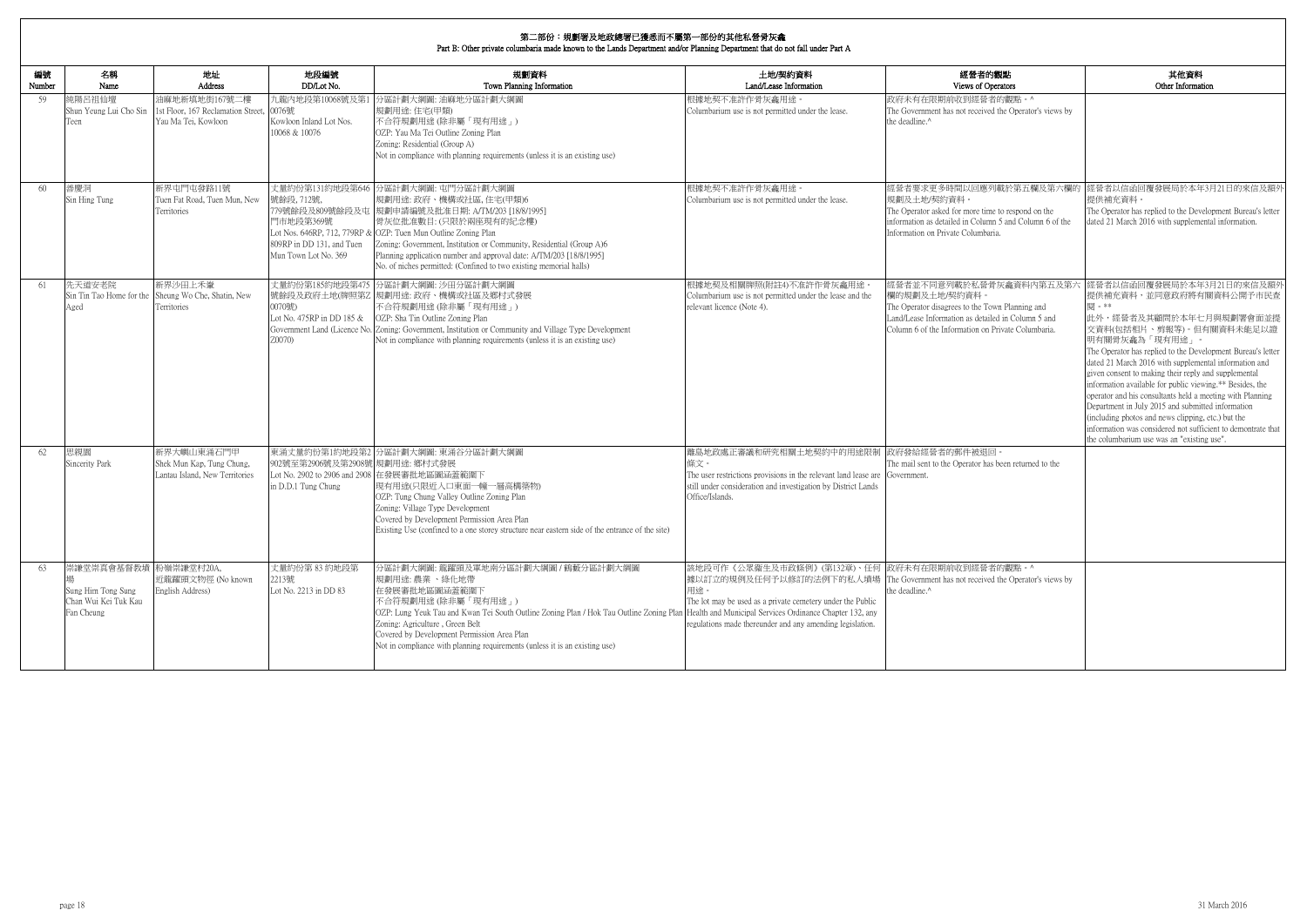| 的觀點                                                            | 其他資料              |
|----------------------------------------------------------------|-------------------|
| <b>perators</b>                                                | Other Information |
| 者的觀點。^<br>ed the Operator's views by                           |                   |
|                                                                |                   |
| 骨灰龕資料內第六欄的土                                                    |                   |
| and/Lease Information as<br>ormation on Private                |                   |
| 龕資料內第五及第六欄的                                                    |                   |
| n Planning and Land/Lease<br>mn 5 and Column 6 of the<br>aria. |                   |
|                                                                |                   |
|                                                                |                   |
| 者的觀點。^<br>ed the Operator's views by                           |                   |
|                                                                |                   |
|                                                                |                   |
| 者的觀點。<br>ed the Operator's views by                            |                   |
|                                                                |                   |
|                                                                |                   |
|                                                                |                   |
|                                                                |                   |
|                                                                |                   |
|                                                                |                   |

| 編號<br>Number | 名稱<br>Name                               | 地址<br>Address                                                      | 地段編號<br>DD/Lot No.                                                                                          | 規劃資料<br>Town Planning Information                                                                                                                                                                                                                                                                                                                                                                                                                                                                                                                                                                                                                                                                                   | 土地/契約資料<br>Land/Lease Information                                                                                                                                                                                                                                                                                                                                    | 經營者的觀點<br>Views of Operators                                                                                                                                                        |
|--------------|------------------------------------------|--------------------------------------------------------------------|-------------------------------------------------------------------------------------------------------------|---------------------------------------------------------------------------------------------------------------------------------------------------------------------------------------------------------------------------------------------------------------------------------------------------------------------------------------------------------------------------------------------------------------------------------------------------------------------------------------------------------------------------------------------------------------------------------------------------------------------------------------------------------------------------------------------------------------------|----------------------------------------------------------------------------------------------------------------------------------------------------------------------------------------------------------------------------------------------------------------------------------------------------------------------------------------------------------------------|-------------------------------------------------------------------------------------------------------------------------------------------------------------------------------------|
| 64           | 天恭堂<br><b>Sky Concourse</b>              | 九龍紅磡溫思勞街15號地下<br>G/F, No. 15 Winslow Street, Hung<br>Hom. Kowloon  | 段及第241號C分段餘段<br>s.A R.P. & 241 s.C R.P.                                                                     | 紅磡內地段第240號A分段餘 分區計劃大綱圖: 紅磡分區計劃大綱圖<br>規劃用途:住宅(甲類)4<br>Hung Hom Inland Lot Nos. 240 不合符規劃用途 (除非屬「現有用途」)<br>OZP: Hung Hom Outline Zoning Plan<br>Zoning: Residential (Group A)4<br>Not in compliance with planning requirements (unless it is an existing use)                                                                                                                                                                                                                                                                                                                                                                                                                                                         | 地政總署迄今未確定有違反批地條款。<br>Lands Department has not hitherto established breach of<br>lease conditions.                                                                                                                                                                                                                                                                    | 政府未有在限期前收到經營者的觀點。^<br>The Government has not received the Operator's views by<br>the deadline.^                                                                                     |
| 65           | 尸羅精舍<br>Sze Lo Temple                    | 新界屯門青山村132<br>132 Tsing Shan Tsuen, Tuen Mun, 號<br>New Territories | Lot No. 1194 in D.D. 131 and<br>M2031                                                                       | 丈量約份第131約地段第119 分區計劃大綱圖: 屯門分區計劃大綱圖<br>4號及政府土地牌照第M2031 規劃用途: 政府、機構或社區<br>不合符規劃用途(除非屬「現有用途」)<br>OZP: Tuen Mun Outline Zoning Plan<br>Government Land Licence No. Zoning: Government, Institution or Community<br>Not in compliance with planning requirements (unless it is an existing use)                                                                                                                                                                                                                                                                                                                                                                                                                          | 根據相關牌照(附註4)不准許作骨灰龕用途<br>Columbarium use is not permitted under the relevant licence 地契約資料。<br>(Note 4).                                                                                                                                                                                                                                                              | 經營者並不同意列載於私營骨灰龕資料內第六欄的土<br>The Operator disagrees to the Land/Lease Information as<br>detailed in Column 6 of the Information on Private<br>Columbaria.                             |
| 66           | 德教保慶愛壇有限公司 九龍觀塘翠屏道<br>Limited<br>(大王爺古廟) | Tak Kow Po Hing Oi Tun Tsui Ping Road, Kwun Tong,<br>Kowloon       | 短期租約第 KX 1348號<br>Short Term Tenancy No. KX<br>1348                                                         | 分區計劃大綱圖:觀塘(南部)分區計劃大綱圖<br>規劃用途: 住宅(甲類)<br>不合符規劃用途(除非屬「現有用途」)<br>OZP: Kwun Tong (South) Outline Zoning Plan<br>Zoning: Residential (Group A)<br>Not in compliance with planning requirements (unless it is an existing use)                                                                                                                                                                                                                                                                                                                                                                                                                                                                                           | 現有共約833個骨灰龕位抵觸短期租約(附註4)有關最<br>多131個骨灰龕位的上限條款。承租人已遞交申請更改 規劃及土地/契約資料。<br>相關短期租約的條款,將現有的骨灰龕位數目規範化<br>The existing 833 niches violate the restriction of maximum<br>131 niches under the short term tenancy. (Note 4)<br>An application for modification of the short term tenancy to<br>regularise the existing number of niches has been applied for<br>by the tenant. | 經營者同意列載於私營骨灰龕資料內第五及第六欄的<br>The Operator agrees to the Town Planning and Land/Lease<br>Information as detailed in Column 5 and Column 6 of the<br>Information on Private Columbaria. |
| 67           | 萬佛寺<br>Ten Thousand Buddhas<br>Monastery | 新界沙田排頭村<br>Pai Tau Village, Sha Tin, New<br>Territories            | 丈量約份第185約地段第323<br>359號及毗鄰政府土地<br>Lot Nos. 323, 324, 358 & 359<br>in DD 185 and adjacent<br>Government land | 分區計劃大綱圖: 沙田分區計劃大綱圖<br>號、第324號、第358號及第 規劃用途: 政府、機構或社區, 鄉村式發展, 綠化地帶<br>不合符規劃用途(除非屬「現有用途」)<br>OZP: Sha Tin Outline Zoning Plan<br>Zoning: Government, Institution or Community, Village Type Development and Green Belt<br>Not in compliance with planning requirements (unless it is an existing use)                                                                                                                                                                                                                                                                                                                                                                                                                 | 根據地契不准許作骨灰龕用途;<br>並有非法佔用毗鄰政府土地作骨灰龕用途。<br>沙田地政處已就有關非法佔用政府土地展開土地管制<br>行動。<br>Columbarium use is not permitted under the lease.<br>Unauthorised occupation of adjacent Government land for<br>columbarium use is also found. District Lands Office/Sha<br>Tin has commenced land control action against the<br>unauthorised occupation of the Government land.          | 政府未有在限期前收到經營者的觀點。^<br>The Government has not received the Operator's views by<br>the deadline.^                                                                                     |
| 68           | 天罡隆義<br>Tin Kwong Lun Yee                | 新界屯門礦山村<br>Kwong Shan Tsuen, Tuen Mun.<br>New Territories          | 4號A至C分段及1744號F分段 規劃用途: 綠化地帶<br>至I分段<br>Lot Nos. 1744 S.A to S.C and<br>1744 S.F to S.I<br>in D.D. 132       | 丈量約份第132約地段第174 分區計劃大綱圖: 屯門分區計劃大綱圖<br>不合符規劃用途(除非屬「現有用途」)<br>規劃申請編號及申請日期: Y/TM/8 [9/5/2012]<br>申請的骨灰位數目:6000<br>城規會在2013年4月19日否決申請<br>規劃申請編號及申請日期: Y/TM/13 [12/8/2013]<br>申請的骨灰位數目: 3000<br>申請人於2014年5月28日撤回該規劃申請。<br>OZP: Tuen Mun Outline Zoning Plan<br>Zoning: Green Belt<br>Not in compliance with planning requirements (unless it is an existing use)<br>Planning application number and date of application: Y/TM/8 [9/5/2012]<br>No. of niches under application: 6 000<br>Planning application rejected on 19/4/2013<br>Planning application number and date of application: Y/TM/13 [12/8/2013]<br>No. of niches under application: 3 000<br>The application was withdrawn by the applicant on 28/5/2014. | 根據地契不准許作骨灰龕用途。<br>Columbarium use is not permitted under the lease.                                                                                                                                                                                                                                                                                                  | 政府未有在限期前收到經營者的觀點。<br>The Government has not received the Operator's views by<br>the deadline.                                                                                       |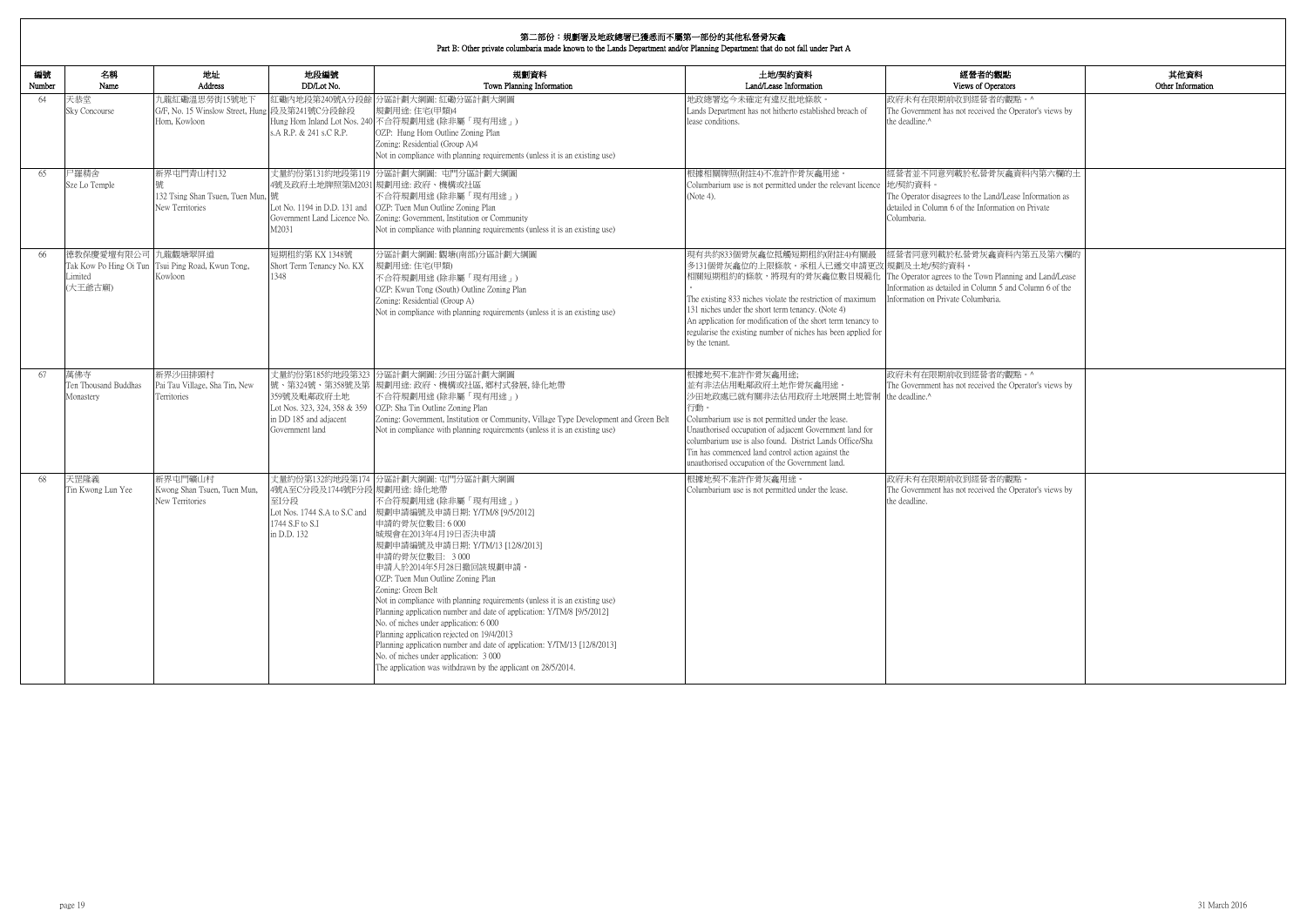| 編號<br>Number | 名稱<br>Name                 | 地址<br>Address                                                                         | 地段編號<br>DD/Lot No.                                                                                             | 規劃資料<br>Town Planning Information                                                                                                                                                                                                                                                                                                  | 土地/契約資料<br>Land/Lease Information                                                                                                                                                                                                                                                                                                                                                                                                | 經營者的觀點                                                                                                                                                                                                  | 其他資料<br>Other Information                                                                                                                                                                                                                                                                                                                                                                                                                                                                                                                                                                                                                                                                                                                                                                                                                                                                                                                                                                          |
|--------------|----------------------------|---------------------------------------------------------------------------------------|----------------------------------------------------------------------------------------------------------------|------------------------------------------------------------------------------------------------------------------------------------------------------------------------------------------------------------------------------------------------------------------------------------------------------------------------------------|----------------------------------------------------------------------------------------------------------------------------------------------------------------------------------------------------------------------------------------------------------------------------------------------------------------------------------------------------------------------------------------------------------------------------------|---------------------------------------------------------------------------------------------------------------------------------------------------------------------------------------------------------|----------------------------------------------------------------------------------------------------------------------------------------------------------------------------------------------------------------------------------------------------------------------------------------------------------------------------------------------------------------------------------------------------------------------------------------------------------------------------------------------------------------------------------------------------------------------------------------------------------------------------------------------------------------------------------------------------------------------------------------------------------------------------------------------------------------------------------------------------------------------------------------------------------------------------------------------------------------------------------------------------|
| 69           | 天德佛社<br>Tin Tak Buddhism   | 新界元朗八鄉<br>Pat Heung, Yuen Long, New<br>Territories                                    | 丈量約份第114約地段第403<br>Lot No. 403 in DD 114                                                                       | 分區計劃大綱圖:八鄉分區計劃大綱圖<br>規劃用途: 露天貯物<br>在發展審批地區圖涵蓋範圍下<br>不合符規劃用途(除非屬「現有用途」)<br>OZP: Pat Heung Outline Zoning Plan<br>Zoning: Open Storage<br>Covered by Development Permission Area Plan<br>Not in compliance with planning requirements (unless it is an existing use)                                                                 | 該地段建有未經批准構築物。<br>Unauthorised structures are found on the lot.                                                                                                                                                                                                                                                                                                                                                                   | Views of Operators<br>政府未有在限期前收到經營者的觀點。<br>The Government has not received the Operator's views by<br>the deadline.                                                                                     | 申請者/經營者於2013年10月15日再次致函發展局,指<br>出有關地點部分(丈量約份第114約地段第403號)建有<br>廟宇並在70年代起用作骨灰龕用途(約3,000至4,000個<br>骨灰龕位),來函亦附有相關圖則以及村民及有關人士<br>的信件作證明。就此,規劃署指出申請人/經營者須提<br>供實質/有力證據(例如土地契約/租約或已批核的土地<br>文件、批核的圖則/建築圖則、單據/合約/報價單、照<br>片/航攝照片或其他有關資料/法律文件等),以證明有<br>關的骨灰龕為「現有用途」,而且自展開以來沒有作<br>出任何重大改動。<br>On 15.10.2013, the applicant/operator has written again to<br>the Development Bureau with plans and letters from the<br>local villagers/concerned party, claiming that there was a<br>temple at portion of the subject site (i.e. Lot 403 in D.D.<br>114) which has been used as a columbarium with 3,000 to<br>4,000 urns/bags since 1970s. Planning Department has<br>responded that the applicant/operator should provide<br>concrete/strong evidence (e.g. lease/tenancy or other<br>approved land documents, approved plans/building plans,<br>receipts/contracts/quotations, photos/aerial photos or other<br>and there is no material change of the columbarium use since<br>it came into existence. |
| 70           | 定慧寺<br>Ting Wai Monastery  | 府土地<br>No. 53 Ma Wo Road.<br>Tai Po, New Territories and<br>adjacent Government land  | 段及毗鄰政府土地<br>Lot Nos. 32RP, 435 & 436RP<br>in DD 24 and adjacent<br>Government land                             | 新界大埔馬窩路53號及毗鄰政 丈量約份第24約地段第32號 分區計劃大綱圖: 大埔分區計劃大綱圖<br>餘段、第435號及第436號餘 規劃用途: 政府、機構或社區<br>不合符規劃用途(除非屬「現有用途」)<br>OZP: Tai Po Outline Zoning Plan<br>Zoning: Government, Institution or Community<br>Not in compliance with planning requirements (unless it is an existing use)                                                         | 根據地契不准許作骨灰龕用途;並有非法佔用毗鄰政 政府未有在限期前收到經營者的觀點。^<br>府土地作骨灰龕用途。大埔地政處已就有關非法佔用 The Government has not received the Operator's views by<br>政府土地展開土地管制行動<br>Columbarium use is not permitted under the lease.<br>Unauthorised occupation of adjacent Government land for<br>columbarium use is also found. District Lands Office/Tai Po<br>has commenced land control action against the unauthorised<br>occupation of the Government land. | the deadline. <sup>^</sup>                                                                                                                                                                              |                                                                                                                                                                                                                                                                                                                                                                                                                                                                                                                                                                                                                                                                                                                                                                                                                                                                                                                                                                                                    |
| 71           | 道福山祠<br>To Fuk Shan Tsz    | 新界沙田上禾輋<br>Sheung Wo Che, Sha Tin, New<br>Territories                                 | 號,第494號,第495號,<br>第511號, 第525號,<br>Lot Nos. 484, 494, 495, 511,<br>525, 540s.A and 540R.P. in DD               | 丈量約份第185約地段第484 分區計劃大綱圖: 沙田分區計劃大綱圖<br> 規劃用途: 鄉村式發展, 休憩用地<br>不合符規劃用途 (除非屬「現有用途」)<br>第540號A分段及第540號餘 OZP: Sha Tin Outline Zoning Plan<br>Zoning: Village Type Development, Open Space<br>Not in compliance with planning requirements (unless it is an existing use)                                                                 | 根據地契不准許作骨灰龕用途。<br>Columbarium use is not permitted under the lease.                                                                                                                                                                                                                                                                                                                                                              | 經營者並不同意列載於私營骨灰龕資料內第五及第六<br>欄的規劃及土地/契約資料。<br>The Operator disagrees to the Town Planning and<br>Land/Lease Information as detailed in Column 5 and<br>Column 6 of the Information on Private Columbaria. |                                                                                                                                                                                                                                                                                                                                                                                                                                                                                                                                                                                                                                                                                                                                                                                                                                                                                                                                                                                                    |
| 72           | 道合園<br>To Hop Yuen         | 新界沙田排頭村190號<br>No. 190, Pai Tau Village,<br>Sha Tin, New Territories                  | 號、第474號及第526號及毗 規劃用途: 鄉村式發展<br>鄰政府土地<br>Lot Nos. 398, 474 and 526 in<br>DD 185 and adjacent<br>Government land | 丈量約份第185約地段第398 分區計劃大綱圖: 沙田分區計劃大綱圖<br>不合符規劃用途(除非屬「現有用途」)<br>OZP: Sha Tin Outline Zoning Plan<br>Zoning: Village Type Development<br>Not in compliance with planning requirements (unless it is an existing use)                                                                                                                    | 少田地政處正審議和研究相關土地契約中的用途限制  政府未有在限期前收到經營者的觀點。^<br>條文。沙田地政處已就有關非法佔用政府土地展開土 The Government has not received the Operator's views by<br>地管制行動<br>The user restrictions provisions in the relevant land lease are<br>still under consideration and investigation by District Lands<br>Office/Shatin. District Lands Office/Sha Tin has<br>commenced land control action against the unauthorised<br>occupation of the Government land.  | the deadline. <sup>^</sup>                                                                                                                                                                              |                                                                                                                                                                                                                                                                                                                                                                                                                                                                                                                                                                                                                                                                                                                                                                                                                                                                                                                                                                                                    |
| 73           | 道榮園<br>To Wing Yuen        | 新界沙田排頭村<br>Pai Tau Village, Sha Tin, New<br>Territories                               | Lot No. 613 in DD 185                                                                                          | 丈量約份第185約地段第613 分區計劃大綱圖: 沙田分區計劃大綱圖<br>規劃用途: 鄉村式發展<br>不合符規劃用途(除非屬「現有用途」)<br>OZP: Sha Tin Outline Zoning Plan<br>Zoning: Village Type Development<br>Not in compliance with planning requirements (unless it is an existing use)                                                                                                     | 根據地契不准許作骨灰龕用途。<br>Columbarium use is not permitted under the lease.                                                                                                                                                                                                                                                                                                                                                              | 地/契約資料。<br>The Operator disagrees to the Land/Lease Information as<br>detailed in Column 6 of the Information on Private<br>Columbaria.                                                                 | 經營者並不同意列載於私營骨灰龕資料內第六欄的土  經營者以信函回覆發展局於本年3月21日的來信及額外<br>提供補充資料,並同意政府將有關資料公開予市民查<br>閣 。**<br>The Operator has replied to the Development Bureau's letter<br>dated 21 March 2016 with supplemental information and<br>given consent to making their reply and supplemental<br>information available for public viewing.**                                                                                                                                                                                                                                                                                                                                                                                                                                                                                                                                                                                                                                                                              |
| 74           | 桃源洞<br>To Yuen Tung Temple | 新界大嶼山梅窩鹿地塘44號及<br>45號<br>Nos. 44-45, Luk Tei Tong, Mui<br>Wo, Lantau, New Territories | 48號                                                                                                            | 梅窩丈量約份第4約地段第6 分區計劃大綱圖: 梅窩邊緣分區計劃大綱圖<br>規劃用途: 鄉村式發展<br>Lot No. 648 in D.D. 4 Mui Wo 在發展審批地區圖涵蓋範圍下<br>不合符規劃用途 (除非屬「現有用途」)<br>OZP: Mui Wo Fringe Outline Zoning Plan<br>Zoning: Village Type Development<br>Covered by Development Permission Area Plan<br>Not in compliance with planning requirements (unless it is an existing use) | 離島地政處正審議和研究相關土地契約中的用途限制 政府未有在限期前收到經營者的觀點。<br>條文。<br>The user restrictions provisions in the relevant land lease are the deadline.<br>still under consideration and investigation by District Lands<br>Office/Islands.                                                                                                                                                                                                            | The Government has not received the Operator's views by                                                                                                                                                 |                                                                                                                                                                                                                                                                                                                                                                                                                                                                                                                                                                                                                                                                                                                                                                                                                                                                                                                                                                                                    |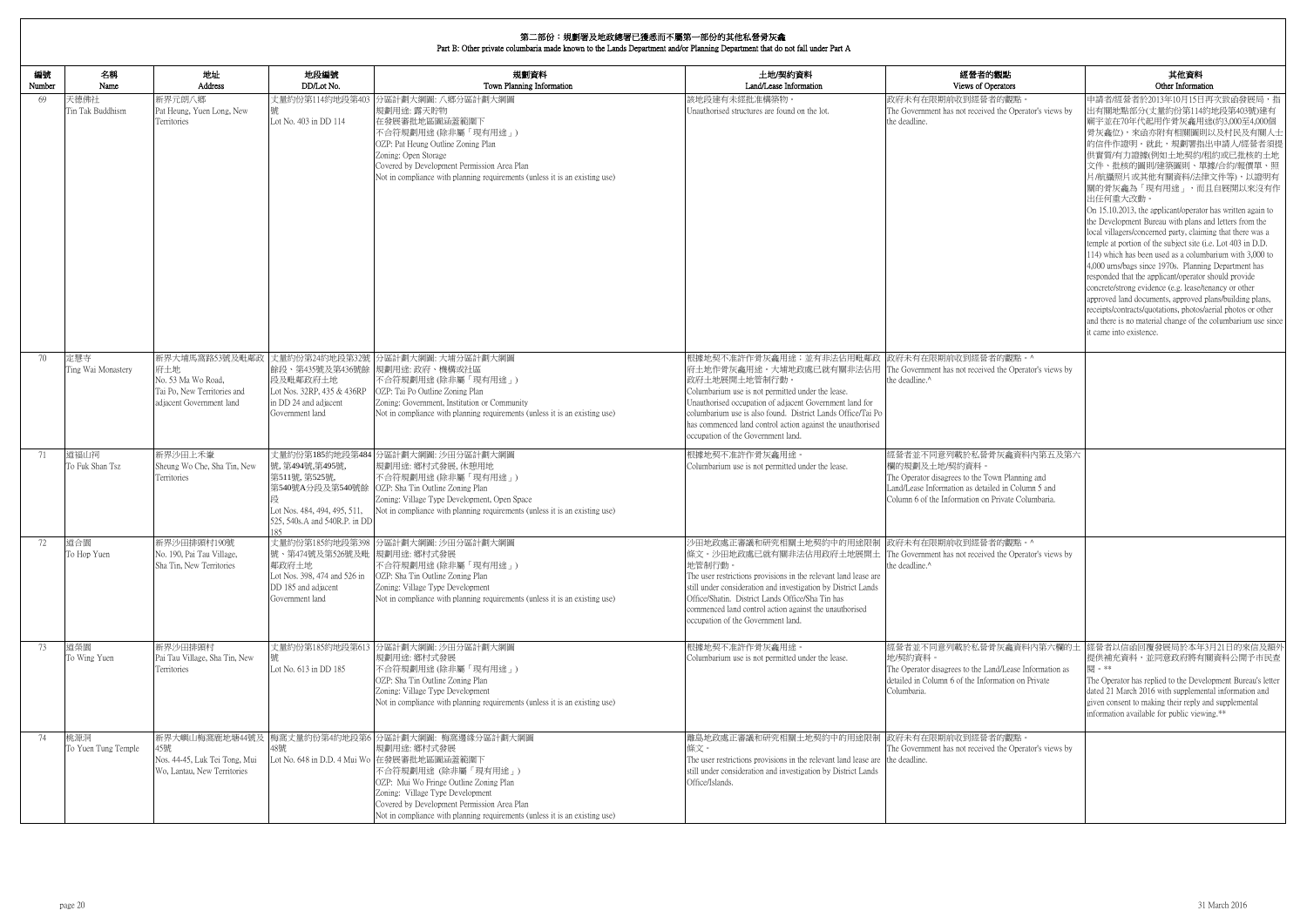| Other Information |
|-------------------|
|                   |
|                   |
|                   |
|                   |
|                   |
|                   |
|                   |
|                   |
|                   |
|                   |
|                   |
|                   |
|                   |
|                   |
|                   |
|                   |

| 編號<br>Number | 名稱<br>Name                                                                 | 地址<br><b>Address</b>                                                                                 | 地段編號<br>DD/Lot No.                                                                                                                                                                    | 規劃資料<br>Town Planning Information                                                                                                                                                                                                                                                                                                                                                                                                                                                                                          | 土地/契約資料<br>Land/Lease Information                                                                                                                                                                                                               | 經營者的觀點<br>Views of Operators                                                                                                                                                                       |
|--------------|----------------------------------------------------------------------------|------------------------------------------------------------------------------------------------------|---------------------------------------------------------------------------------------------------------------------------------------------------------------------------------------|----------------------------------------------------------------------------------------------------------------------------------------------------------------------------------------------------------------------------------------------------------------------------------------------------------------------------------------------------------------------------------------------------------------------------------------------------------------------------------------------------------------------------|-------------------------------------------------------------------------------------------------------------------------------------------------------------------------------------------------------------------------------------------------|----------------------------------------------------------------------------------------------------------------------------------------------------------------------------------------------------|
| 75           | 青山寺<br>Tsing Shan Monastery                                                | 新界屯門青山<br>Castle Peak, Tuen Mun, New<br>Territories                                                  | 418, 440, 484, 564, 565, 604,<br>628, 718, 719 及729號<br>Lot Nos. 417, 418, 440, 484,<br>564, 565, 604, 628, 718, 719 & Zoning: Green Belt<br>729 in DD 131                            | 丈量約份第131約地段第417,分區計劃大綱圖: 屯門分區計劃大綱圖<br>規劃用途: 綠化地帶<br>不合符規劃用途(除非屬「現有用途」)<br>OZP: Tuen Mun Outline Zoning Plan<br>Not in compliance with planning requirements (unless it is an existing use)                                                                                                                                                                                                                                                                                                                                 | 根據地契不准許作骨灰龕用途<br>Columbarium use is not permitted under the lease.                                                                                                                                                                              | 經營者同意列載於私營骨灰龕資料內第五及第六欄的<br>規劃及土地/契約資料。<br>The Operator agrees to the Town Planning and Land/Lease<br>Information as detailed in Column 5 and Column 6 of the<br>Information on Private Columbaria. |
| 76           | 青雲觀<br>(又名青雲觀堂)<br>Tsing Wan Kun<br>(also known as T'ong<br>Tsing Wan Kun) | 新界屯門青山<br>Castle Peak, Tuen Mun, New<br>Territories                                                  | 丈量約份第131約青山地段<br>第1、<br>and Lot Nos. 416 and 559 in<br>D.D. 131                                                                                                                       | 分區計劃大綱圖: 屯門分區計劃大綱圖<br>規劃用途: 綠化地帶<br>2及3號及地段第416及559號 不合符規劃用途 (除非屬「現有用途」)<br>Tsing Shan Lot Nos. 1, 2 and 3  規劃申請編號及申請日期: A/TM/405 [20/9/2010]<br>骨灰位申請數目: 4884<br>申請人於2015年3月17日撤回該規劃申請。<br>OZP: Tuen Mun Outline Zoning Plan<br>Zoning: Green Belt<br>Not in compliance with planning requirements (unless it is an existing use)<br>Planning application number and date of application: A/TM/405 [20/9/2010]<br>No. of niches under application: 4 884<br>Planning application withdrawn by the applicant on 17/3/2015. | 根據地契不准許作骨灰龕用途。<br>Columbarium use is not permitted under the lease.                                                                                                                                                                             | 政府未有在限期前收到經營者的觀點。^<br>The Government has not received the Operator's views by<br>the deadline. <sup>^</sup>                                                                                        |
| 77           | 紫竹林觀音堂<br>Tong                                                             | 新界元朗十八鄉南坑村<br>Tsu Chuk Lam Koon Yam Nam Hung Tsuen, Shap Pat<br>Heung.<br>Yuen Long, New Territories | 號A分段第2小分段<br>Lot No. 736 S.A ss.2 in DD<br>118                                                                                                                                        | 丈量約份第118約地段第736 分區計劃大綱圖: 大棠分區計劃大綱圖<br>規劃用途:農業<br>在發展審批地區圖涵蓋範圍下<br>現有用途(只限於與有關廟宇相連的一個廳堂)。<br>OZP: Tai Tong Outline Zoning Plan<br>Zoning: Agriculture<br>Covered by Development Permission Area Plan<br>Existing use (Confined to the hall adjoining the subject temple)                                                                                                                                                                                                                                                    | 該地段建有未經批准構築物<br>Unauthorised structures are found on the lot.                                                                                                                                                                                   | 政府發給經營者的郵件被退回。<br>The mail sent to the Operator has been returned to the<br>Government                                                                                                             |
| 78           | 東涌念園<br>Tung Chung Nim Yuen                                                | 新界大嶼山東涌石榴埔<br>Tung Chung Shek Lau Po, Lantau<br>Island, New Territories                              | 前東涌丈量約份第1約地段<br>第2754號、第2755號、第275 規劃用途: 鄉村式發展<br>6號、第2757號、第2758號<br>、第2760號及第2761號<br>The former Lot Nos. 2754,<br>2755, 2756, 2757, 2758, 2760<br>and 2761 in D.D. 1 Tung<br>Chung | 分區計劃大綱圖: 東涌谷分區計劃大綱圖<br>在發展審批地區圖涵蓋範圍下<br> 現有用途(只限於六幢三層高的構築物及一幢兩層高的構築物)<br>OZP: Tung Chung Valley Outline Zoning Plan<br>Zoning: Village Type Development<br>Covered by Development Permission Area Plan<br>Existing Use (Confined to six 3-storey and one 2-storey structures)                                                                                                                                                                                                                                              | 前業權人已向政府展開法律程序。<br>The former lots' owner has commenced legal proceedings<br>against the Government                                                                                                                                             | 由於政府已收回相關地段,我們沒有尋求經營者的觀<br>As the Government has re-entered the lots concerned, we<br>have not sought views from the operator.                                                                     |
| 79           | 東覺禪林<br>Tung Kwok Shim Lam                                                 | 新界荃灣老圍三疊潭<br>Sam Dip Tam, Lo Wai, Tsuen<br>Wan, New Territories                                      | 號A分段,<br>第610號餘段及第1188號<br>1188 in D.D. 453                                                                                                                                           | 丈量約份第453約地段第610 分區計劃大綱圖: 荃灣分區計劃大綱圖<br>規劃用途: 政府、機構或社區(8)<br>不合符規劃用途 (除非屬「現有用途」)<br>Lot Nos. 610 s.A, 610 R.P. & OZP: Tsuen Wan Outline Zoning Plan<br>Zoning: Government, Institution or Community(8)<br>Not in compliance with planning requirements (unless it is an existing use)                                                                                                                                                                                                                                        | 荃灣葵青地政處正審議和研究相關土地契約中的用途  政府未有在限期前收到經營者的觀點。<br>限制條文。<br>The user restrictions provisions in the relevant land lease are the deadline.<br>still under consideration and investigation by District Lands<br>Office/Tsuen Wan & Kwai Tsing.         | The Government has not received the Operator's views by                                                                                                                                            |
| 80           | 東林念佛堂                                                                      | 新界荃灣芙蓉山<br>Tung Lum Nien Fah Tong Fu Yung Shan, Tsuen Wan, New<br>Territories                        | 3號餘段<br>Lot No. 1233RP in DD 453                                                                                                                                                      | 丈量約份第453約地段第123 分區計劃大綱圖: 荃灣分區計劃大綱圖<br>規劃用途: 政府、機構或社區(6)<br>不合符規劃用途(除非屬「現有用途」)<br>OZP: Tsuen Wan Outline Zoning Plan<br>Zoning: Government, Institution or Community(6)<br>Not in compliance with planning requirements (unless it is an existing use)                                                                                                                                                                                                                                                                      | 根據地契不准許作骨灰龕用途。<br>Columbarium use is not permitted under the lease.                                                                                                                                                                             | 政府未有在限期前收到經營者的觀點。^<br>The Government has not received the Operator's views by<br>the deadline. <sup>^</sup>                                                                                        |
| 81           | 東普陀講寺<br>Tung Po Tor Monastery                                             | 新界荃灣老圍<br>Lo Wai, Tsuen Wan, New<br>Territories                                                      | 0號餘段<br>Lot No. 1240RP in DD 451                                                                                                                                                      | 丈量約份第451約地段第124 分區計劃大綱圖: 荃灣分區計劃大綱圖<br>規劃用途: 鄉村式發展<br>不合符規劃用途 (除非屬「現有用途」)<br>OZP: Tsuen Wan Outline Zoning Plan<br>Zoning: Village Type Development<br>Not in compliance with planning requirements (unless it is an existing use)                                                                                                                                                                                                                                                                                          | 根據地契不准許作骨灰龕用途<br>Columbarium use is not permitted under the lease.                                                                                                                                                                              | 政府未有在限期前收到經營者的觀點。^<br>The Government has not received the Operator's views by<br>the deadline.^                                                                                                    |
| 82           | 通善壇安老院<br>Tung Sin Tan Home for<br>the Aged                                | 新界西貢大涌口<br>Tai Chung Hau, Sai Kung, New<br>Territories                                               | 丈量約份第217約地段第111<br>9號<br>Lot No. 1119 in DD 217                                                                                                                                       | 分區計劃大綱圖: 北港及沙角尾分區計劃大綱圖<br>規劃用途:政府、機構或社區<br>在發展審批地區圖涵蓋範圍下<br> 現有用途(只限於有關建築物的地下下層)<br>OZP: Pak Kong and Sha Kok Mei Outline Zoning Plan<br>Zoning: Government, Institution or Community<br>Covered by Development Permission Area Plan<br>Existing use (Confined to the lower ground floor of the subject building)                                                                                                                                                                                                          | 根據地契不准許作骨灰龕用途;<br>業權人已遞交短期豁免書的申請將現時骨灰龕的用途  欄的規劃及土地/契約資料。<br>規範化。<br>Columbarium use is not permitted under the lease; an<br>application for a temporary waiver to regularise the existing<br>columbarium use has been applied for by the owner. | 經營者並不同意列載於私營骨灰龕資料內第五及第六<br>The Operator disagrees to the Town Planning and<br>Land/Lease Information as detailed in Column 5 and<br>Column 6 of the Information on Private Columbaria.             |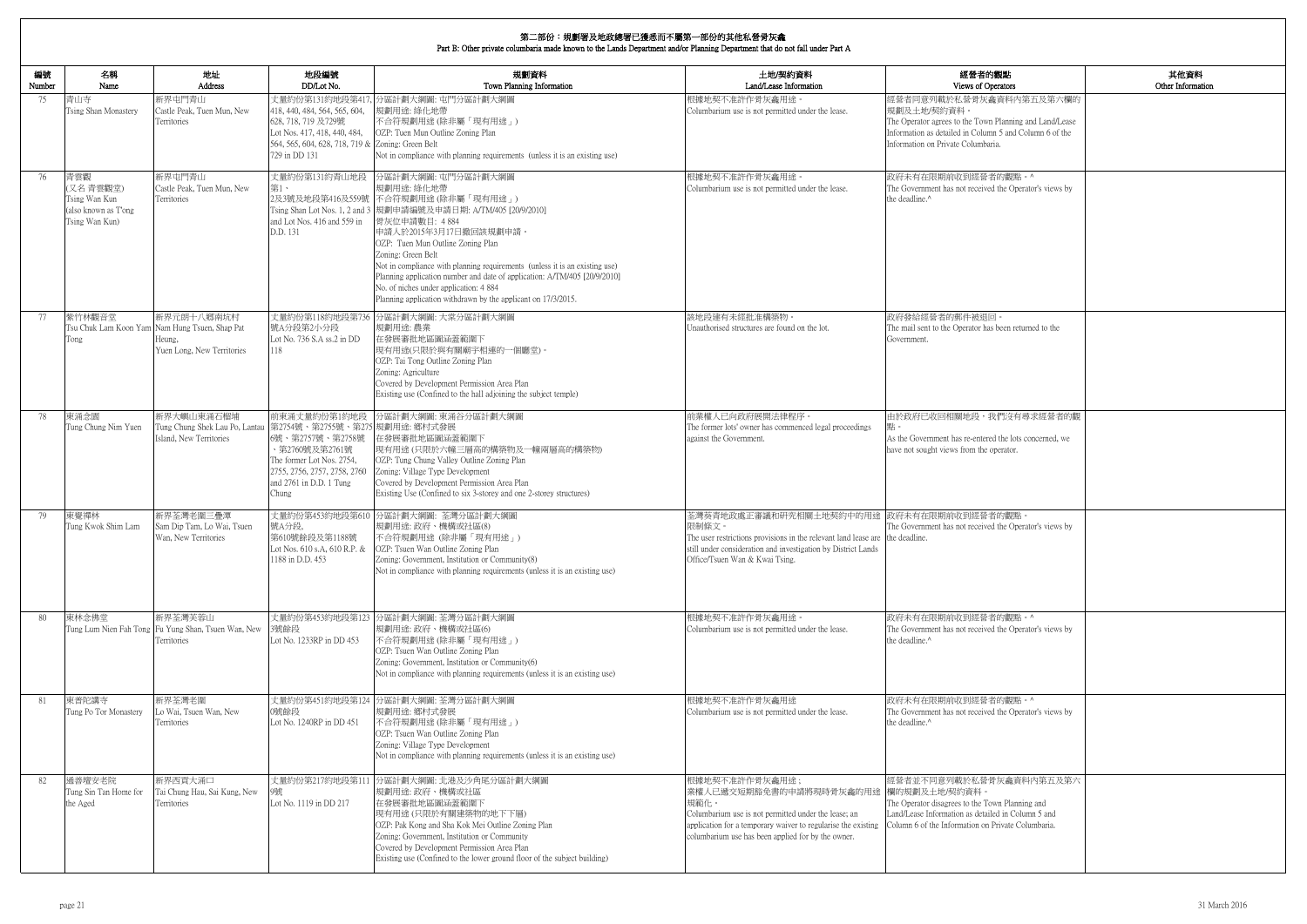| 的觀點                                         | 其他資料                                                                                                                 |
|---------------------------------------------|----------------------------------------------------------------------------------------------------------------------|
| )perators<br>者的觀點。^                         | Other Information                                                                                                    |
| ed the Operator's views by                  |                                                                                                                      |
|                                             |                                                                                                                      |
|                                             |                                                                                                                      |
|                                             |                                                                                                                      |
| 者的觀點。                                       |                                                                                                                      |
| ed the Operator's views by                  |                                                                                                                      |
|                                             |                                                                                                                      |
|                                             |                                                                                                                      |
|                                             |                                                                                                                      |
|                                             |                                                                                                                      |
| 骨灰龕資料内第五及第六                                 | 經營者以信函回覆發展局於本年3月21日的來信及額外                                                                                            |
|                                             | 提供補充資料,並同意政府將有關資料公開予市民查                                                                                              |
| own Planning and                            | 閱。**                                                                                                                 |
| iled in Column 5 and<br>Private Columbaria. | The Operator has replied to the Development Bureau's letter<br>dated 21 March 2016 with supplemental information and |
|                                             | given consent to making their reply and supplemental                                                                 |
|                                             | information available for public viewing.**                                                                          |
|                                             |                                                                                                                      |
|                                             |                                                                                                                      |
|                                             |                                                                                                                      |
|                                             |                                                                                                                      |
|                                             |                                                                                                                      |
|                                             |                                                                                                                      |
|                                             |                                                                                                                      |
|                                             |                                                                                                                      |
| 者的觀點。^                                      |                                                                                                                      |
| ed the Operator's views by                  |                                                                                                                      |
|                                             |                                                                                                                      |
|                                             |                                                                                                                      |
|                                             |                                                                                                                      |
|                                             |                                                                                                                      |
|                                             |                                                                                                                      |
|                                             |                                                                                                                      |
|                                             |                                                                                                                      |
|                                             |                                                                                                                      |
|                                             |                                                                                                                      |
|                                             |                                                                                                                      |
|                                             |                                                                                                                      |
|                                             |                                                                                                                      |
| 者的觀點。^                                      |                                                                                                                      |
| ed the Operator's views by                  |                                                                                                                      |
|                                             |                                                                                                                      |
|                                             |                                                                                                                      |
|                                             |                                                                                                                      |

| 編號<br>Number | 名稱<br>Name                  | 地址<br>Address                                                                                                     | 地段編號<br>DD/Lot No.                                                                        | 規劃資料<br>Town Planning Information                                                                                                                                                                                                                                                                                                                                                                                                                                                                                                                                                                                                                                                                                                                                                                                | 土地/契約資料<br>Land/Lease Information                                                                                                                                                                                                                                                                                                                                                                                                                                                                              | 經營者的觀點<br>Views of Operators                                                                                             |
|--------------|-----------------------------|-------------------------------------------------------------------------------------------------------------------|-------------------------------------------------------------------------------------------|------------------------------------------------------------------------------------------------------------------------------------------------------------------------------------------------------------------------------------------------------------------------------------------------------------------------------------------------------------------------------------------------------------------------------------------------------------------------------------------------------------------------------------------------------------------------------------------------------------------------------------------------------------------------------------------------------------------------------------------------------------------------------------------------------------------|----------------------------------------------------------------------------------------------------------------------------------------------------------------------------------------------------------------------------------------------------------------------------------------------------------------------------------------------------------------------------------------------------------------------------------------------------------------------------------------------------------------|--------------------------------------------------------------------------------------------------------------------------|
| 83           | 臻誠道堂<br>Ultima              | 九龍紅磡漆咸道北220號及224<br>號榮豐大樓地下<br>G/F, Wing Fung Building Nos.<br>220 & 224 Chatham Road North,<br>Hung Hom, Kowloon | 紅磡内地段第530號<br>Hung Hom Inland Lot No. 530 規劃用途: 住宅(甲類)4                                   | 分區計劃大綱圖:紅磡分區計劃大綱圖<br>不合符規劃用途(除非屬「現有用途」)<br>OZP: Hung Hom Outline Zoning Plan<br>Zoning: "Residential (Group A)4"<br>Not in compliance with planning requirements (unless it is an existing use)                                                                                                                                                                                                                                                                                                                                                                                                                                                                                                                                                                                                                  | 地政總署迄今未確定有違反批地條款<br>Lands Department has not hitherto established breach of<br>lease conditions.                                                                                                                                                                                                                                                                                                                                                                                                               | 政府未有在限期前收到經營者的觀點。^<br>The Government has not received the Operator's views by<br>the deadline.^                          |
| 84           | 佛教華嚴閣<br>Wah Yim Kwok       | 九龍鯉魚門海傍道西八十二號 政府土地上的登記寮屋(附<br>No.82, Hoi Pong Road West, Lei<br>Yue Mun, Kowloon                                  | 註5)<br>A surveyed structure on<br>Government land(Note 5)                                 | 分區計劃大綱圖: 茶果嶺、油塘、鯉魚門分區計劃大綱圖<br>規劃用途: 鄉村式發展<br>不合符規劃用途(除非屬「現有用途」)<br>OZP: Cha Kwo Ling, Yau Tong, Lei Yue Mun Outline Zoning Plan<br>Zoning: Village Type Development<br>Not in compliance with planning requirements (unless it is an existing use)                                                                                                                                                                                                                                                                                                                                                                                                                                                                                                                                                               | 政府土地上建有未經批准構築物作骨灰龕用途。<br>Unauthorised structure for columbarium use is found on the<br>Government Land.                                                                                                                                                                                                                                                                                                                                                                                                        | 政府未有在限期前收到經營者的觀點。<br>The Government has not received the Operator's views by<br>the deadline.                            |
| 85           | 雲浮仙觀<br>Wan Fau Sin Koon    | 新界元朗流浮山深灣路<br>Deep Bay Road, Lau Fau Shan,<br>Yuen Long, New Territories                                          | 7至1859號及短期租約1345<br>Lot Nos. 1857 to 1859 in DD<br>129 and Short Term Tenancy<br>No. 1345 | 丈量約份第129約地段第185 分區計劃大綱圖: 流浮山及尖鼻咀分區計劃大綱圖<br>規劃用途: 政府、機構或社區<br>在發展審批地區圖涵蓋範圍下<br>規劃申請編號及批准日期:<br>A/YL-LFS/54 [3/8/2001]<br>A/YL-LFS/77 [21/12/2001]<br>Z/YL-LFS/P003 [12/4/1996]<br>骨灰位批准數目: 2000<br>上述規劃申請外,另有2 998龕位獲確認為「現有用途」。<br>OZP: Lau Fau Shan and Tsim Bei Tsui Outline Zoning Plan<br>Zoning: Government, Institution or Community<br>Covered by Development Permission Area Plan<br>Planning application number and approval date:<br>A/YL-LFS/54 [3/8/2001]<br>A/YL-LFS/77 [21/12/2001]<br>Z/YL-LFS/P003 [12/4/1996]<br>No. of niches permitted: 2000<br>Other than the above planning applications, there are 2 998 niches recognised as "Existing<br>Use".                                                                                                                                            | 現有的骨灰龕位抵觸短期豁免書及短期租約(附註4)有  經營者並不同意列載於私營骨灰龕資料內第五及第六<br>關不多於2998個骨灰龕位的條款。業權人已遞交申請<br>更改相關短期豁免書及短期租約的條款,將現有的骨 The Operator disagrees to the Town Planning and<br>灰龕位數目規範化。<br>The existing number of niches violates the restriction of<br>maximum number of 2 998 niches under the Short Term<br>Waiver and Short Term Tenancy (Note 4). An application<br>for modification of the Short Term Waiver and Short Term<br>Tenancy to regularise the existing number of niches has been<br>applied for by the owner. | 欄的規劃及土地/契約資料<br>Land/Lease Information as detailed in Column 5 and<br>Column 6 of the Information on Private Columbaria. |
| 86           | 西方寺<br>Western Monastery    | 新界荃灣老圍三疊潭<br>Sam Dip Tam, Lo Wai, Tsuen<br>Wan, New Territories                                                   | 丈量約份第453約地段第660<br>號、第1253號及第1499號<br>DD 453                                              | 分區計劃大綱圖: 荃灣分區計劃大綱圖<br>規劃用途: 政府、機構或社區(4)<br>Lot Nos. 660, 1253 & 1499 in 不合符規劃用途 (除非屬「現有用途」)<br>規劃申請編號及申請日期: Y/TW/4 [5/5/2011]<br>骨灰位申請數目: 17,000<br>申請人於15/3/2013撤回該規劃申請<br>規劃申請編號及申請日期: Y/TW/7 [10/1/2014]<br>骨灰位申請數目: 8,000<br>申請人於21/7/2014撤回該規劃申請<br>OZP: Tsuen Wan Outline Zoning Plan<br>Zoning: Government, Institution or Community (4)<br>Not in compliance with planning requirements (unless it is an existing use)<br>The planning application number and date of application: Y/TW/4 [5/5/2011]<br>No. of niches under application: 17,000<br>Planning application withdrawn by the applicant on 15/3/2013<br>The planning application number and date of application: Y/TW/7 [10/1/2014]<br>No. of niches under application: 8,000<br>Planning application withdrawn by the applicant on 21/7/2014 | 根據地契不准許作骨灰龕用途;<br>業權人已遞交土地交換的申請將現時骨灰龕的用途規<br>範化。<br>Columbarium use is not permitted under the lease; an<br>application for a land exchange to regularise the existing<br>columbarium use has been applied for by the owner.                                                                                                                                                                                                                                                                                   | 政府未有在限期前收到經營者的觀點。^<br>The Government has not received the Operator's views by<br>the deadline.^                          |
| 87           | 永利石廠<br>Wing Lee Stone Fty. | 九龍紅磡温思勞街11A號地下<br>G/F, No. 11A Winslow Street,<br>Hung Hom, Kowloon                                               | 紅磡內地段第241號餘段<br>Hung Hom Inland Lot No. 241 規劃用途: 住宅(甲類)4<br>R.P.                         | 分區計劃大綱圖:紅磡分區計劃大綱圖<br>不合符規劃用途 (除非屬「現有用途 」)<br>OZP: Hung Hom Outline Zoning Plan<br>Zoning: Residential (Group A)4<br>Not in compliance with planning requirements (unless it is an existing use)                                                                                                                                                                                                                                                                                                                                                                                                                                                                                                                                                                                                                  | 地政總署迄今未確定有違反批地條款。<br>Lands Department has not hitherto established breach of<br>lease conditions.                                                                                                                                                                                                                                                                                                                                                                                                              | 政府未有在限期前收到經營者的觀點。^<br>The Government has not received the Operator's views by<br>the deadline.^                          |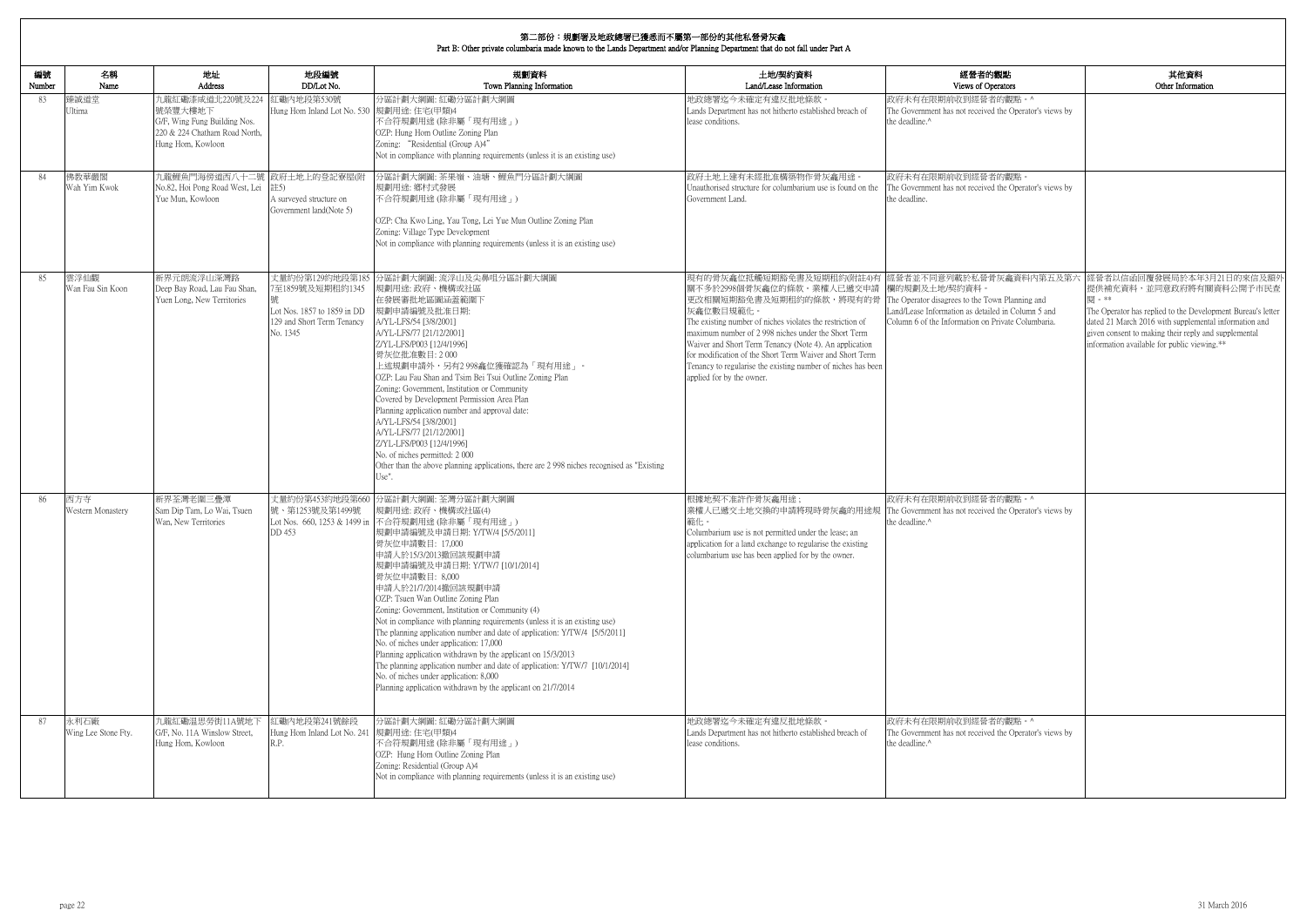# **第二部<del>公・坦劃軍及地政總</del>軍已獲采而不屬第二部公的甘**始社會<del>是加拿</del>

|              | 弟__ 部份:規劃者及地政總者已獲态而个屬弟一部份的具他私営党火龕 <br>Part B: Other private columbaria made known to the Lands Department and/or Planning Department that do not fall under Part A |                                                                                        |                                                                                                                                                                                                                                                                                                                        |                                                                                                                                                                                                                                                                                                                                                                                                                                                                                                                                                                                                                                                                                                                                                                                                                                                                                                           |                                                                                                                                                                                                   |                                                                                                                         |                           |  |  |  |
|--------------|--------------------------------------------------------------------------------------------------------------------------------------------------------------------|----------------------------------------------------------------------------------------|------------------------------------------------------------------------------------------------------------------------------------------------------------------------------------------------------------------------------------------------------------------------------------------------------------------------|-----------------------------------------------------------------------------------------------------------------------------------------------------------------------------------------------------------------------------------------------------------------------------------------------------------------------------------------------------------------------------------------------------------------------------------------------------------------------------------------------------------------------------------------------------------------------------------------------------------------------------------------------------------------------------------------------------------------------------------------------------------------------------------------------------------------------------------------------------------------------------------------------------------|---------------------------------------------------------------------------------------------------------------------------------------------------------------------------------------------------|-------------------------------------------------------------------------------------------------------------------------|---------------------------|--|--|--|
| 編號<br>Number | 名稱<br>Name                                                                                                                                                         | 地址<br>Address                                                                          | 地段編號<br>DD/Lot No.                                                                                                                                                                                                                                                                                                     | 規劃資料<br>Town Planning Information                                                                                                                                                                                                                                                                                                                                                                                                                                                                                                                                                                                                                                                                                                                                                                                                                                                                         | 土地/契約資料<br>Land/Lease Information                                                                                                                                                                 | 經營者的觀點<br>Views of Operators                                                                                            | 其他資料<br>Other Information |  |  |  |
| 88           | 永盛園<br>Wing Shing Yuen                                                                                                                                             | 荃灣老圍三疊潭<br>Sam Tip Tam, Lo Wai, Tsuen<br>Wan                                           | 號餘段(部份)、第614號及第 規劃用途: 綠化地帶<br>1229號<br>Lot Nos. 613RP(Part), 614 &<br>1229 in DD 453                                                                                                                                                                                                                                   | 丈量約份第453約地段第613 分區計劃大綱圖: 荃灣分區計劃大綱圖<br>規劃申請編號及申請日期: Y/TW/2 [15/10/2010]<br>骨灰位申請數目: 8 850<br>申請人於25/9/2012撤回該規劃申請<br>規劃申請編號及申請日期: Y/TW/6 [24/9/2012]<br>骨灰位申請數目: 8 850<br>申請人於21/3/2014撤回該規劃申請<br>規劃申請編號及申請日期: Y/TW/8 [21/3/2014]<br>骨灰位申請數目: 6 000<br>申請人於2/12/2015撤回該規劃申請<br>OZP: Tsuen Wan Outline Zoning Plan<br>Zoning: Green Belt<br>Planning application number and date of application: Y/TW/2 [15/10/2010]<br>No. of niches under application: 8 850<br>The applicantion was withdrawn by the applicant on 25/9/2012.<br>Planning application number and date of application: Y/TW/6 [24/9/2012]<br>No. of niches under application: 8 850<br>The applicantion was withdrawn by the applicant on 21/3/2014.<br>Planning application number and date of application: Y/TW/8 [21/3/2014]<br>No. of niches under application: 6 000<br>The applicantion was withdrawn by the applicant on 2/12/2015. | 根據地契不准許作骨灰龕用途。<br>Columbarium use is not permitted under the lease.                                                                                                                               | 政府未有在限期前收到經營者的觀點。^<br>The Government has not received the Operator's views by<br>the deadline.^                         |                           |  |  |  |
| -89          | 雲泉仙館<br>Wun Chuen Sin Kwoon                                                                                                                                        | 新界粉嶺打鼓嶺坪輋<br>Ping Che, Ta Kwu Ling,<br>Fanling, New Territories                        | 丈量約份第77約地段第1627<br>號、第5號、第6號、第8<br>號 A分段、第8號餘段、<br>第10號、第11號<br>A分段、第11號 B分段、<br>第15號、第16號<br>B分段 餘段 及 第17號,<br>丈量約份第79約地段第6號<br>・第7號 及 第11<br>1317號<br>Lot Nos. 1627, 5, 6, 8 s.A, 8<br>RP, 10, 11 s.A, 11 s.B, 15, 16<br>s.B. s.s.1, 16 s.B. RP & 17 in<br>DD77, Lot Nos. 6, 7 & 11 in<br>DD 79 & Lot No. 1317 in DD | 分區計劃大綱圖: 坪輋及打鼓嶺分區計劃大綱圖<br>規劃用途: 政府、機構或社區(1)<br>在發展審批地區圖涵蓋範圍下<br>規劃申請編號及批准日期: A/NE-TKL/331[28/1/2011]<br>骨灰位批准數目: 12 848 (分區計劃大綱圖經常准許的6 776<br>個骨灰位以及已核准規劃申請的6072個骨灰位)<br>B分段第一小分段、第16號 OZP: Ping Che and Ta Kwu Ling Outline Zoning Plan<br>Zoning: Government, Institution or Community (1)<br>Covered by Development Permission Area Plan<br>Planning application number and approval date: A/NE-TKL/331 [28/1/2011]<br>號及丈量約份第82約地段第 No. of niches permitted: 12 848 (6 776 niches always permitted under Outline Zoning Plan and<br>6 072 niches approved under application)                                                                                                                                                                                                                                                                                                                          | 根據地契不准許作骨灰龕用途;<br>範化。<br>Columbarium use is not permitted under the lease; an<br>application for a land exchange to regularise the existing<br>columbarium use has been applied for by the owner. | 政府未有在限期前收到經營者的觀點。^<br>業權人已遞交土地交換的申請將現時骨灰龕的用途規 The Government has not received the Operator's views by<br>the deadline.^ |                           |  |  |  |
| 90           | 恩臨殯儀顧問公司<br>Yam Lam Funeral<br>Company                                                                                                                             | 九龍紅磡温思勞街7A號1樓B室 紅磡內地段第274號<br>Unit B, 1/F, No. 7A Winslow<br>Street, Hung Hom, Kowloon | Hung Hom Inland Lot No. 274 規劃用途: 住宅(甲類)4                                                                                                                                                                                                                                                                              | 分區計劃大綱圖: 紅磡分區計劃大綱圖<br>不合符規劃用途 (除非屬「現有用途」)<br>OZP: Hung Hom Outline Zoning Plan<br>Zoning: Residential (Group A)4<br>Not in compliance with planning requirements (unless it is an existing use)                                                                                                                                                                                                                                                                                                                                                                                                                                                                                                                                                                                                                                                                                                           | 根據地契可准許作骨灰龕用途。<br>Columbarium use may be permitted under the lease.                                                                                                                               | 政府未有在限期前收到經營者的觀點。^<br>The Government has not received the Operator's views by<br>the deadline.^                         |                           |  |  |  |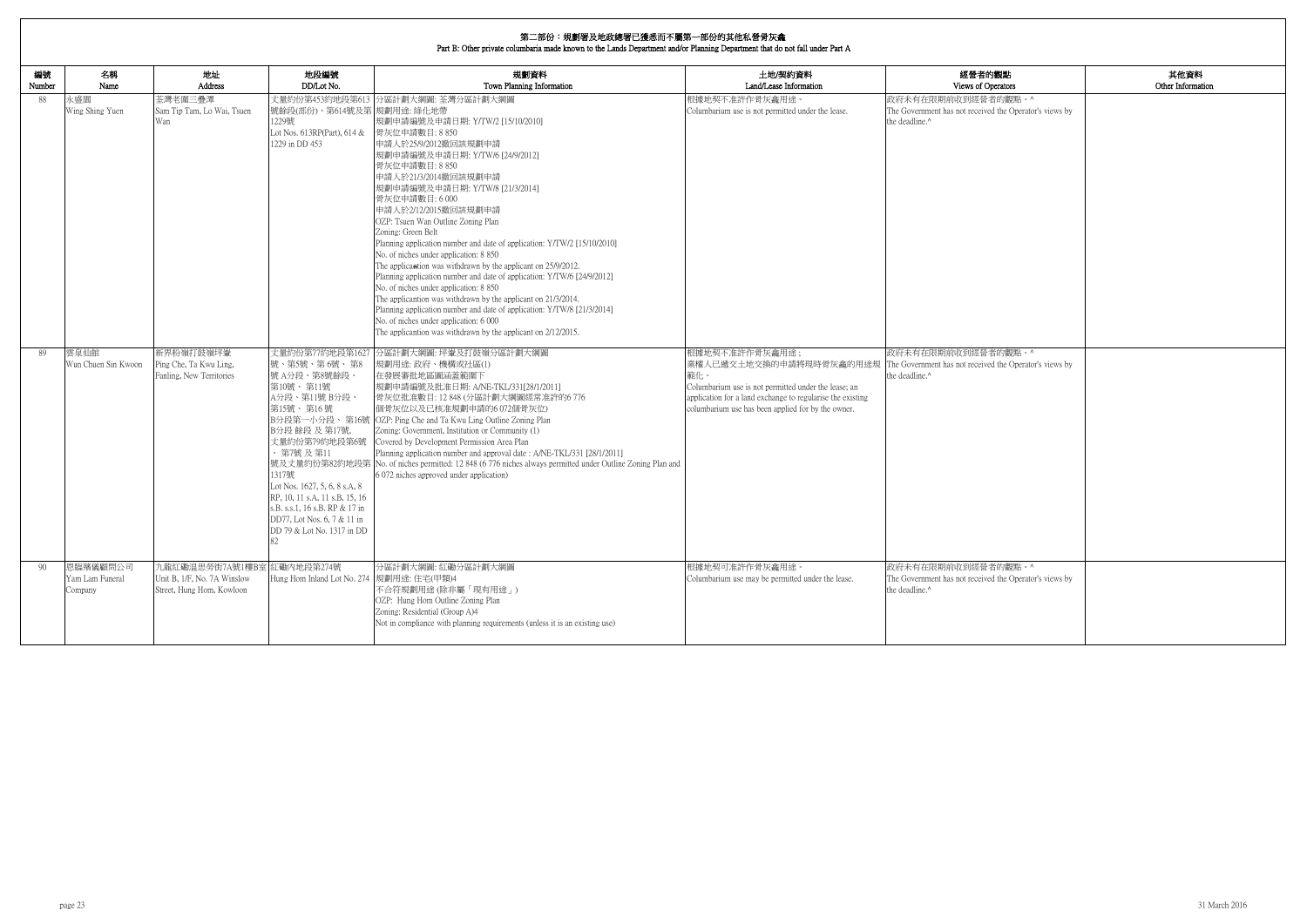| 編號<br>Number | 名稱<br>Name                       | 地址<br>Address                                                                                                | 地段編號<br>DD/Lot No.                                                                    | 規劃資料<br>Town Planning Information                                                                                                                                                                                                                                                                                                                                                                                                                                                                                                                                                                                                                                                                                                                                                                                                                                                                                                                                                                                                                                                                                                                                                                                                                                                                                                                                                                                       | 土地/契約資料<br>Land/Lease Information                                                                 | 經營者的觀點<br>Views of Operators                                                                                                                                      |
|--------------|----------------------------------|--------------------------------------------------------------------------------------------------------------|---------------------------------------------------------------------------------------|-------------------------------------------------------------------------------------------------------------------------------------------------------------------------------------------------------------------------------------------------------------------------------------------------------------------------------------------------------------------------------------------------------------------------------------------------------------------------------------------------------------------------------------------------------------------------------------------------------------------------------------------------------------------------------------------------------------------------------------------------------------------------------------------------------------------------------------------------------------------------------------------------------------------------------------------------------------------------------------------------------------------------------------------------------------------------------------------------------------------------------------------------------------------------------------------------------------------------------------------------------------------------------------------------------------------------------------------------------------------------------------------------------------------------|---------------------------------------------------------------------------------------------------|-------------------------------------------------------------------------------------------------------------------------------------------------------------------|
| 91           | 仁孝宗祠<br>Yan Hau Chung Tze        | 新界沙田火炭禾寮坑路禾寮坑<br>村7-10號<br>7-10 Wo Liu Hang Village, Wo<br>Liu Hang Road, Fo Tan, Shatin,<br>New Territories | 丈量約份第176約地段第35<br>號、第36號、第38A號、第6 規劃用途: 鄉村式發展<br>24號、第676號及第699號<br>and 699 in DD 176 | 分區計劃大綱圖: 沙田分區計劃大綱圖<br>不合符規劃用途 (除非屬「現有用途」)<br>Lot Nos. 35, 36, 38A, 624, 676  規劃申請編號及申請日期: Y/ST/12 [29/4/2011]<br>申請的骨灰位數目: 8 000<br>申請人於2012年1月16日撤銷規劃申請<br>規劃申請編號及申請日期: Y/ST/22 [21/12/2012]<br>申請的骨灰位數目:8000<br>申請人於2013年7月29日撤回規劃申請<br>規劃申請編號及申請日期: Y/ST/25 [6/3/2014]<br>申請的骨灰位數目:8000<br>申請人於2014年5月20日撤回規劃申請<br>規劃申請編號及申請日期: Y/ST/30 [6/3/2015]<br>申請的骨灰位數目: 8 828<br>申請人於2015年6月4日撤回規劃申請<br>OZP: Sha Tin Outline Zoning Plan<br>Zoning: Village Type Development<br>Not in compliance with planning requirements (unless it is an existing use)<br>Planning application number and date of application: Y/ST/12 [29/4/2011]<br>No. of niches under application: 8 000<br>Planning application withdrawn by the applicant on 16.1.2012.<br>Planning application number and date of application: Y/ST/22 [21/12/2012]<br>No. of niches under application: 8 000<br>Planning application withdrawn by the applicant on 29/7/2013<br>Planning application number and date of application: Y/ST/25 [6/3/2014]<br>No. of niches under application: 8 000<br>Planning application withdrawn by the applicant on 20/5/2014<br>No. of niches under application: 8 000<br>Planning application withdrawn by the applicant on 20/5/2014<br>Planning application number and date of application: Y/ST/30 [6/3/2015]<br>No. of niches under application: 8 828<br>Planning application withdrawn by the applicant on 4/6/2015 | 根據地契不准許作骨灰龕用途。<br>Columbarium use is not permitted under the lease.                               | 政府未有在限期前收到經營者的觀點。^<br>The Government has not received the Operator's views by<br>the deadline.^                                                                   |
| 92           | -德觀<br>Yat Tak Kwun              | 新界元朗洪水橋丹桂村45號<br>No. 45, Tan Kwai Tsuen, Hung<br>Shui Kiu, Yuen Long, New<br>Territories                     | 丈量約份第124約地段第397<br>1號餘段<br>Lot No. 3971 RP in D.D. 124                                | 分區計劃大綱圖: 唐人新村分區計劃大綱圖<br>規劃用途: 住宅(乙類)3<br>在發展審批地區圖涵蓋範圍下<br>不合符規劃用途 (除非屬「現有用途」)<br>規劃申請編號及申請日期: Y/YL-TYST/1 [14/11/2012]<br>申請的骨灰位數目: 7 983<br>城規會在2013年9月27日否決申請<br>OZP: Tong Yan San Tsuen Outline Zoning Plan<br>Zoning: Residential (Group B)3<br>Covered by Development Permission Area Plan<br>Not in compliance with planning requirements (unless it is an existing use)<br>Planning application number and date of application: Y/YL-TYST/1 [14/11/2012]<br>No. of niches under application: 7 983<br>Planning application rejected by TPB on 27/9/2013                                                                                                                                                                                                                                                                                                                                                                                                                                                                                                                                                                                                                                                                                                                                                                                                                                                          | 根據地契不准許作骨灰龕用途。<br>Columbarium use is not permitted under the lease.                               | 政府未有在限期前收到經營者的觀點。<br>The Government has not received the Operator's views by<br>the deadline.                                                                     |
| 93           | 延慶寺<br>Yin Hing Monastery        | 新界大嶼山羌山<br>Keung Shan, Lantau Island, New<br>Territories                                                     | 大嶼山丈量約份第310約地<br>段第395號                                                               | 分區計劃大綱圖: 鹿湖及羗山分區計劃大綱圖<br>規劃用途: 政府、機構或社區(1)<br>Lot No.395 in DD 310, Lantau 在發展審批地區圖涵蓋範圍下<br>不合符規劃用途 (除非屬「現有用途」)<br>OZP: Luk Wu and Keung Shan Outline Zoning Plan<br>Zoning: Government, Insitution or Community (1)<br>Covered by Development Perrmission Area Plan<br>Not in compliance with planning requirements (unless it is an existing use)                                                                                                                                                                                                                                                                                                                                                                                                                                                                                                                                                                                                                                                                                                                                                                                                                                                                                                                                                                                                                                                                     | 業權人已向政府展開法律程序。<br>The owner has commenced legal proceedings against the<br>Government.            | 政府未有在限期前收到經營者的觀點。^<br>The Government has not received the Operator's views by<br>the deadline.^                                                                   |
| 94           | 御福堂有限公司<br>Yue Fook Tong Limited | 九龍紅磡漆咸道北248號益羣<br>大廈地下<br>G/F, Yick Kwan House,<br>No. 248 Chatham Road North,<br>Hung Hom, Kowloon          | 江磡内地段第266號餘段<br>Hung Hom Inland Lot No. 266 規劃用途: 住宅(甲類)4<br>R.P.                     | 分區計劃大綱圖:紅磡分區計劃大綱圖<br>不合符規劃用途 (除非屬「現有用途」)<br>OZP: Hung Hom Outline Zoning Plan<br>Zoning: Residential (Group A)4<br>Not in compliance with planning requirements (unless it is an existing use)                                                                                                                                                                                                                                                                                                                                                                                                                                                                                                                                                                                                                                                                                                                                                                                                                                                                                                                                                                                                                                                                                                                                                                                                                          | 地政總署迄今未確定有違反批地條款。<br>Lands Department has not hitherto established breach of<br>lease conditions. | 經營者沒有在發展局於本年3月21日所發信件中夾附的<br>表格選取任何選項。<br>The Operator did not choose any option in the pro forma sent<br>in the Development Bureau's letter dated 21 March 2016. |

| 的觀點<br>)perators                     | 其他資料<br>Other Information                                                                                                         |
|--------------------------------------|-----------------------------------------------------------------------------------------------------------------------------------|
| 者的觀點。^<br>ed the Operator's views by |                                                                                                                                   |
|                                      |                                                                                                                                   |
|                                      |                                                                                                                                   |
|                                      |                                                                                                                                   |
|                                      |                                                                                                                                   |
|                                      |                                                                                                                                   |
|                                      |                                                                                                                                   |
|                                      |                                                                                                                                   |
| 者的觀點。<br>ed the Operator's views by  |                                                                                                                                   |
|                                      |                                                                                                                                   |
|                                      |                                                                                                                                   |
| 者的觀點。^                               |                                                                                                                                   |
| ed the Operator's views by           |                                                                                                                                   |
|                                      |                                                                                                                                   |
| y option in the pro forma sent  閱。** | 3月21日所發信件中夾附的 經營者以信函回覆發展局於本年3月21日的來信及額外<br>提供補充資料,並同意政府將有關資料公開予市民查<br>The Operator has replied to the Development Bureau's letter |
|                                      | given consent to making their reply and supplemental<br>information available for public viewing.**                               |
| tter dated 21 March 2016.            | dated 21 March 2016 with supplemental information and                                                                             |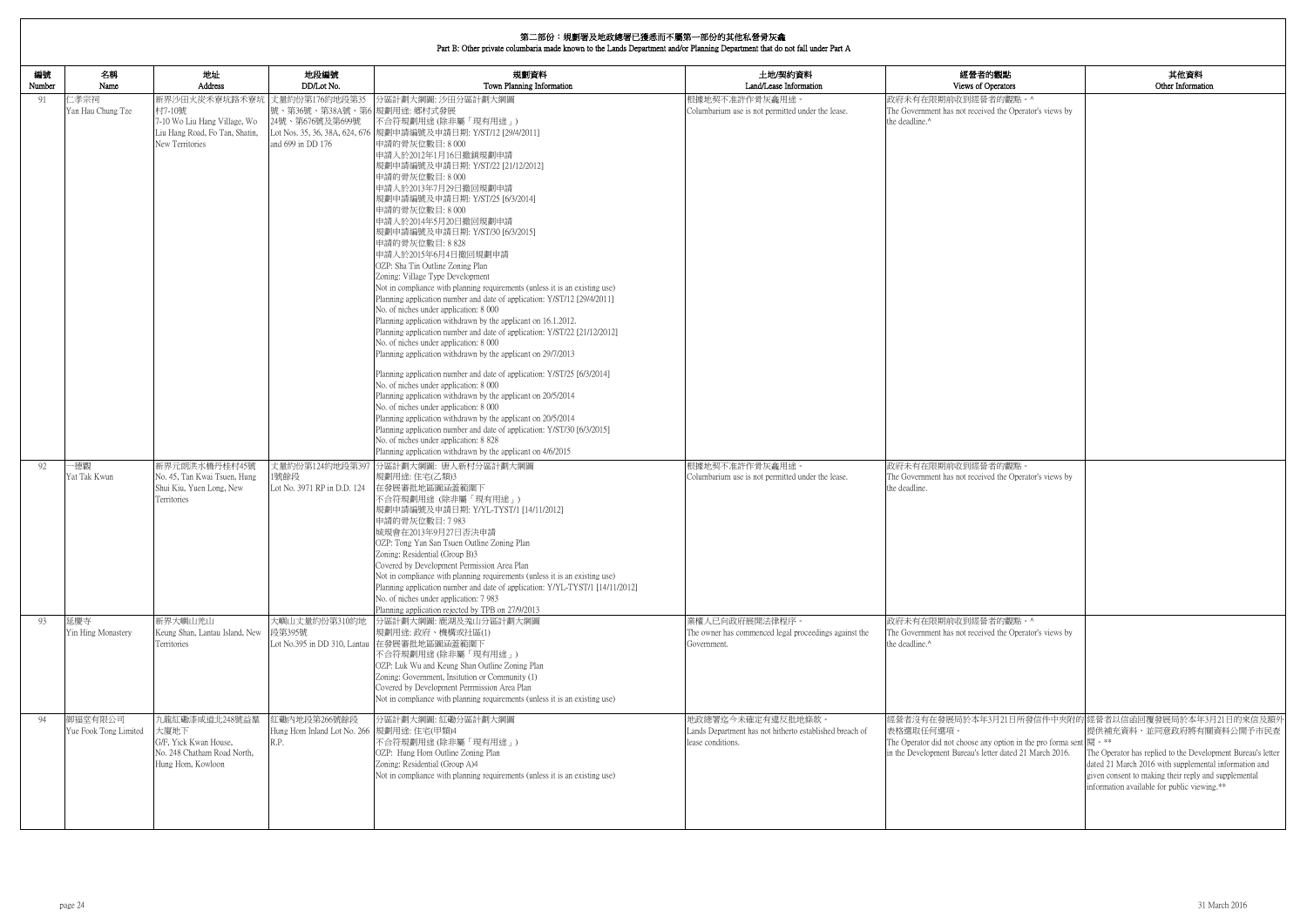| 内觀點<br>)perators                                                | 其他資料<br>Other Information |
|-----------------------------------------------------------------|---------------------------|
| 者的觀點。<br>ed the Operator's views by                             |                           |
| 龕資料內第五及第六欄的                                                     |                           |
| n Planning and Land/Lease<br>nn 5 and Column 6 of the<br>aria.  |                           |
| 者的觀點。<br>ed the Operator's views by                             |                           |
| 骨灰龕資料內第五欄的規                                                     |                           |
| own Planning Information as<br>ormation on Private              |                           |
| 骨灰龕資料内第五及第六                                                     |                           |
| own Planning and<br>iled in Column 5 and<br>Private Columbaria. |                           |
| 者的觀點。^<br>ed the Operator's views by                            |                           |
| 回。<br>as been returned to the                                   |                           |
| 者的觀點。^<br>ed the Operator's views by                            |                           |

| 編號<br>Number | 名稱<br>Name                                                       | 地址<br><b>Address</b>                                                                                                    | 地段編號<br>DD/Lot No.                                                                                                                                                                                                                              | 規劃資料<br>Town Planning Information                                                                                                                                                                                                                                                                                  | 土地/契約資料<br>Land/Lease Information                                                                                                                                                                                                                                                                                    | 經營者的觀點<br>Views of Operators                                                                                                                                                                            |
|--------------|------------------------------------------------------------------|-------------------------------------------------------------------------------------------------------------------------|-------------------------------------------------------------------------------------------------------------------------------------------------------------------------------------------------------------------------------------------------|--------------------------------------------------------------------------------------------------------------------------------------------------------------------------------------------------------------------------------------------------------------------------------------------------------------------|----------------------------------------------------------------------------------------------------------------------------------------------------------------------------------------------------------------------------------------------------------------------------------------------------------------------|---------------------------------------------------------------------------------------------------------------------------------------------------------------------------------------------------------|
| 95           | 圓覺禪院<br>Yuen Kok Sim Yuen                                        | 新界屯門青山村96G號<br>96G Tsing Shan Tsuen, New<br>Territories                                                                 | 號及毗鄰政府土地<br>Lot No. 427 in D.D. 131 and<br>adiacent Government land                                                                                                                                                                             | 丈量約份第131約地段第427 分區計劃大綱圖: 屯門分區計劃大綱圖<br>規劃用途: 綠化地帶<br>不合符規劃用途 (除非屬「現有用途」)<br>OZP: Tuen Mun Outline Zoning Plan<br>Zoning: Green Belt<br>Not in compliance with planning requirements (unless it is an existing use)                                                                                                  | 屯門地政處正審議和研究相關土地契約中的用途限制<br>條文。但有非法佔用毗鄰政府土地作骨灰龕用途。<br>The user restrictions provisions in the relevant land lease are the deadline.<br>still under consideration and investigation by District Lands<br>Office/Tuen Mun. However, unauthorised occupation of<br>adiacent Government land for columbarium use is found | 政府未有在限期前收到經營者的觀點<br>The Government has not received the Operator's views by                                                                                                                             |
| 96           | 玄德堂<br>Yuen Tak Tong                                             | 九龍紅磡漆咸道北240號及242<br>號樂嘉大廈地下5號舖<br>Shop 5, G/F, Lok Ka House, Nos.<br>240 & 242 Chatham Road North,<br>Hung Hom, Kowloon | 紅磡內地段第354號<br>Hung Hom Inland Lot No. 354  規劃用途: 住宅(甲類)4                                                                                                                                                                                        | 分區計劃大綱圖:紅磡分區計劃大綱圖<br>不合符規劃用途(除非屬「現有用途」)<br>OZP: Hung Hom Outline Zoning Plan<br>Zoning: Residential (Group A)4<br>Not in compliance with planning requirements (unless it is an existing use)                                                                                                                      | 根據地契可准許作骨灰龕用途。<br>Columbarium use may be permitted under the lease.                                                                                                                                                                                                                                                  | 經營者同意列載於私營骨灰龕資料內第五及第六欄的<br>規劃及十地/契約資料。<br>The Operator agrees to the Town Planning and Land/Lease<br>Information as detailed in Column 5 and Column 6 of the<br>Information on Private Columbaria.      |
| 97           | 圓通寺<br>Yuen Tung Tze                                             | 新界元朗八鄉上村雷公田52號<br>No. 52, Lui Kung Tin, Pak Heung 6號、第1527號、第1528號<br>Sheung Tsuen, Yuen Long, New<br>Territories       | 、第1530號、第1531號、第<br>號及第1656號<br>Lot Nos. 1526, 1527, 1528.<br>1530, 1531, 1532, 1533, 1655<br>& 1656 in D.D. 114                                                                                                                                | 丈量約份第114約地段第152 分區計劃大綱圖: 石崗分區計劃大綱圖<br>規劃用途: 住宅(丁類)<br>在發展審批地區圖涵蓋範圍下<br>1532號、第1533號、第1655 不合符規劃用途 (除非屬「現有用途」)<br>OZP: Shek Kong Outline Zoning Plan<br>Zoning: Residential (Group D)<br>Covered by Development Permission Area Plan<br>Not in compliance with planning requirements (unless it is an existing use) | 根據地契不准許作骨灰龕用途<br>Columbarium use is not permitted under the lease.                                                                                                                                                                                                                                                   | 政府未有在限期前收到經營者的觀點。<br>The Government has not received the Operator's views by<br>the deadline.                                                                                                           |
| 98           | 佛教證覺精舍(證覺園)<br>(No known English name) No. 101, Pai Tau Village, | 新界沙田排頭村101號<br>Sha Tin, New Territories                                                                                 | 號、第375號及第376號<br>185                                                                                                                                                                                                                            | 丈量約份第185約地段第326 分區計劃大綱圖: 沙田分區計劃大綱圖<br>規劃用途: 鄉村式發展<br>Lot Nos. 326, 375 & 376 in DD 不合符規劃用途 (除非屬「現有用途」)<br>OZP: Sha Tin Outline Zoning Plan<br>Zoning: Village Type Development<br>Not in compliance with planning requirements (unless it is an existing use)                                                      | 該地段建有未經批准構築物<br>Unauthorised structures are found on the lots.                                                                                                                                                                                                                                                       | 經營者並不同意列載於私營骨灰龕資料內第五欄的規<br>劃資料。<br>The Operator disagrees to the Town Planning Information as<br>detailed in Column 5 of the Information on Private<br>Columbaria.                                      |
| 99           | 德和道堂<br>(No known English name) Wong Kong Shan,                  | 新界粉嶺黃崗山<br>Fanling, New Territories                                                                                     | 政府土地上的登記寮屋(附<br>註5)<br>A surveyed structure on<br>Government Land(Note 5)                                                                                                                                                                       | 分區計劃大綱圖:粉嶺/上水分區計劃大綱圖<br>規劃用途: 綠化地帶<br>不合符規劃用途 (除非屬「現有用途」)<br>OZP: Fanling/Sheung Shui Outline Zoning Plan<br>Zoning: Green Belt<br>Not in compliance with planning requirements (unless it is an existing use)                                                                                                     | 不准許作骨灰龕用途。<br>Columbarium use is not permitted.                                                                                                                                                                                                                                                                      | 經營者並不同意列載於私營骨灰龕資料內第五及第六<br>欄的規劃及土地/契約資料。<br>The Operator disagrees to the Town Planning and<br>Land/Lease Information as detailed in Column 5 and<br>Column 6 of the Information on Private Columbaria. |
| 100          | 覺塵禪寺                                                             | 新界中門青山村96號E<br>(No known English Name) 96E Tsing Shan Tsuen, Tuen Mun,  號、第775號、第776號及第  規劃用途: 綠化地帶<br>New Territories  | 777號<br>in DD 131                                                                                                                                                                                                                               | 丈量約份第131約地段第706 分區計劃大綱圖: 屯門分區計劃大綱圖<br>不合符規劃用途(除非屬「現有用途」)<br>Lot Nos. 706, 775, 776 & 777 OZP: Tuen Mun Outline Zoning Plan<br>Zoning: Green Belt<br>Not in compliance with planning requirements (unless it is an existing use)                                                                                    | 根據地契不准許作骨灰龕用途。<br>Columbarium use is not permitted under the lease.                                                                                                                                                                                                                                                  | 政府未有在限期前收到經營者的觀點。^<br>The Government has not received the Operator's views by<br>the deadline.^                                                                                                         |
| 101          | 龍福山紀念花園<br>(No known English name)                               | 新界屯門龍鼓灘<br>Lung Kwu Tan, Tuen Mun, New<br>Territories                                                                   | 丈量約份第137約地段第723 不包括在法定圖則內<br>餘段; 地段第723號B分段第<br>1至139小分段及餘段; 地段<br>第723號C分段第1至132小分<br>段及餘段;以及地段第723<br>號餘段<br>Lots Nos 723 S.A ss.1 to ss.253<br>& RP; 723 S.B ss.1 to ss.139 &<br>RP; 723 S.C ss.1 to ss.132 &<br>RP; and 723RP all in DD 137 | 號A分段第1至253小分段及 Not covered by statutory plans                                                                                                                                                                                                                                                                      | 根據地契不准許作骨灰龕用途;<br>業權人已遞交土地交換的申請將現時骨灰龕的用途規<br>範化。<br>Columbarium use is not permitted under the lease; an<br>application for a land exchange to regularise the existing<br>columbarium use has been applied for by the owner.                                                                                         | 政府發給經營者的郵件被退回。<br>The mail sent to the Operator has been returned to the<br>Government.                                                                                                                 |
| 102          | 明道堂                                                              | 九龍紅磡溫思勞街7A號地下<br>(No known English name) Ground Floor, No. 7A Winslow<br>Street, Hung Hom, Kowloon                      | 工磡内地段第274號<br>Hung Hom Inland Lot No. 274  規劃用途: 住宅(甲類)4                                                                                                                                                                                        | 分區計劃大綱圖:紅磡分區計劃大綱圖<br>不合符規劃用途 (除非屬「現有用途」)<br>OZP: Hung Hom Outline Zoning Plan<br>Zoning: "Residential (Group A)4"<br>Not in compliance with planning requirements (unless it is an existing use)                                                                                                                   | 根據地契可准許作骨灰龕用途。<br>Columbarium use may be permitted under the lease.                                                                                                                                                                                                                                                  | 政府未有在限期前收到經營者的觀點。^<br>The Government has not received the Operator's views by<br>the deadline.^                                                                                                         |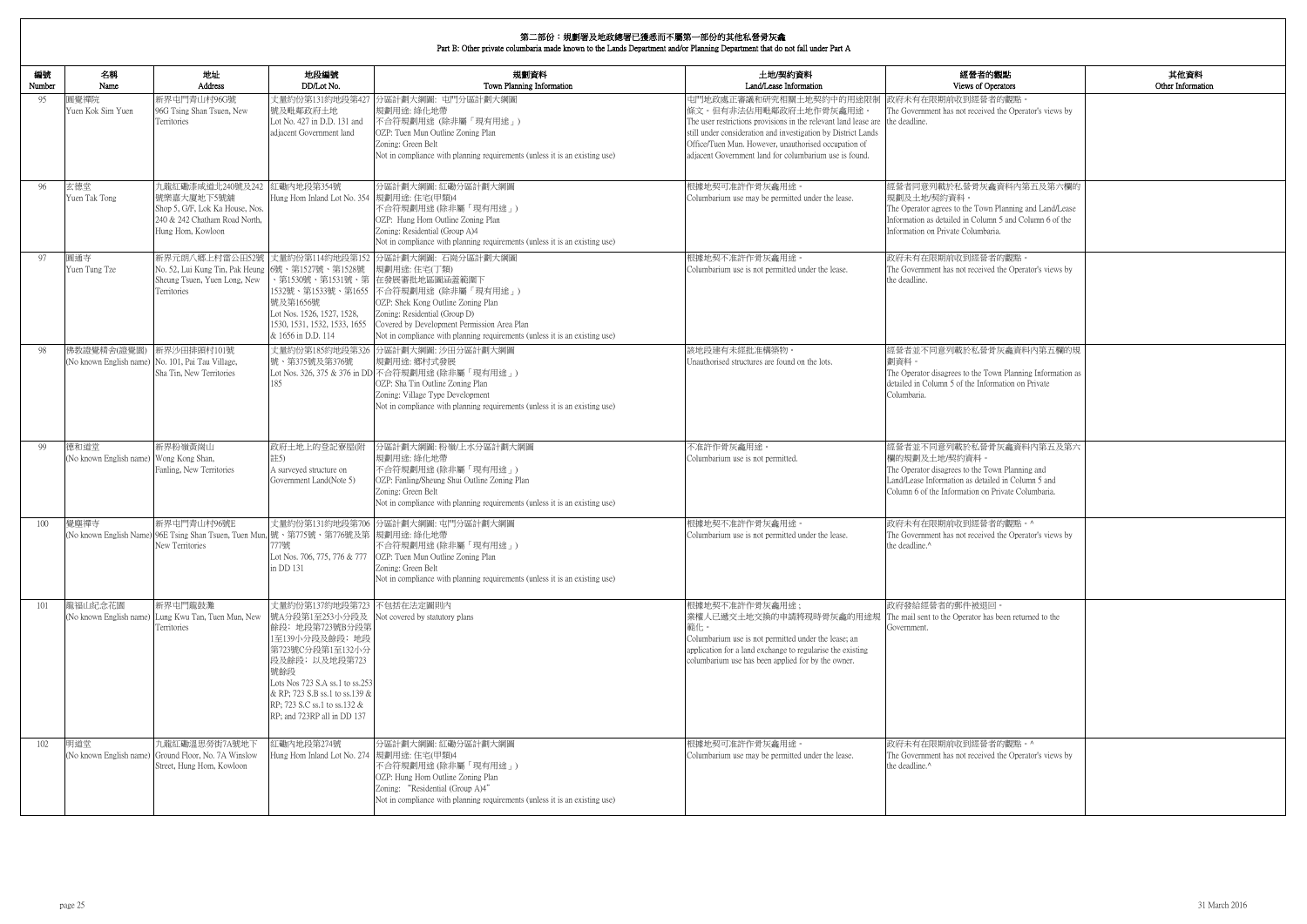| 的觀點<br>perators                                                    | 其他資料<br>Other Information |
|--------------------------------------------------------------------|---------------------------|
| 者的觀點。^<br>ed the Operator's views by                               |                           |
| 骨灰龕資料内第五及第六                                                        |                           |
| 'own Planning and<br>iled in Column 5 and<br>1 Private Columbaria. |                           |
| 骨灰龕資料内第六欄的土<br>and/Lease Information as<br>ormation on Private     |                           |
|                                                                    |                           |
|                                                                    |                           |
| 者的觀點。^                                                             |                           |
| ed the Operator's views by                                         |                           |
|                                                                    |                           |
| 者的觀點。<br>ed the Operator's views by                                |                           |
|                                                                    |                           |
| 者的觀點。^<br>ed the Operator's views by                               |                           |
|                                                                    |                           |
|                                                                    |                           |

| 編號<br>Number | 名稱<br>Name                                                     | 地址<br>Address                                                                                                | 地段編號<br>DD/Lot No.                                                                                     | 規劃資料<br>Town Planning Information                                                                                                                                                                                                                                                                                                                                                                                                                                                                                                                                                                                                                                                                                                  | 土地/契約資料<br>Land/Lease Information                                                                                                                                                                                                    | 經營者的觀點<br>Views of Operators                                                                                                                                                                           |
|--------------|----------------------------------------------------------------|--------------------------------------------------------------------------------------------------------------|--------------------------------------------------------------------------------------------------------|------------------------------------------------------------------------------------------------------------------------------------------------------------------------------------------------------------------------------------------------------------------------------------------------------------------------------------------------------------------------------------------------------------------------------------------------------------------------------------------------------------------------------------------------------------------------------------------------------------------------------------------------------------------------------------------------------------------------------------|--------------------------------------------------------------------------------------------------------------------------------------------------------------------------------------------------------------------------------------|--------------------------------------------------------------------------------------------------------------------------------------------------------------------------------------------------------|
| 103          | 三清道堂                                                           | 九龍紅磡溫思勞街21號地下<br>(No known English name) Ground Floor, No. 21 Winslow<br>Street, Hung Hom, Kowloon           | 紅磡內地段第239號餘段<br>Hung Hom Inland Lot No. 239<br>R.P.                                                    | 分區計劃大綱圖:紅磡分區計劃大綱圖<br>規劃用途: 住宅(甲類)4<br>不合符規劃用途 (除非屬「現有用途」)<br>OZP: Hung Hom Outline Zoning Plan<br>Zoning: "Residential (Group A)4"<br>Not in compliance with planning requirements (unless it is an existing use)                                                                                                                                                                                                                                                                                                                                                                                                                                                                                                                  | 根據地契不准許作骨灰龕用途<br>Columbarium use is not permitted under the lease.                                                                                                                                                                   | 政府未有在限期前收到經營者的觀點。^<br>The Government has not received the Operator's views by<br>the deadline. <sup>^</sup>                                                                                            |
| 104          | 聚玄軒<br>(No known English name)                                 | 九龍紅磡華豐街30號地下<br>Ground Floor, No. 30 Wa Fung<br>Street, Hung Hom, Kowloon                                    | 紅磡内地段第530號<br>Hung Hom Inland Lot No. 530 規劃用途: 住宅(甲類)4                                                | 分區計劃大綱圖:紅磡分區計劃大綱圖<br>不合符規劃用途 (除非屬「現有用途」)<br>OZP: Hung Hom Outline Zoning Plan<br>Zoning: "Residential (Group A)4"<br>Not in compliance with planning requirements (unless it is an existing use)                                                                                                                                                                                                                                                                                                                                                                                                                                                                                                                                   | 根據地契不准許作骨灰龕用途。<br>Columbarium use is not permitted under the lease.                                                                                                                                                                  | 經營者並不同意列載於私營骨灰龕資料內第五及第六<br>欄的規劃及土地/契約資料<br>The Operator disagrees to the Town Planning and<br>Land/Lease Information as detailed in Column 5 and<br>Column 6 of the Information on Private Columbaria. |
| 105          | 光孝仙苑                                                           | 新界屯門興富街礦山村<br>(No known English Name) Kwong Shan Tsuen, Hing Fu<br>Street, Tuen Mun, New Territories 4號D分段餘段 | 丈量約份第132約地段第174<br>4號D分段第1小分段及第174 規劃用途: 綠化地帶<br>Lot Nos. 1744 S.D ss.1 and<br>1744 S.D RP in D.D. 132 | 分區計劃大綱圖: 屯門分區計劃大綱圖<br>不合符規劃用途(除非屬「現有用途」)<br> 規劃申請編號及申請日期: A/TM/435 [5/4/2012]<br>申請的骨灰位數目: 8 500<br>申請人於2012年5月14日撤回該規劃申請。<br> 規劃申請編號及申請日期: Y/TM/12 [25/6/2013]<br>申請的骨灰位數目: 5 670<br>申請人於2014年1月24日撤回該規劃申請。<br>OZP: Tuen Mun Outline Zoning Plan<br>Zoning: Green Belt<br>Not in compliance with planning requirements (unless it is an existing use)<br>Planning application number and date of application: A/TM/435 [5/4/2012]<br>No. of niches under application: 8 500<br>The application was withdrawn by the applicant on 14/5/2012.<br>Planning application number and date of application: Y/TM/12 [25/6/2013]<br>No. of niches under application: 5 670<br>The application was withdrawn by the applicant on 24/1/2014. | 根據地契不准許作骨灰龕用途。<br>Columbarium use is not permitted under the lease.                                                                                                                                                                  | 經營者並不同意列載於私營骨灰龕資料內第六欄的土<br>地/契約資料。<br>The Operator disagrees to the Land/Lease Information as<br>detailed in Column 6 of the Information on Private<br>Columbaria.                                     |
| 106          | 娑羅精舍<br>(No known English Name)                                | 新界屯門青山村150號<br>150 Tsing Shan Tsuen, Tuen Mun,<br>New Territories                                            | 及533號<br>Lot Nos. 501 and 533 in<br>D.D.131                                                            | 丈量約份第131約地段第501 分區計劃大綱圖: 屯門分區計劃大綱圖<br>規劃用途: 政府、機構或社區<br>不合符規劃用途 (除非屬「現有用途」)<br>規劃申請編號及申請日期: A/TM/451 [29/10/2013]<br>申請的骨灰位數目: 4,526<br>申請人於2015年2月26日撤回該規劃申請。<br>OZP: Tuen Mun Outline Zoning Plan<br>Zoning: Government, Institution or Community<br>Not in compliance with planning requirements (unless it is an existing use)<br>Planning application number and date of application: A/TM/451 [29/10/2013]<br>No. of niches under application: 4,526<br>The application was withdrawn by the applicant on 26/2/2015.                                                                                                                                                                                                         | 屯門地政處正審議和研究相關土地契約中的用途限制 政府未有在限期前收到經營者的觀點。^<br>條文。<br>The user restrictions provisions in the relevant land lease are the deadline. <sup>^</sup><br>still under consideration and investigation by District Lands<br>Office/Tuen Mun. | The Government has not received the Operator's views by                                                                                                                                                |
| 107          | 泰玄道院<br>(No known English name)                                | 九龍紅磡溫思勞街15號1字樓<br>1st Floor, No. 15 Winslow Street,<br>Hung Hom, Kowloon                                     | 段及第241號C分段餘段<br>s.A R.P. & 241 s.C R.P.                                                                | 紅磡內地段第240號A分段餘 分區計劃大綱圖: 紅磡分區計劃大綱圖<br>規劃用途:住宅(甲類)4<br>Hung Hom Inland Lot Nos. 240 不合符規劃用途 (除非屬「現有用途」)<br>OZP: Hung Hom Outline Zoning Plan<br>Zoning: Residential (Group A)4<br>Not in compliance with planning requirements (unless it is an existing use)                                                                                                                                                                                                                                                                                                                                                                                                                                                                        | 根據地契不准許作骨灰龕用途。<br>Columbarium use is not permitted under the lease.                                                                                                                                                                  | 政府未有在限期前收到經營者的觀點。<br>The Government has not received the Operator's views by<br>the deadline.                                                                                                          |
| 108          | 紫霞園 (安孝祠)<br>(No known English name) No. 148, Pai Tau Village, | 新界沙田排頭村148號<br>Sha Tin, New Territories                                                                      | 丈量約份第185 約地段第3<br>號、第4號、第312<br> 號及第313號餘段(部分)<br>Lots 3, 4, 312 and 313 RP<br>(Part) in D.D. 185      | 分區計劃大綱圖: 沙田分區計劃大綱圖<br>規劃用途: 鄉村式發展<br>不合符規劃用途 (除非屬「現有用途」)<br>規劃申請編號及申請日期: Y/ST/20 [25/10/2012]<br>申請的骨灰位數目:1000<br>申請人於2013年11月18日撤回規劃申請<br>OZP: Sha Tin Outline Zoning Plan<br>Zoning: Village Type Development<br>Not in compliance with planning requirements (unless it is an existing use)<br>Planning application number and date of application: Y/ST/20 [25/10/2012]<br>No. of niches under application: 1 000<br>Planning application withdrawn by the applicant on 18/11/2013                                                                                                                                                                                                                                             | 根據地契不准許作骨灰龕用途。<br>Columbarium use is not permitted under the lease.                                                                                                                                                                  | 政府未有在限期前收到經營者的觀點。^<br>The Government has not received the Operator's views by<br>the deadline. <sup>^</sup>                                                                                            |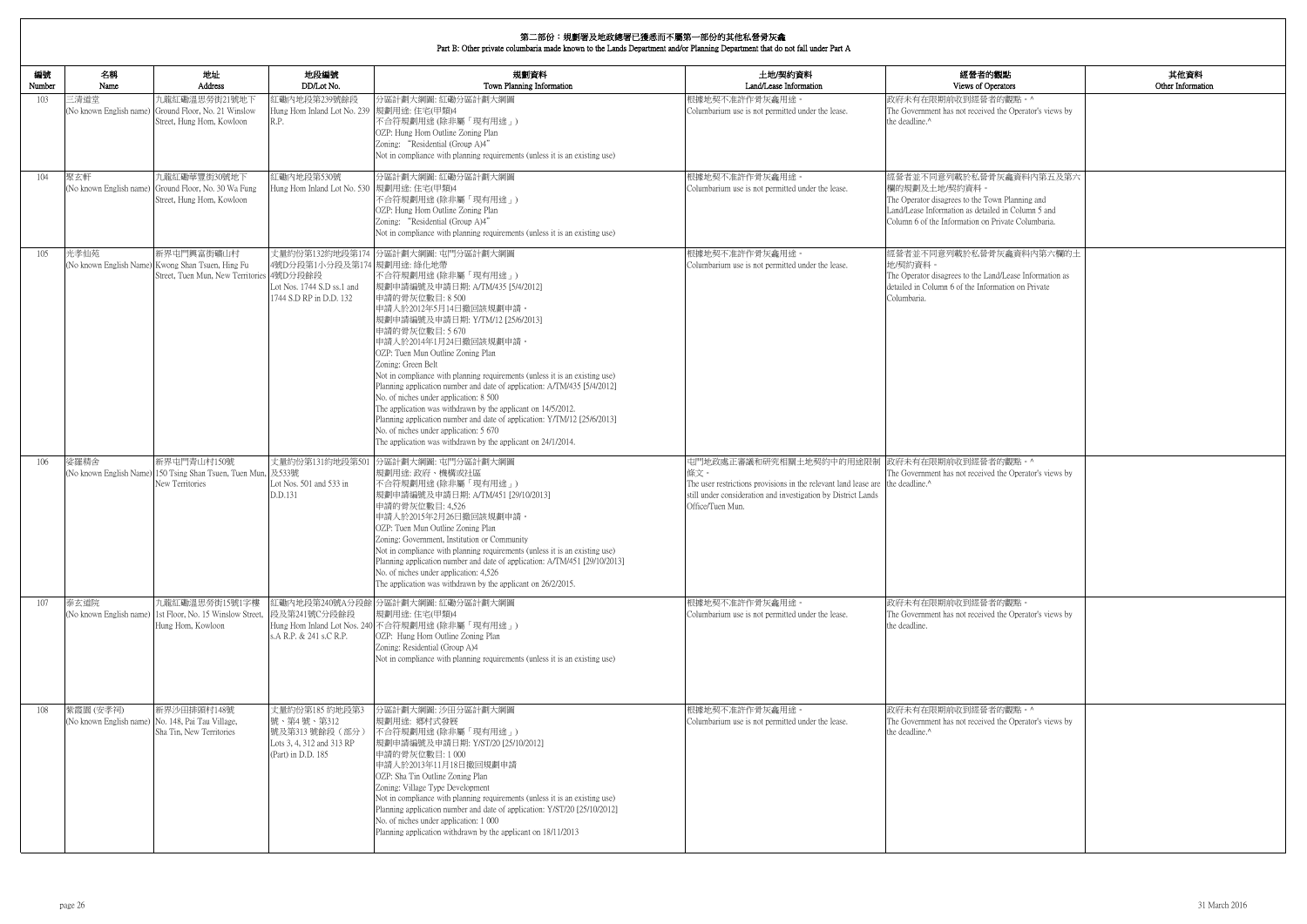| 的觀點                                                   | 其他資料              |
|-------------------------------------------------------|-------------------|
| )perators                                             | Other Information |
| 者的觀點。^                                                |                   |
| ed the Operator's views by                            |                   |
|                                                       |                   |
|                                                       |                   |
|                                                       |                   |
|                                                       |                   |
|                                                       |                   |
| 者的觀點。^                                                |                   |
| ed the Operator's views by                            |                   |
|                                                       |                   |
|                                                       |                   |
|                                                       |                   |
| 骨灰龕資料内第五及第六                                           |                   |
| 'own Planning and                                     |                   |
| iled in Column 5 and<br>1 Private Columbaria.         |                   |
|                                                       |                   |
| 龕資料內第五及第六欄的                                           |                   |
|                                                       |                   |
| n Planning and Land/Lease<br>mn 5 and Column 6 of the |                   |
| aria.                                                 |                   |
|                                                       |                   |
|                                                       |                   |
|                                                       |                   |
|                                                       |                   |
| 者的觀點。^<br>ed the Operator's views by                  |                   |
|                                                       |                   |
|                                                       |                   |
|                                                       |                   |
|                                                       |                   |
| 骨灰龕資料內第五欄的規                                           |                   |
| own Planning Information as                           |                   |
| ormation on Private                                   |                   |
|                                                       |                   |
| 者的觀點。^                                                |                   |
| ed the Operator's views by                            |                   |
|                                                       |                   |
|                                                       |                   |
|                                                       |                   |
|                                                       |                   |
| 骨灰龕資料内第六欄的土                                           |                   |
| and/Lease Information as                              |                   |
| ormation on Private                                   |                   |
|                                                       |                   |
|                                                       |                   |

| 編號<br>Number | 名稱<br>Name                                                      | 地址<br>Address                                                                                                                                                                        | 地段編號<br>DD/Lot No.                                                                                                     | 規劃資料<br>Town Planning Information                                                                                                                                                                                                                                                           | 土地/契約資料<br>Land/Lease Information                                                               | 經營者的觀點<br>Views of Operators                                                                                                                                                                            |
|--------------|-----------------------------------------------------------------|--------------------------------------------------------------------------------------------------------------------------------------------------------------------------------------|------------------------------------------------------------------------------------------------------------------------|---------------------------------------------------------------------------------------------------------------------------------------------------------------------------------------------------------------------------------------------------------------------------------------------|-------------------------------------------------------------------------------------------------|---------------------------------------------------------------------------------------------------------------------------------------------------------------------------------------------------------|
| 109          | 中盛殯儀盛發道堂<br>(No known English name) 連平台                         | 九龍紅磡必嘉街2號閣樓<br>Cockloft including Flat Roof<br>adjoining thereto, No. 2 Baker<br>Street, Hung Hom, Kowloon                                                                           | s.B R.P.                                                                                                               | 紅磡內地段第241號B分段餘 分區計劃大綱圖: 紅磡分區計劃大綱圖<br>規劃用途:住宅(甲類)4<br>Hung Hom Inland Lot No. 241 不合符規劃用途 (除非屬「現有用途」)<br>OZP: Hung Hom Outline Zoning Plan<br>Zoning: "Residential (Group A)4"<br>Not in compliance with planning requirements (unless it is an existing use)                                | 根據地契不准許作骨灰龕用途。<br>Columbarium use is not permitted under the lease.                             | 政府未有在限期前收到經營者的觀點。^<br>The Government has not received the Operator's views by<br>the deadline. <sup>^</sup>                                                                                             |
| 110          | 覺蓮佛社                                                            | 九龍紅磡溫思勞街7A號2字樓<br>(No known English name) 2/F, No. 7A Winslow Street, Hung Hung Hom Inland Lot No. 274 規劃用途: 住宅(甲類)4<br>Hom, Kowloon                                                 | 紅磡內地段第274號                                                                                                             | 分區計劃大綱圖: 紅磡分區計劃大綱圖<br>不合符規劃用途 (除非屬「現有用途」)<br>OZP: Hung Hom Outline Zoning Plan<br>Zoning: Residential (Group A)4<br>Not in compliance with planning requirements (unless it is an existing use)                                                                                             | 根據地契可准許作骨灰龕用途。Columbarium use may<br>be permitted under the lease.                              | 政府未有在限期前收到經營者的觀點。^<br>The Government has not received the Operator's views by<br>the deadline.^                                                                                                         |
| -111         | 啓靝道堂<br>(No known English name) 樓                               | 九龍紅磡華豐街2號地下及閣<br>Ground Floor including cockloft,<br>No. 2 Wa Fung Street, Hung Hom,<br>Kowloon                                                                                      | 紅磡內地段第494號<br>Hung Hom Inland Lot No. 494 規劃用途: 住宅(甲類)4                                                                | 分區計劃大綱圖:紅磡分區計劃大綱圖<br>不合符規劃用途(除非屬「現有用途」)<br>OZP: Hung Hom Outline Zoning Plan<br>Zoning: "Residential (Group A)4"<br>Not in compliance with planning requirements (unless it is an existing use)                                                                                             | 根據地契可准許作骨灰龕用途。<br>Columbarium use may be permitted under the lease.                             | 經營者並不同意列載於私營骨灰龕資料內第五及第六<br>欄的規劃及土地/契約資料。<br>The Operator disagrees to the Town Planning and<br>Land/Lease Information as detailed in Column 5 and<br>Column 6 of the Information on Private Columbaria. |
| 112          | 藝卓軒<br>(No known English name) 街34, 36, 38, 40, 42,             | 九龍紅磡老龍坑街6號及必嘉<br>42A及42B號龍華大廈地下4號<br>Shop No.4 on G/F, Loong Wah<br>Building, No. 6 Lo Lung Hang<br>Street & Nos. 34, 36, 38, 40, 42,<br>42A & 42B Baker Street, Hung<br>Hom Kowloon | 2小分段、第236號A分段第3 規劃用途:住宅(甲類)4<br>及第237號A分段餘段<br>s.A ss.2, 236 s.A ss.3, 236 s.A<br>R.P., 237 s.A ss.2 & 237 s.A<br>R.P. | 紅磡內地段第236號A分段第 分區計劃大綱圖: 紅磡分區計劃大綱圖<br>小分段、第236號A分段餘段 不合符規劃用途 (除非屬「現有用途」)<br>、第237號A分段第2小分段   OZP: Hung Hom Outline Zoning Plan<br>Zoning: Residential (Group A)4<br>Hung Hom Inland Lot Nos. 236 Not in compliance with planning requirements (unless it is an existing use)                 | 根據地契不准許作骨灰龕用途。<br>Columbarium use is not permitted under the lease.                             | 經營者同意列載於私營骨灰龕資料內第五及第六欄的<br>規劃及土地/契約資料。<br>The Operator agrees to the Town Planning and Land/Lease<br>Information as detailed in Column 5 and Column 6 of the<br>Information on Private Columbaria.      |
| 113          | 玄一道堂                                                            | 九龍紅磡老龍坑街1號B 1字樓<br>(No known English name) 1/F, No. 1B Lo Lung Hang Street, 2小分段餘段<br>Hung Hom Kowloon                                                                               | s.D ss.2 R.P.                                                                                                          | 紅磡內地段第238號D分段第 分區計劃大綱圖: 紅磡分區計劃大綱圖<br>規劃用途:住宅(甲類)4<br>Hung Hom Inland Lot No. 238 不合符規劃用途 (除非屬「現有用途」)<br>OZP: Hung Hom Outline Zoning Plan<br>Zoning: Residential (Group A)4<br>Not in compliance with planning requirements (unless it is an existing use)                                  | 根據地契不准許作骨灰龕用途。<br>Columbarium use is not permitted under the lease.                             | 政府未有在限期前收到經營者的觀點。^<br>The Government has not received the Operator's views by<br>the deadline.^                                                                                                         |
| 114          | 上善軒                                                             | 九龍紅磡温思勞街23號地下G/ 紅磡內地段第239號F分段<br>(No known English name) F, No. 23 Winslow Street, Hung<br>Hom, Kowloon                                                                              | Hung Hom Inland Lot No. 239 規劃用途: 住宅(甲類)4<br>.F                                                                        | 分區計劃大綱圖:紅磡分區計劃大綱圖<br>不合符規劃用途 (除非屬「現有用途」)<br>OZP: Hung Hom Outline Zoning Plan<br>Zoning: Residential (Group A)4<br>Not in compliance with planning requirements (unless it is an existing use)                                                                                              | 根據地契不准許作骨灰龕用途。<br>Columbarium use is not permitted under the lease.                             | 經營者並不同意列載於私營骨灰龕資料內第五欄的規<br>劃資料。<br>The Operator disagrees to the Town Planning Information as<br>detailed in Column 5 of the Information on Private<br>Columbaria.                                      |
| 115          | 名堂<br>(No known English name) 8號衡豐樓地下7B舖                        | 九龍紅磡華豐街7-<br>Shop 7B, G/F, Good Rich<br>Mansion, No. 7-8 Wa Fung Street, G分段餘段<br>Hung Hom, Kowloon                                                                                  | 1小分段餘段、第239號G分  規劃用途:住宅(甲類)4<br>& 239 s.G R.P.                                                                         | 紅磡內地段第239號G分段第 分區計劃大綱圖: 紅磡分區計劃大綱圖<br>段第2小分段餘段及第239號 不合符規劃用途 (除非屬「現有用途」)<br>Hung Hom Inland Lot Nos. 239 OZP: Hung Hom Outline Zoning Plan<br>s.G ss.1 R.P., 239 s.G ss.2 R.P. Zoning: Residential (Group A)4<br>Not in compliance with planning requirements (unless it is an existing use) | 根據地契不准許作骨灰龕用途。<br>Columbarium use is not permitted under the lease.                             | 政府未有在限期前收到經營者的觀點。^<br>The Government has not received the Operator's views by<br>the deadline. <sup>^</sup>                                                                                             |
| 116          | 九龍觀塘惠海陸慶善堂九龍觀塘翠屏道<br>(地藏王古廟)<br>(No known English name) Kowloon | Tsui Ping Road, Kwun Tong,                                                                                                                                                           | 政府土地<br>Government land                                                                                                | 分區計劃大綱圖:觀塘(南部)分區計劃大綱圖<br>規劃用途: 休憩用地<br>不合符規劃用途(除非屬「現有用途」)<br>OZP: Kwun Tong (South) Outline Zoning Plan<br>Zoning: Open Space<br>Not in compliance with planning requirements (unless it is an existing use)                                                                                | 有非法佔用政府土地作骨灰龕用途。<br>Unauthorised occupation of Government land for<br>columbarium use is found. | 經營者並不同意列載於私營骨灰龕資料內第六欄的土<br>地/契約資料。<br>The Operator disagrees to the Land/Lease Information as<br>detailed in Column 6 of the Information on Private<br>Columbaria.                                      |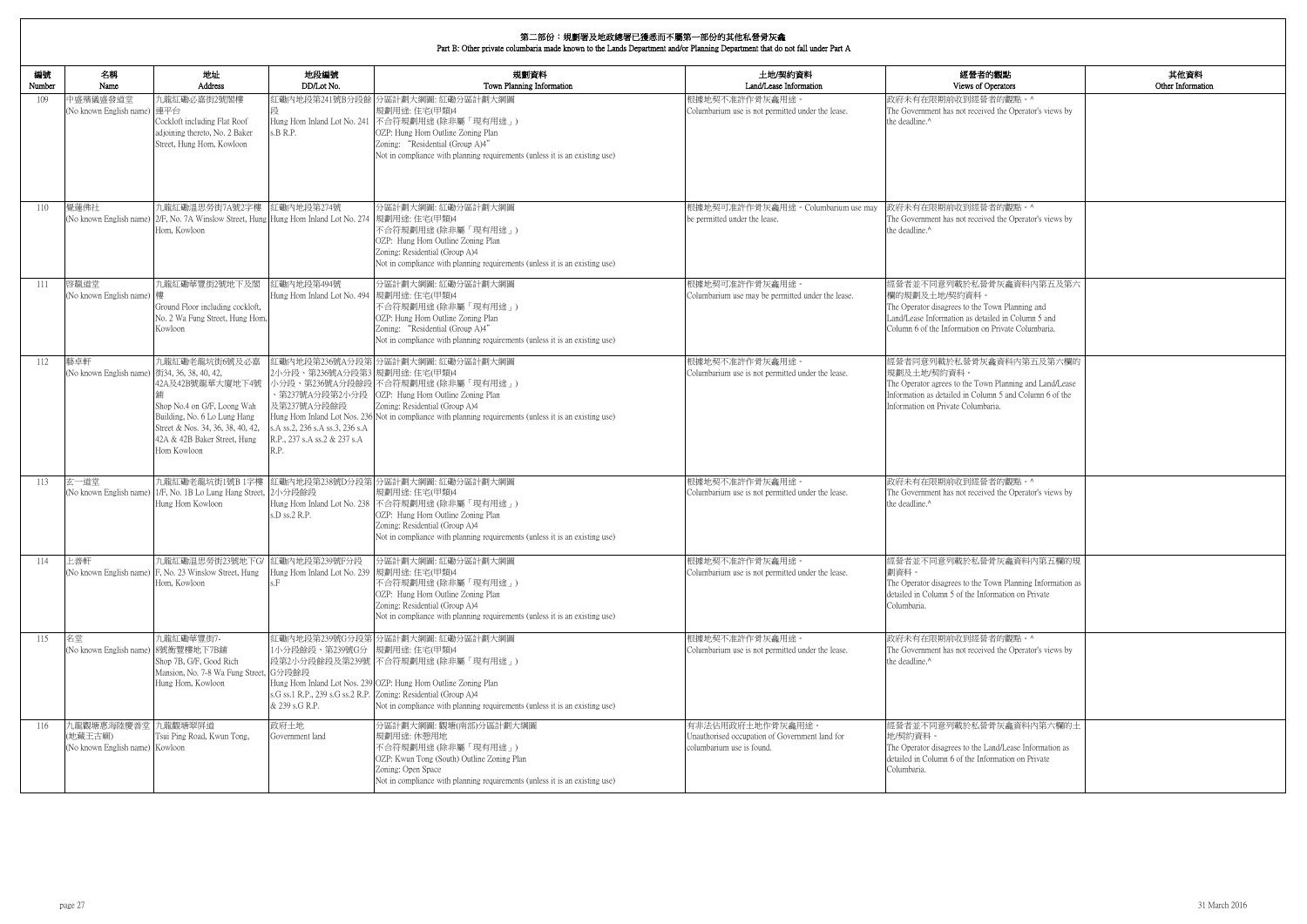| 的觀點<br>berators                                                                  | 其他資料<br>Other Information |
|----------------------------------------------------------------------------------|---------------------------|
| 者的觀點。^<br>ed the Operator's views by                                             |                           |
| 者的觀點。^<br>ed the Operator's views by                                             |                           |
| 者的觀點。^                                                                           |                           |
| ed the Operator's views by                                                       |                           |
| 者的觀點。^<br>ed the Operator's views by                                             |                           |
| 骨灰龕資料内第五及第六<br>own Planning and<br>iled in Column 5 and<br>1 Private Columbaria. |                           |
| 者的觀點。^<br>ed the Operator's views by                                             |                           |

| 編號<br>Number | 名稱<br>Name                                 | 地址<br>Address                                                                                                  | 地段編號<br>DD/Lot No.                                                | 規劃資料<br>Town Planning Information                                                                                                                                                                                                                                                                                                  | 土地/契約資料<br>Land/Lease Information                                                                                                                                                                                                                                                                                                                                                                                                                                                                                                                         | 經營者的觀點<br>Views of Operators                                                                                                                                                                            |
|--------------|--------------------------------------------|----------------------------------------------------------------------------------------------------------------|-------------------------------------------------------------------|------------------------------------------------------------------------------------------------------------------------------------------------------------------------------------------------------------------------------------------------------------------------------------------------------------------------------------|-----------------------------------------------------------------------------------------------------------------------------------------------------------------------------------------------------------------------------------------------------------------------------------------------------------------------------------------------------------------------------------------------------------------------------------------------------------------------------------------------------------------------------------------------------------|---------------------------------------------------------------------------------------------------------------------------------------------------------------------------------------------------------|
| 117          | 自由福居                                       | 新界沙頭角塘肚坪村24-27號<br>(No known English name) No. 24-27 Tong To Ping Tsuen,<br>Sha Tau Kok, N.T.                  | 號B分段(部分)                                                          | 丈量約份第41約地段第1423 分區計劃大綱圖: 沙頭角分區計劃大綱圖<br>規劃用途: 鄉村式發展<br>Lot No. 1423 S.B (Part) in DD 在發展審批地區圖涵蓋範圍下<br>不合符規劃用途 (除非屬「現有用途」)<br>OZP: Sha Tau Kok Outline Zoning Plan<br>Zoning: Village Type Development<br>Covered by Development Permission Area Plan<br>Not in compliance with planning requirements (unless it is an existing use) | 北區地政處正審議和研究相關土地契約中的用途限制 政府未有在限期前收到經營者的觀點。^<br>條文。<br>The user restrictions provisions in the relevant land lease are the deadline.<br>still under consideration and investigation by District Lands<br>Office/North.                                                                                                                                                                                                                                                                                                                                      | The Government has not received the Operator's views by                                                                                                                                                 |
| 118          | 上角山龍母佛堂                                    | 新界荃灣老圍上角山三疊潭<br>(No known English name) Sam Dip Tam, Sheung Kok Shan,<br>Lo Wai, Tsuen Wan, New<br>Territories | 毗鄰政府十地<br>W4742 and adjacent<br>Government land                   | 政府土地牌照第W4742號及 分區計劃大綱圖: 荃灣分區計劃大綱圖<br>規劃用途: 政府、機構或社區(7)<br>Government Land Licence No. 不合符規劃用途 (除非屬「現有用途」)<br>OZP: Tsuen Wan Outline Zoning Plan<br>Zoning: Government, Institution or Community(7)<br>Not in compliance with planning requirements (unless it is an existing use)                                                  | 根據相關牌照(附註4)不准許作骨灰龕用途;<br>並有非法佔用毗鄰政府土地作骨灰龕用途。<br>Columbarium use is not permitted under the relevant licence the deadline. <sup>^</sup><br>(Note 4). Unauthorised occupation of adjacent Government<br>land for columbarium use is also found.                                                                                                                                                                                                                                                                                                             | 政府未有在限期前收到經營者的觀點。^<br>The Government has not received the Operator's views by                                                                                                                           |
| 119          | 玄妙道院<br>(No known English name             | 1st Floor, No. 2 Baker Street,<br>Hung Hom, Kowloon                                                            | s.B.R.P.                                                          | 九龍紅磡必嘉街2號1字樓(二樓 紅磡內地段第241號B分段餘 分區計劃大綱圖: 紅磡分區計劃大綱圖<br>規劃用途:住宅(甲類)4<br>Hung Hom Inland Lot No. 241 不合符規劃用途 (除非屬「現有用途」)<br>OZP: Hung Hom Outline Zoning Plan<br>Zoning: Residential (Group A)4<br>Not in compliance with planning requirements (unless it is an existing use)                                                         | 根據地契不准許作骨灰龕用途。<br>Columbarium use is not permitted under the lease.                                                                                                                                                                                                                                                                                                                                                                                                                                                                                       | 政府未有在限期前收到經營者的觀點。^<br>The Government has not received the Operator's views by<br>the deadline ^                                                                                                         |
| 120          | 光留園                                        | 屯門青山村環山路177號<br>(No known English name) No. 177 Tsing Shan Tsuen, Wan<br>Shan Road, Tuen Mun                   | 號及毗鄰政府十地<br>Lot No. 761 in D.D. 131                               | 丈量約份第131約地段第761 分區計劃大綱圖: 屯門分區計劃大綱圖<br>規劃用途:政府、機構或社區<br>不合符規劃用途 (除非屬「現有用途」)<br>and adjacent Government Land   OZP: Tuen Mun Outline Zoning Plan<br>Zoning: Government, Institution or Community<br>Not in compliance with planning requirements (unless it is an existing use)                                                      | 根據地契不准許作骨灰龕用途,至今該地段並未建有骨 政府未有在限期前收到經營者的觀點。^<br>灰龕。但有非法佔用毗鄰政府土地作骨灰龕用途。業 The Government has not received the Operator's views by<br>權人已遞交短期租約的申請將現時建於政府土地上的 the deadline.^<br>骨灰龕用途規範化。<br>Columbarium use is not permitted under the lease but so far<br>no columbarium use has been found on the lot. However,<br>unauthorised occupation of adjacent Government land for<br>columbarium use is found; an application for a short term<br>tenancy to regularise the existing columbarium use on the<br>Government land has been applied for by the owner. |                                                                                                                                                                                                         |
| 121          | 妙園                                         | 新界沙田隔田村南滘路3號<br>(No known English name) No. 3, Nam Kau Road, Kak Tin<br>Village, Sha Tin, New Territories      | 政府土地牌照第22747號<br>Government Land Licence No. 規劃用途: 鄉村式發展<br>22747 | 分區計劃大綱圖: 沙田分區計劃大綱圖<br>不合符規劃用途 (除非屬「現有用途」)<br>OZP: Sha Tin Outline Zoning Plan<br>Zoning: Village Type Development<br>Not in compliance with planning requirements (unless it is an existing use)                                                                                                                                   | 根據相關牌照(附註4)不准許作骨灰龕用途。<br>Columbarium use is not permitted under the relevant licence<br>(Note 4).                                                                                                                                                                                                                                                                                                                                                                                                                                                         | 經營者並不同意列載於私營骨灰龕資料內第五及第六<br>欄的規劃及土地/契約資料。<br>The Operator disagrees to the Town Planning and<br>Land/Lease Information as detailed in Column 5 and<br>Column 6 of the Information on Private Columbaria. |
| 122          | 正善精舍<br>(No known English name) 號樂嘉大廈地下4號舖 | 九龍紅磡漆咸道北240號及242<br>Shop 4, G/F, Lok Ka House, Nos.<br>240 & 242 Chatham Road North,<br>Hung Hom, Kowloon      | 紅磡内地段第354號<br>Hung Hom Inland Lot No. 354 規劃用途: 住宅(甲類)4           | 分區計劃大綱圖: 紅磡分區計劃大綱圖<br>不合符規劃用途 (除非屬「現有用途」)<br>OZP: Hung Hom Outline Zoning Plan<br>Zoning: Residential (Group A)4<br>Not in compliance with planning requirements (unless it is an existing use)                                                                                                                                    | 根據地契可准許作骨灰龕用涂<br>Columbarium use may be permitted under the lease.                                                                                                                                                                                                                                                                                                                                                                                                                                                                                        | 政府未有在限期前收到經營者的觀點。^<br>The Government has not received the Operator's views by<br>the deadline.^                                                                                                         |